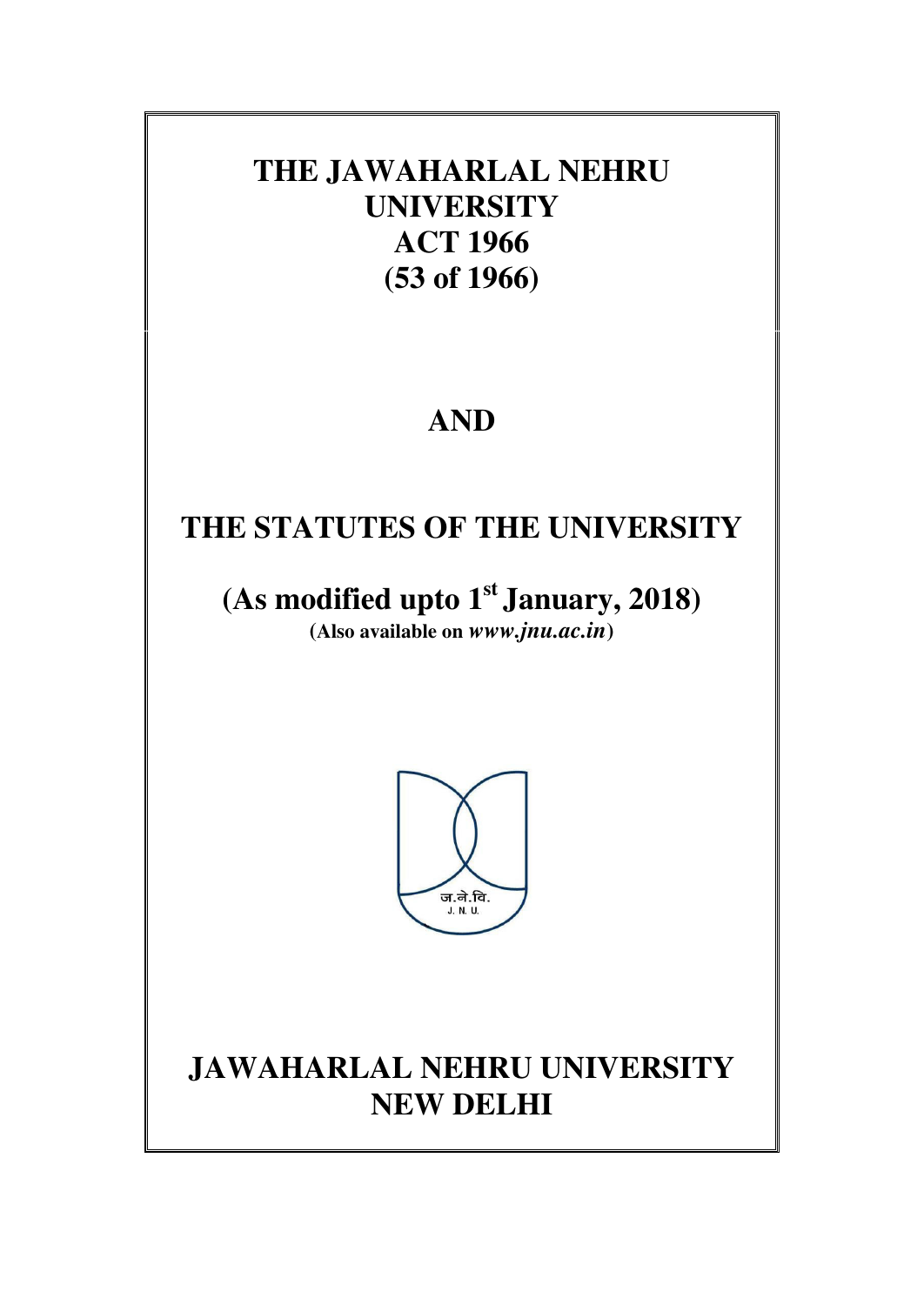## **THE JAWAHARLAL NEHRU UNIVERSITY ACT, 1966 (53 of 1966)**

| <b>Section of</b> |                                                                                | Page No.  |  |  |  |  |  |  |
|-------------------|--------------------------------------------------------------------------------|-----------|--|--|--|--|--|--|
| the Act           |                                                                                |           |  |  |  |  |  |  |
| 1.                | Short title and commencement                                                   | 01        |  |  |  |  |  |  |
| 2.                | Definitions                                                                    | 01        |  |  |  |  |  |  |
| 3.                | The University                                                                 | 02        |  |  |  |  |  |  |
| 4.                | Objects                                                                        | 02        |  |  |  |  |  |  |
| 5.                | Powers of the University                                                       |           |  |  |  |  |  |  |
| 6.                | Jurisdiction of the University                                                 | 04        |  |  |  |  |  |  |
| 7.                | Powers and Jurisdiction, in respect<br>of Institution or Body                  | 05        |  |  |  |  |  |  |
|                   | Outside the Union Territory of Delhi                                           |           |  |  |  |  |  |  |
| 8.                | <b>Visitor</b>                                                                 | $05 - 06$ |  |  |  |  |  |  |
| 9.                | Officers of the University                                                     | $06 - 07$ |  |  |  |  |  |  |
| 10.               | Authorities of the University                                                  | 07        |  |  |  |  |  |  |
| 11.               | The Court                                                                      | $07 - 08$ |  |  |  |  |  |  |
| 12.               | The Executive Council                                                          | 08        |  |  |  |  |  |  |
| 13.               | The Academic Council                                                           | 08        |  |  |  |  |  |  |
| 14.               | $08 - 09$<br>The Academic Advisory Committee                                   |           |  |  |  |  |  |  |
| 15.               | <b>Statutes</b>                                                                |           |  |  |  |  |  |  |
| 16.               | Statutes how made                                                              |           |  |  |  |  |  |  |
| 17.               | Ordinances                                                                     |           |  |  |  |  |  |  |
| 18.               | Regulations                                                                    |           |  |  |  |  |  |  |
| 19.               | <b>Annual Report</b>                                                           | 11        |  |  |  |  |  |  |
| 20.               | <b>Audit of Accounts</b>                                                       | 11        |  |  |  |  |  |  |
| 21.               | Disputes as to Constitution of the University Authorities and<br><b>Bodies</b> | 11        |  |  |  |  |  |  |
| 22.               | <b>Constitution of Committees</b>                                              | 11        |  |  |  |  |  |  |
| 23.               | <b>Filling of Casual Vacancies</b>                                             | 12        |  |  |  |  |  |  |
| 24.               | Proceedings of the University Authorities and Bodies not                       | 12        |  |  |  |  |  |  |
|                   | <b>Invalidated by Vacancies</b>                                                |           |  |  |  |  |  |  |
| 25.               | <b>Removal of Difficulties</b>                                                 | 12        |  |  |  |  |  |  |
| 26.               | <b>Transitional Provisions</b>                                                 | 12        |  |  |  |  |  |  |
| 27.               | Amendment of Act 8 of 1922                                                     | 12        |  |  |  |  |  |  |
|                   | <b>THE FIRST SCHEDULE</b>                                                      | 13        |  |  |  |  |  |  |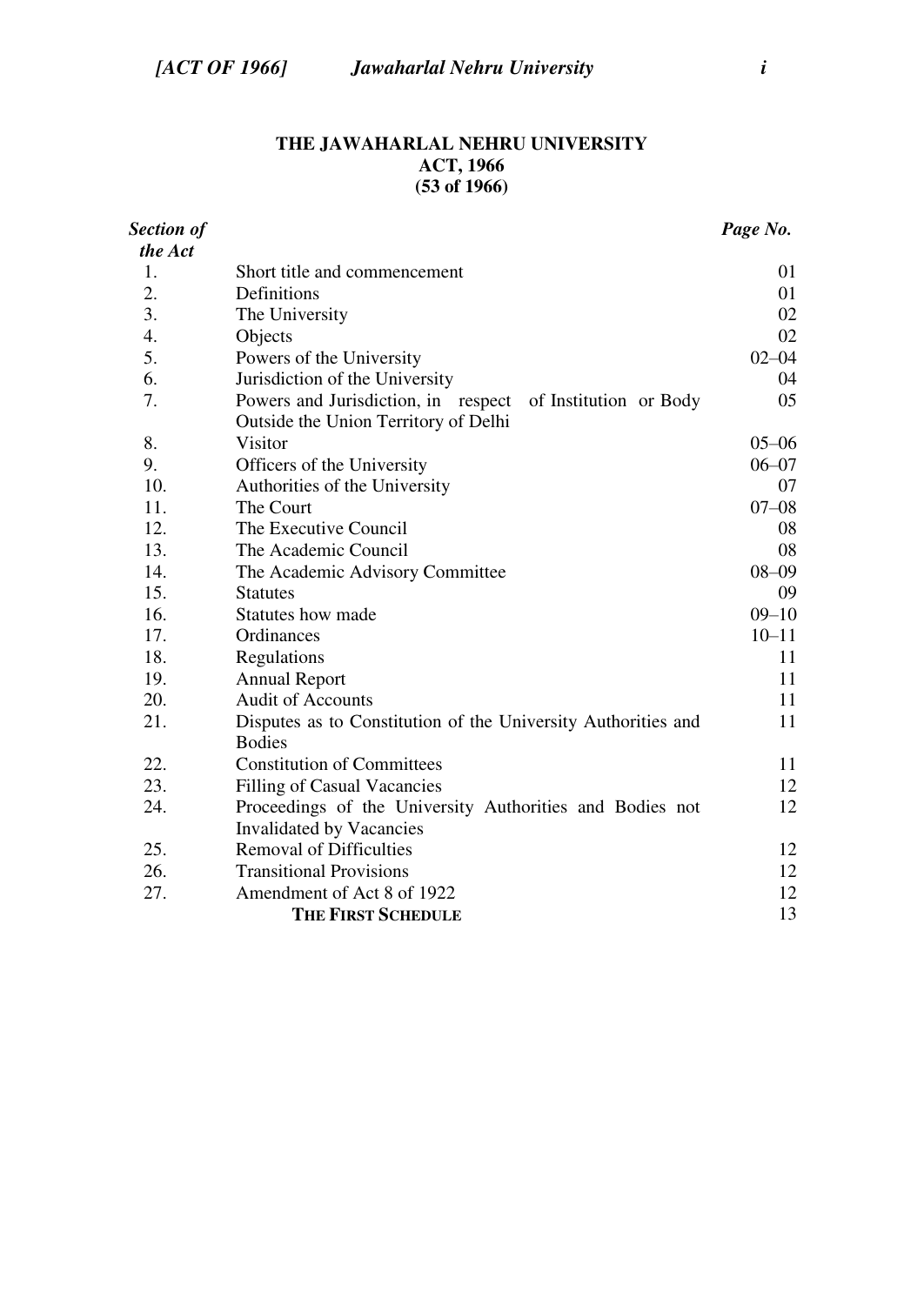#### **THE SECOND SCHEDULE**

## **(The Statutes of the University)**

| <b>Statute</b> | <b>Subject</b><br>Page No.                                 |           |  |  |  |  |  |  |  |
|----------------|------------------------------------------------------------|-----------|--|--|--|--|--|--|--|
| No.            |                                                            |           |  |  |  |  |  |  |  |
| 1.             | Definitions                                                | 14        |  |  |  |  |  |  |  |
| 2.             | Chancellor                                                 |           |  |  |  |  |  |  |  |
| 3.             | Vice-chancellor                                            |           |  |  |  |  |  |  |  |
| 4.             | Powers and Duties of the Vice-Chancellor                   | $17 - 18$ |  |  |  |  |  |  |  |
| 5.             | Rector                                                     | 18        |  |  |  |  |  |  |  |
| 6.             | Powers and Duties of Rector                                | $18 - 19$ |  |  |  |  |  |  |  |
| 7.             | Dean of School of Studies                                  | 19        |  |  |  |  |  |  |  |
| 8.             | Registrar                                                  | $19 - 21$ |  |  |  |  |  |  |  |
| 9.             | Finance Officer                                            | $21 - 23$ |  |  |  |  |  |  |  |
| 10.            | Officers of the University                                 | $23 - 24$ |  |  |  |  |  |  |  |
| 11.            | The Court                                                  | $24 - 26$ |  |  |  |  |  |  |  |
| 12.            | The Meetings of the Court                                  | $26 - 27$ |  |  |  |  |  |  |  |
| 13.            | <b>Executive Council</b>                                   | $27 - 28$ |  |  |  |  |  |  |  |
| 14.            | Powers of the Executive Council                            | $29 - 30$ |  |  |  |  |  |  |  |
| 15.            | Academic Council                                           | $30 - 33$ |  |  |  |  |  |  |  |
| 16.            | Powers and Duties of the Academic Council                  | $33 - 34$ |  |  |  |  |  |  |  |
| 17.            | The Academic Advisory Committee                            | 35        |  |  |  |  |  |  |  |
| 18.            | Schools of Studies                                         | $35 - 37$ |  |  |  |  |  |  |  |
| 19.            | <b>Finance Committee</b>                                   | $37 - 38$ |  |  |  |  |  |  |  |
| 20.            | Committees                                                 | 38        |  |  |  |  |  |  |  |
| 21.            | Elected Chairman to preside where no provision made in     |           |  |  |  |  |  |  |  |
|                | <b>Statutes</b>                                            |           |  |  |  |  |  |  |  |
| 22.            | Resignation                                                | $38 - 39$ |  |  |  |  |  |  |  |
| 23.            | Disqualifications                                          | 39        |  |  |  |  |  |  |  |
| 24.            | <b>Honorary Degrees</b>                                    | 39        |  |  |  |  |  |  |  |
| 25.            | Withdrawal of Degrees, etc.                                | 39        |  |  |  |  |  |  |  |
| 26.            | <b>University Teachers</b>                                 | $40 - 41$ |  |  |  |  |  |  |  |
| 27.            | <b>Selection Committees</b>                                | $41 - 45$ |  |  |  |  |  |  |  |
| 28.            | Special Mode of Appointment                                | 45        |  |  |  |  |  |  |  |
| 29.            | Conditions of Service of Officers, etc.                    | $45 - 46$ |  |  |  |  |  |  |  |
| 29A.           | of the School of International Studies to be<br>Teachers   | 46        |  |  |  |  |  |  |  |
|                | teachers of the University                                 |           |  |  |  |  |  |  |  |
| 30.            | Removal of teachers                                        | $46 - 47$ |  |  |  |  |  |  |  |
| 31.            | Removal of Employees other than Teachers                   | $47 - 48$ |  |  |  |  |  |  |  |
| 32.            | Maintenance of Discipline among Students of the University | 48-49     |  |  |  |  |  |  |  |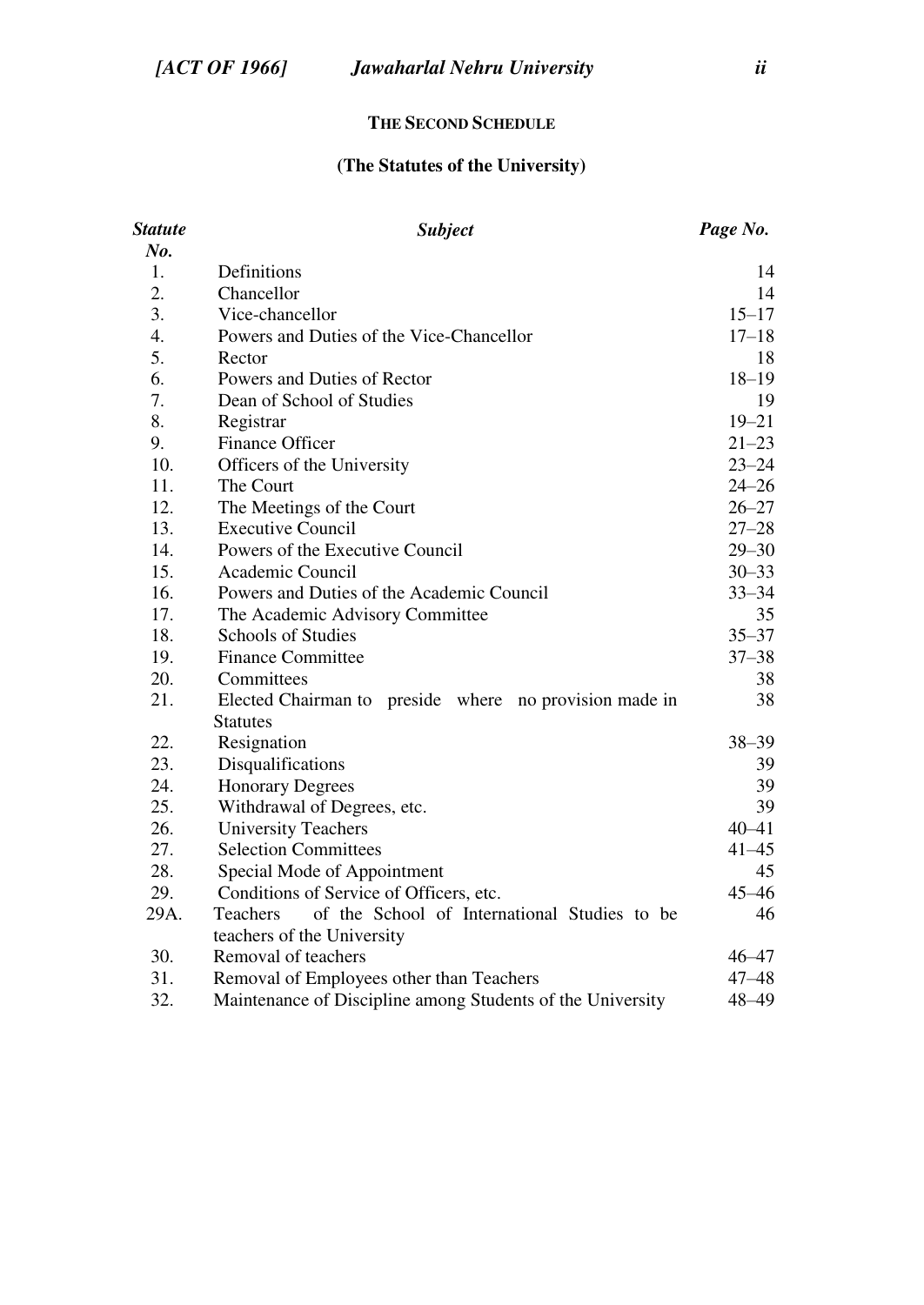| Statute No. | <i>Subject</i>                                                                                                                                                                                                                     | Page No.  |
|-------------|------------------------------------------------------------------------------------------------------------------------------------------------------------------------------------------------------------------------------------|-----------|
| 33.         | Membership of Students Organisation                                                                                                                                                                                                | 49        |
| 34.         | Alumni Association                                                                                                                                                                                                                 | 49        |
| 35.         | Ordinances                                                                                                                                                                                                                         | $49 - 50$ |
| 36.         | Ordinances how made                                                                                                                                                                                                                | $50 - 52$ |
| 37.         | Regulations                                                                                                                                                                                                                        | 52        |
| 38.         | Degrees, Diplomas                                                                                                                                                                                                                  | $52 - 53$ |
| 39.         | Recognised Institutions                                                                                                                                                                                                            | 53        |
| 40.         | General Provident Fund-Cum-Pension-Cum-Gratuity and<br>Contributory Provident Fund-Cum-Gratuity<br>Retirement benefit to the Employees of former Institute of<br><b>Russian Studies and Indian School of International Studies</b> | 53        |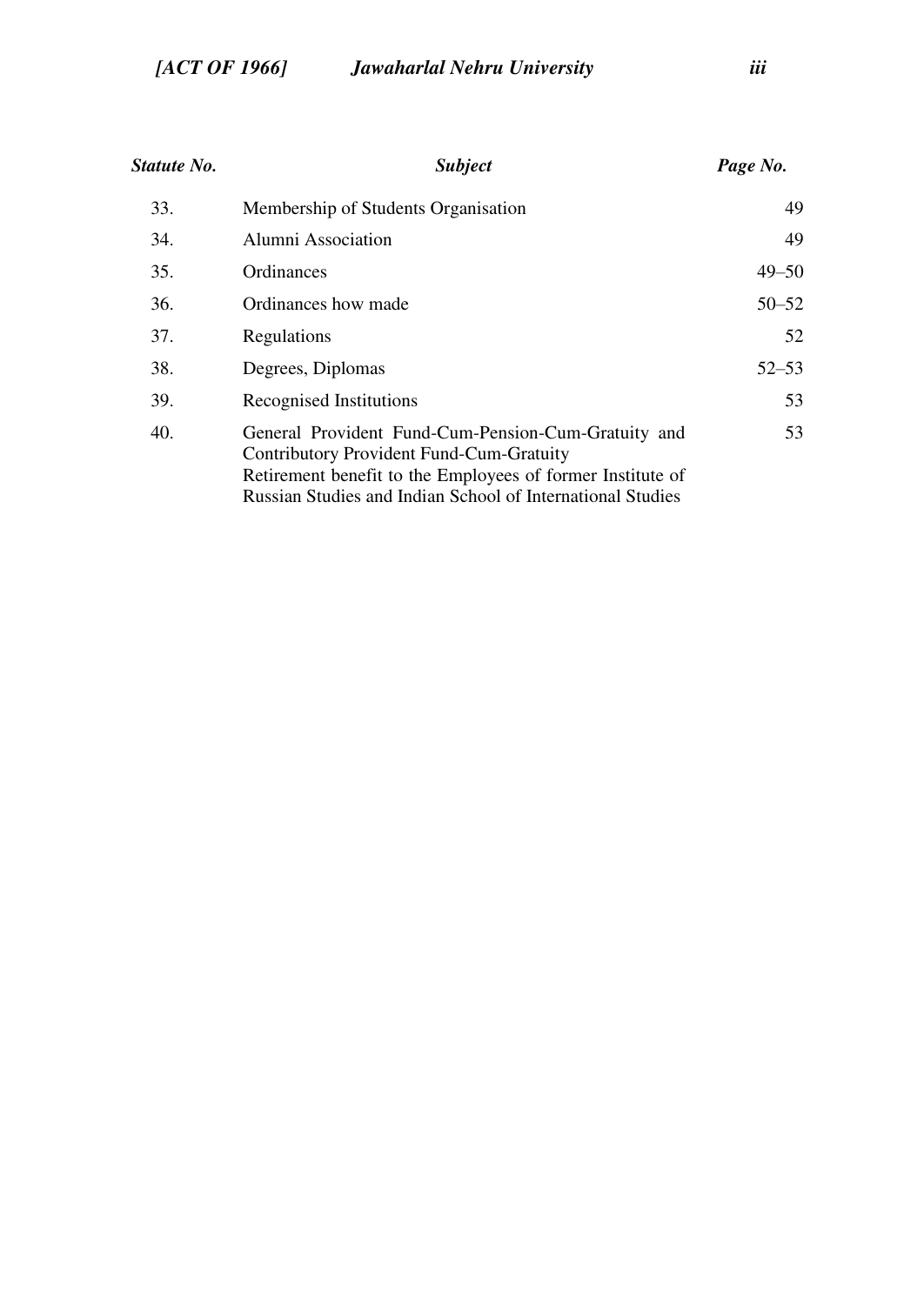# **THE JAWAHARLAL NEHRU UNIVERSITY ACT, 1966 53 OF 1966**

 *[22nd December 1966]* 

### **An act to establish and incorporate a University in Delhi.**

 Be it enacted by Parliament in the Seventeenth Year of the Republic of India as follows:

|  |  |                       |  | (1) This act may be called the Jawaharlal Nehru Short title |          |
|--|--|-----------------------|--|-------------------------------------------------------------|----------|
|  |  | University Act, 1966. |  |                                                             | and      |
|  |  |                       |  |                                                             | commence |

(2) It shall come into force on such date<sup>1</sup> as the Central Government may by notification in the Official Gazette, appoint.

#### 2. In this Act, unless the context otherwise requires – **Definitions**

- (a) ''College" means a College maintained by the University;
- (b) "Hall" means a unit of residence, by whatever name called, for students of the University provided, maintained or recognised by it;
- (c) "recognised institution" means an institution of higher learning maintained or recognised by, or associated with, the University;
- (d) "prescribed" means prescribed by Statutes, Ordinances or Regulations;
- (e) "Statutes", ''Ordinances" and "Regulations" mean, respectively, the Statutes, Ordinances and Regulations of the University made under this Act;
- (f) "University" means the Jawaharlal Nehru University.

**ment** 

 $\frac{1}{1}$  22-4-1969 vide notification No. S.O. 1525, dated 21-4-1969, Gazette of India. Pt. II, Sec. 3 (ii), p. 1443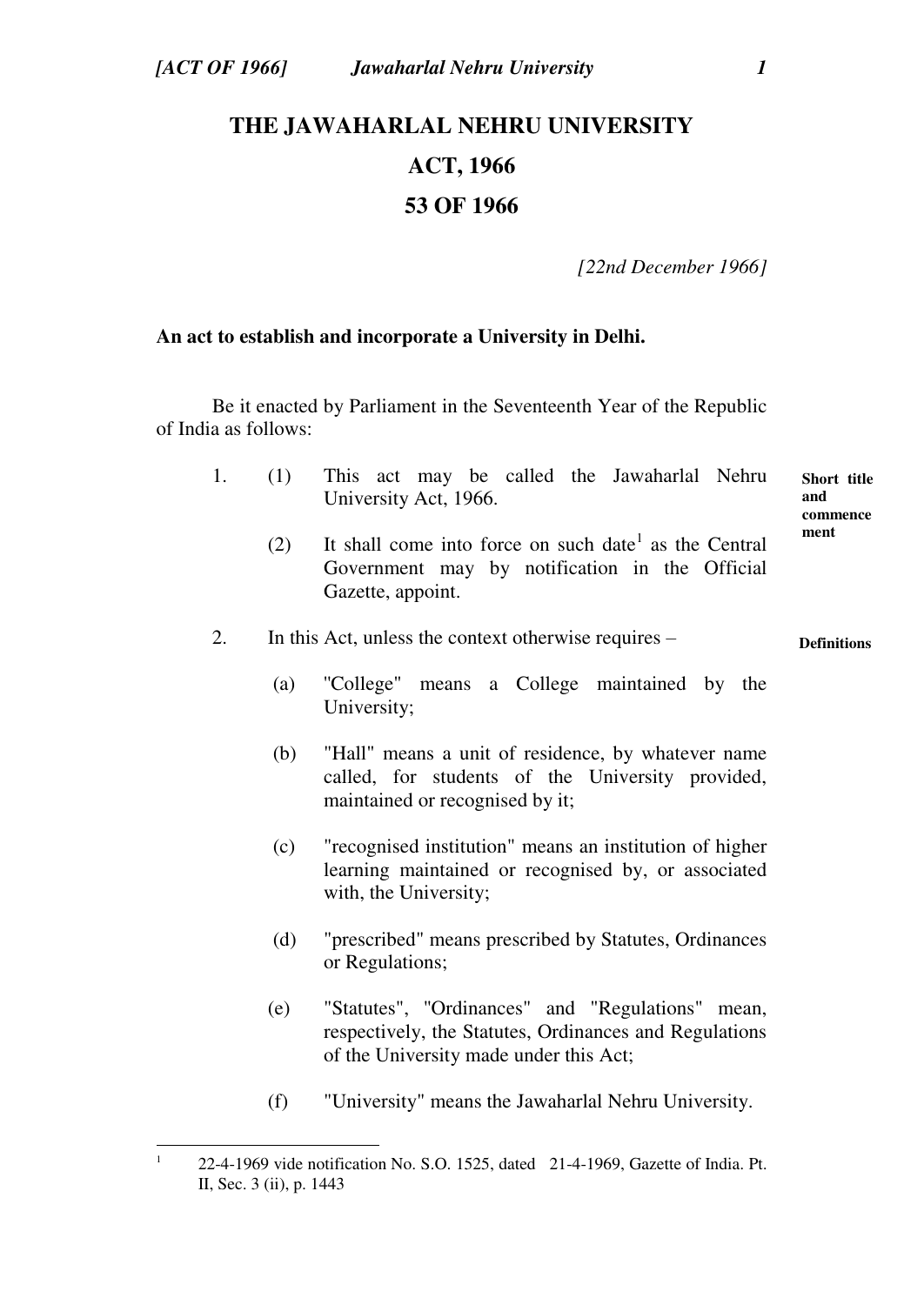**The University** 

- 3. (1) There shall be constituted in the Union territory of Delhi a University by the name of ''Jawaharlal Nehru University".
	- (2) The first Chancellor and the first Vice-Chancellor of the University and the first members of the Court, the Executive Council and the Academic Council and all persons who may hereafter become such officers or members so long as they continue to hold such office or membership are hereby constituted a body corporate by the name of "Jawaharlal Nehru University".
	- (3) The University shall have perpetual succession and a common seal, and shall sue and be sued by the said name.
- **Objects**  4. The objects, of the .University shall be to disseminate and advance knowledge, wisdom and understanding by teaching and research and by the example and influence of its corporate life and in particular the objects set out in the First Schedule.

#### **Powers of the University**  The University shall have the following powers, namely:

- (1) to provide for instruction including the method of correspondence courses in such branches of learning as the University may from time to time determine, and to make provision for research and for the advancement and dissemination of knowledge;
- (2) to establish within the Union Territory of Delhi or outside that territory such Special Centres and Specialised Laboratories and such other units for research and instruction as are necessary for the furtherance of its objects;
- (3) to organise and to undertake extra-mural teaching and extension services;
- (4) to hold examinations and grant diplomas or certificates to, and confer degrees and other academic distinctions on, persons and to withdraw any such diplomas, certificates, degrees or other academic distinctions for good and sufficient cause:
- (5) to confer honorary degrees or other academic distinctions in the manner laid down in the Statutes;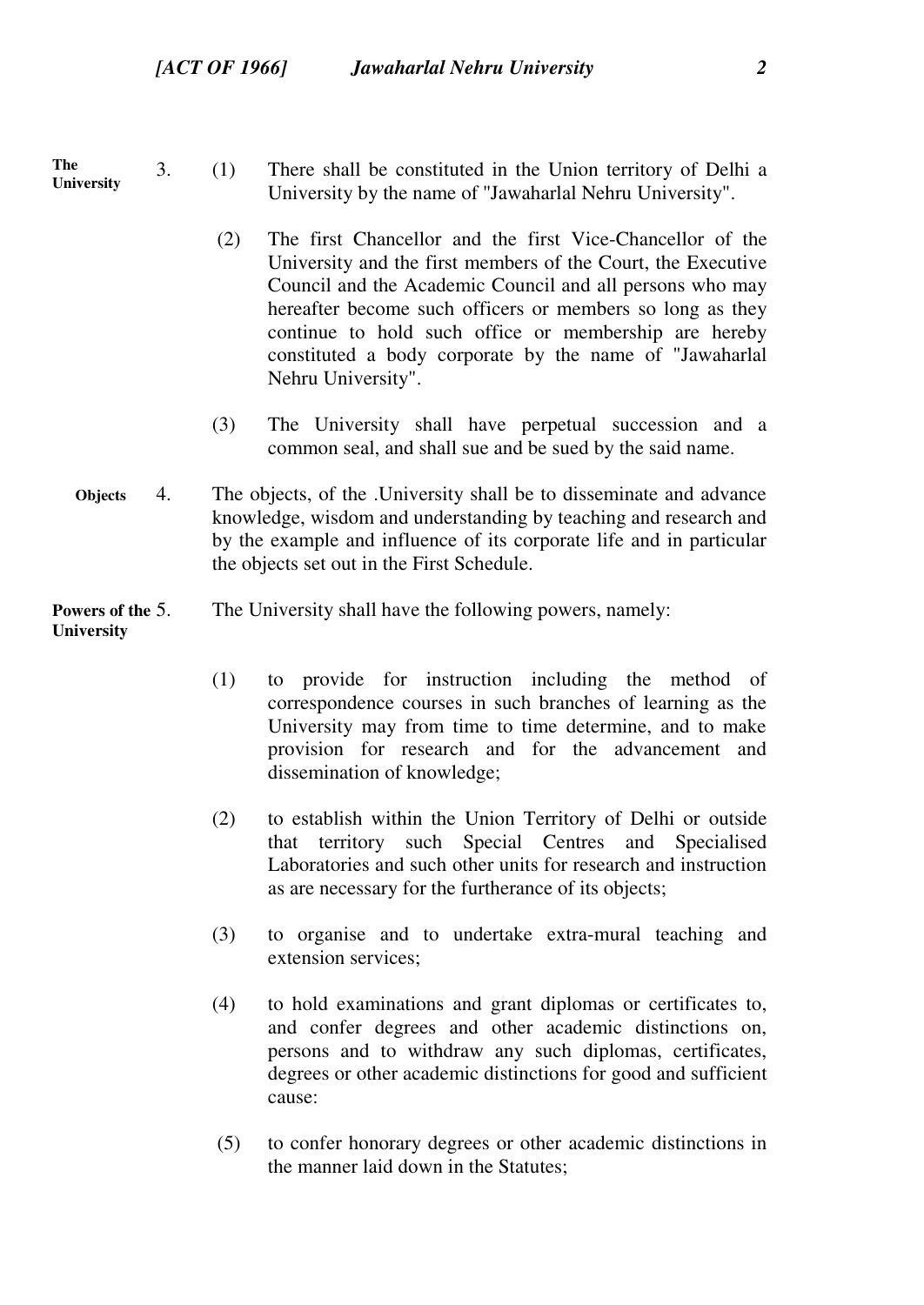- 6) to create such teaching, administrative and other posts as the University may deem necessary, from time to time, and to make appointments thereto;
- (7) to appoint or recognise persons as Professors, Readers or Lecturers or otherwise as teachers of the University;
- (8) to institute and award Fellowships, Scholarships, Exhibitions and prizes;
- (9) to establish and maintain Colleges and Halls, to recognise, guide, supervise and control Halls not maintained by the University and other accommodation for students, and to with draw any such recognition;
- (10) to regulate and enforce discipline among students and employees of the University and to take such disciplinary measures in this regard as may be deemed necessary;
- (11) to make arrangements for promoting health and general welfare of students and employees of the University;
- (12) to determine and provide for examinations for admission into the University;
- (13) to recognise for any purpose, either in whole or in part, any institution or members or students thereof on such terms and conditions as may from time to time, be prescribed and to withdraw such recognition;
- (14) to co-operate with any other University, authority or association or any other public or private body having in view the promotion of purposes and objects similar to those of the University .for such purposes as may be agreed upon, on such terms and conditions as may from time to time, be prescribed ;
- (15) to enter into any agreement for the incorporation in the University of any other institution and for taking over its rights, properties and liabilities and for any other purpose not repugnant to this Act;
- (16) to demand and receive payment of such fees and other charges as may be prescribed, from time to time;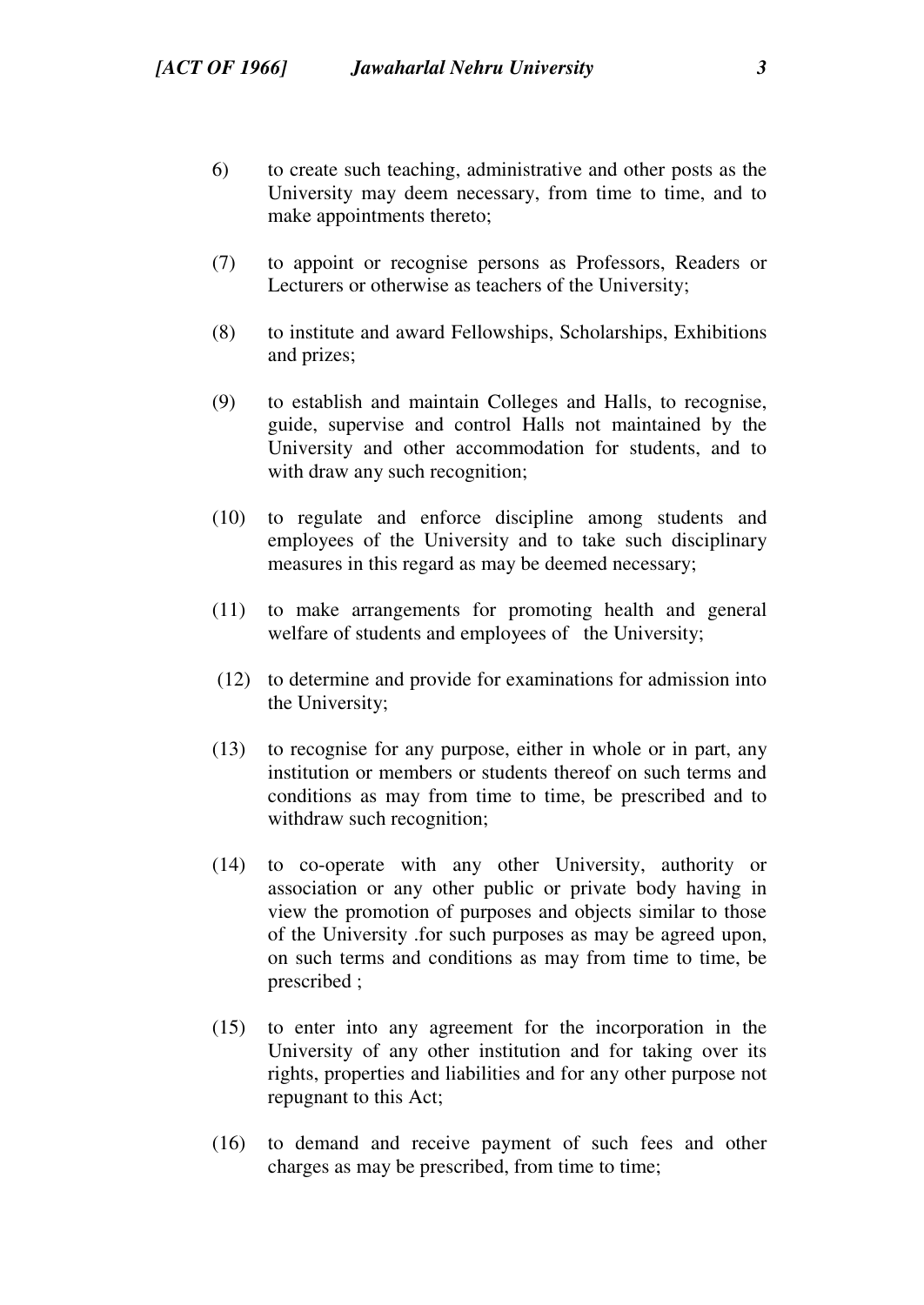- (17) to receive donations and to acquire, hold, manage and dispose of any property movable or immovable, including trust or endowed property within or outside the Union territory of Delhi, for the purposes or objects of the University, and to invest funds in such manner as the University thinks fit;
- (18) to make provision for research and advisory services; and for that purpose to enter into such arrangements with other institutions or bodies as the University may deem necessary ;
- (19) to provide for the printing, reproduction and publication of research and other work which may be issued by the University ;
- (20) to borrow, with the approval of the Central Government, on the security of the University property, money for the purposes of the University;
- (21) to do all such things as may be necessary, incidental or conducive to the attainment of all or any of the objects of the University.
- 6. (1) The jurisdiction of the University shall extend to all Colleges and recognised Institutions.
	- (2) Notwithstanding anything contained in Clause (13) of Section 5, the Jawaharlal Nehru University shall not grant recognition, either in whole or in part, to any Institution which has already been recognised by the University of Delhi unless the Central Government, after consultation with the University of Delhi, authorises the Jawaharlal Nehru University to do so.
	- (3) On and from the date of the recognition either in whole or in part of an Institution by the Jawaharlal Nehru University under Sub-Section (2), the University of Delhi shall to the extent of such recognition cease to have jurisdiction over that institution.

**Jurisdiction of the University**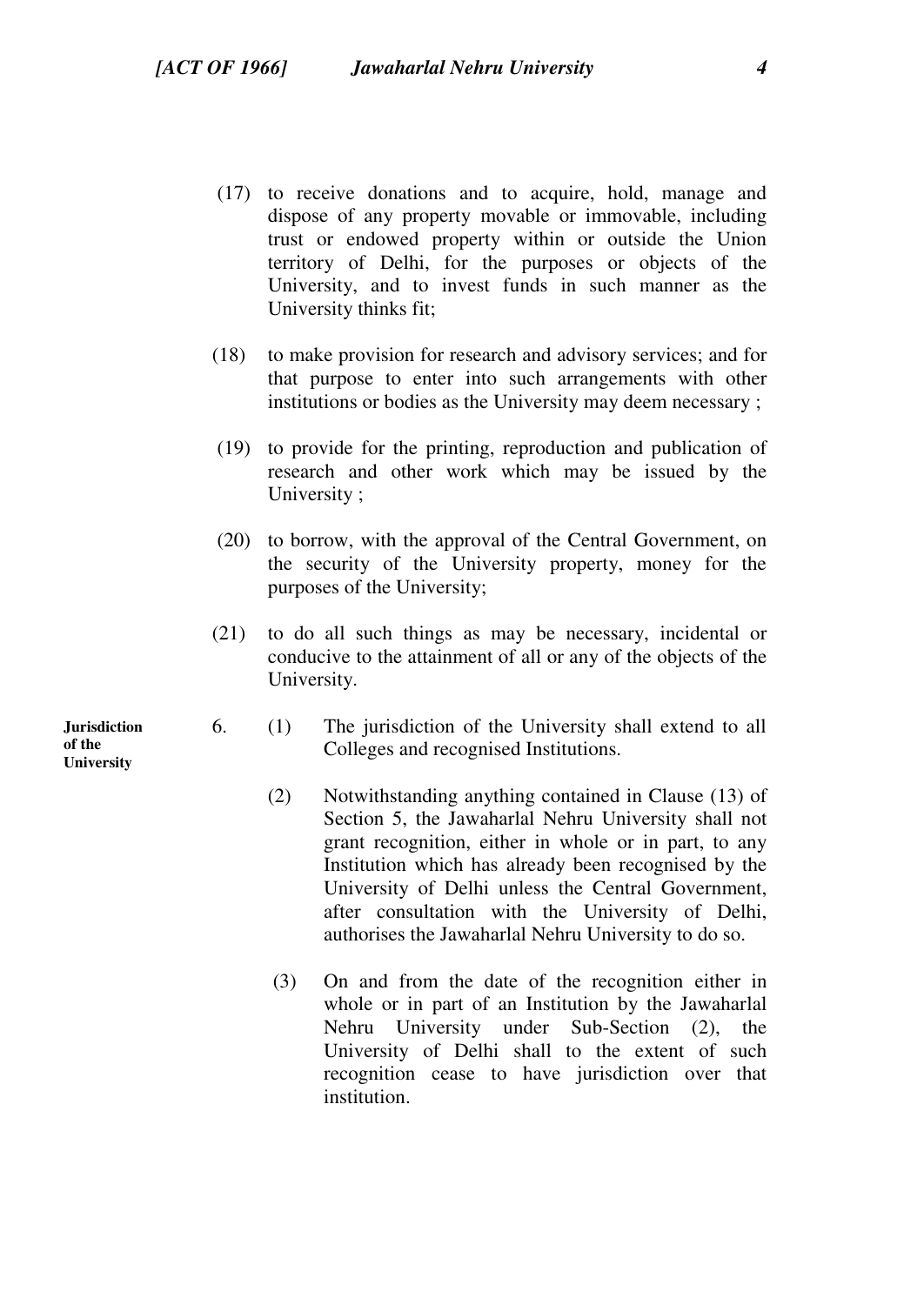- 7. Notwithstanding anything contained in Section 5
	- (a) where any institution or body established outside the Union territory of Delhi seeks recognition from the University or
	- (b) where the University establishes and maintains any institution or body outside the Union Territory of Delhi, then the powers and jurisdiction of the University shall extend to such institution or body subject to –
		- (i) the laws in force in the State within which, and
		- (ii) the rules and regulations of the University within whose jurisdiction, the said institution or body is situated.
- 8. (1) The President of India shall be the Visitor of the University.

**Visitor** 

- (2) The Visitor may, from time to time, appoint one or more persons to review the work and progress of the University and to submit a report thereon; and upon receipt of that report, the Visitor may after obtaining the views of the Executive Council thereon, take such action and issue such directions as he considers necessary in respect of any of the matters dealt with in the report and the University shall be bound to comply with such directions.
- (3) The Visitor shall also have the right to cause an inspection to be made by such person or persons as he may direct of the University, its buildings, laboratories and equipment and of any institution maintained by the University, and also of the examinations, teaching and other work conducted or done by the University and to cause an inquiry to be made in respect of any matter connected with the University.

**Powers and jurisdiction in respect of institution or body outside the Union territory of Delhi**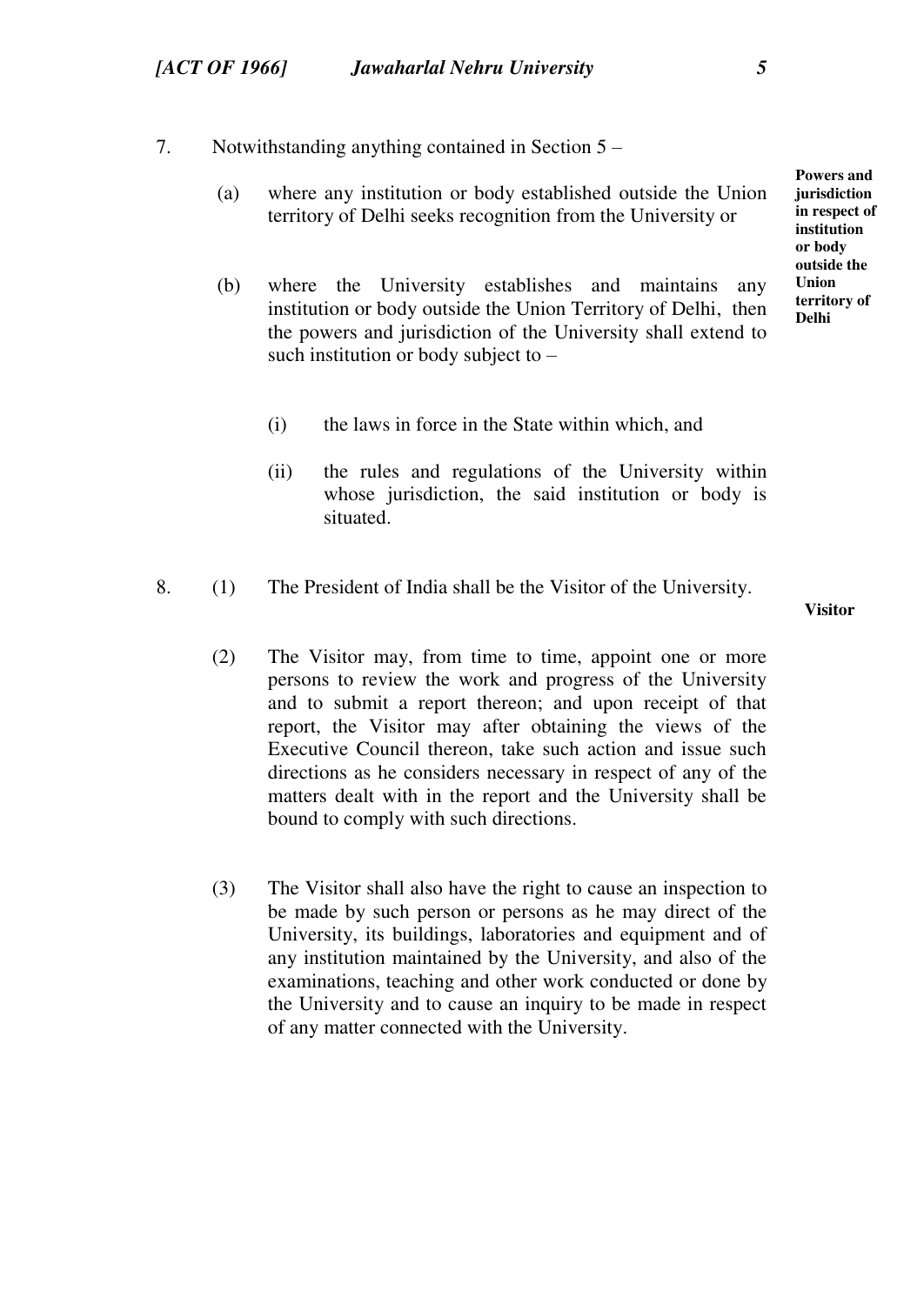- (4) The Visitor shall in every case give notice to the University of his intention to cause an inspection or inquiry to be made, and the University shall be entitled to appoint a representative who shall have the right to be present and be heard at such inspection or inquiry.
- (5) The Visitor may address the Vice-Chancellor with reference to the result of such inspection and inquiry, and the Vice-Chancellor shall communicate to the Executive Council the views of the Visitor with such advice as the Visitor may offer upon the action to be taken thereon.
- (6) The Executive Council shall communicate through the Vice-Chancellor to the Visitor such action, if any, as it is proposed to take or has been taken upon the result of such inspection or inquiry.
- (7) Where the Executive Council does not within a reasonable time, take action to the satisfaction of the Visitor, the Visitor may after considering any explanation furnished or representation made by the Executive Council, issue such directions as he may think fit and the Executive Council shall be bound to comply with such directions.
- (8) The Visitor may by order in writing annul any proceeding of the University which is not in conformity with this Act, the Statutes or the Ordinances.
- (9) The Visitor shall also have such other powers as may be prescribed by the Statutes.
- 9. (1) There shall be a Chancellor appointed in the manner prescribed by the Statutes who shall be the Head of the University.

**Officers of the University**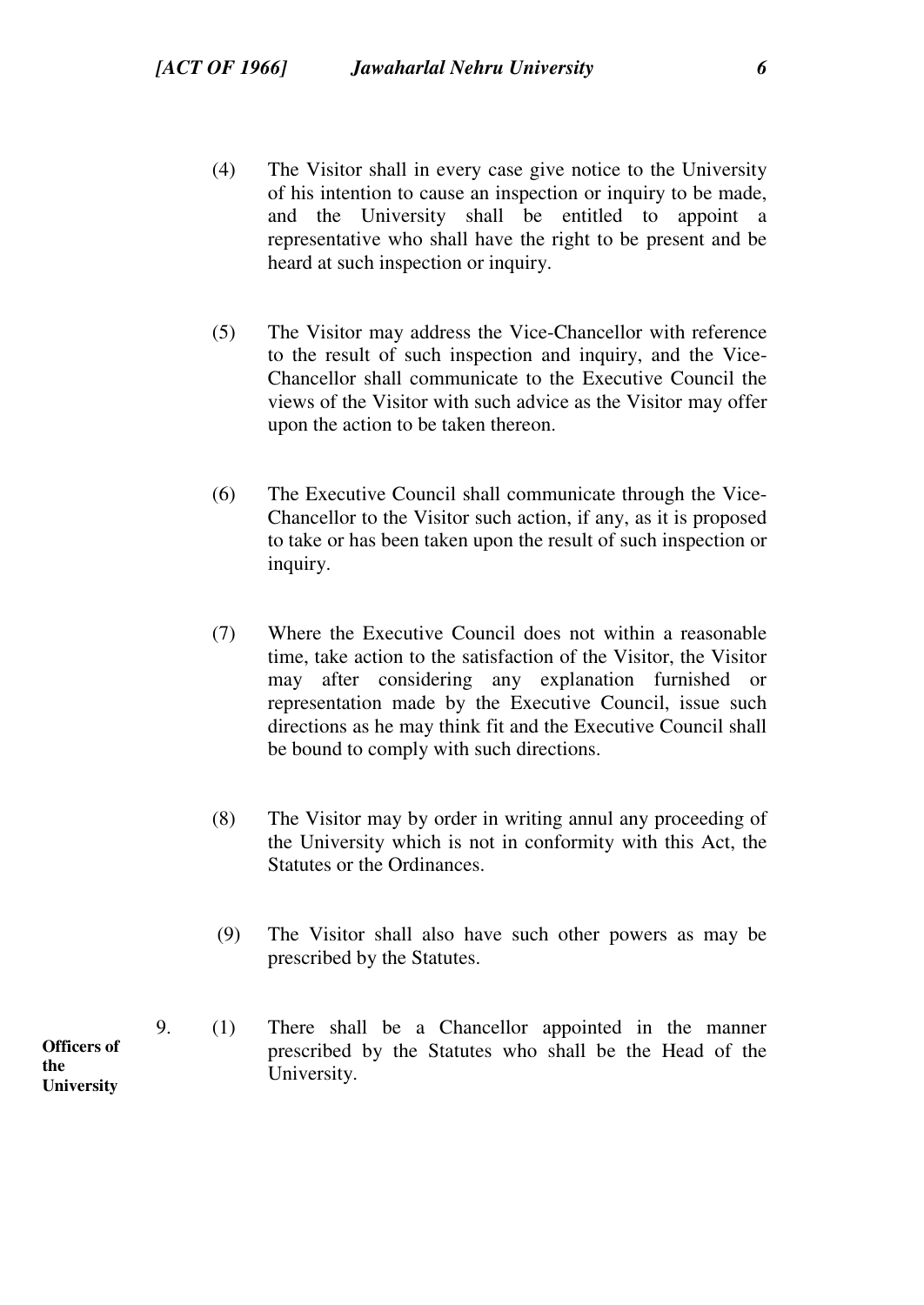- (2) The Chancellor shall, if present, preside at Convocation of the University for conferring degrees and all meetings of the Court.
- (3) There shall be a Vice-Chancellor appointed in the manner prescribed by the Statutes who shall be the principal executive and Academic Officer of the University and exofficio Chairman of the Executive Council, Academic Council and Finance Committee and he shall, in the absence of the Chancellor preside at any Convocation for conferring degrees and also at any meeting of the Court.
- (4) There shall be one or more Rectors who shall be appointed in such manner and with such powers and duties as may be prescribed by the Statutes.
- (5) There shall be a Dean for each School of Study who shall be appointed in such manner and with such powers and duties as may be prescribed by the Statutes.
- (6) There shall be a Registrar who shall act as Secretary of the Court, the Executive Council and the Academic Council and he shall be appointed in such manner and with such powers and duties as may be prescribed by the Statutes.
- (7) There shall be a Finance Officer who shall be the Secretary of the Finance Committee and exercise such powers and perform such duties as may be prescribed by the Statutes.
- (8) There shall be such other officers, as provided for in the Statutes.
- **Authorities of the University**  10. The authorities of the University shall be the Court, the Executive Council, the Academic Council, the Schools of Studies, the Finance Committee and such other authorities as may be declared by the Statutes to be authorities of the University.
- **The Court**  11. (1) The Court shall be the supreme authority of the University, and its constitution and the terms of office of its members shall be prescribed by the Statutes.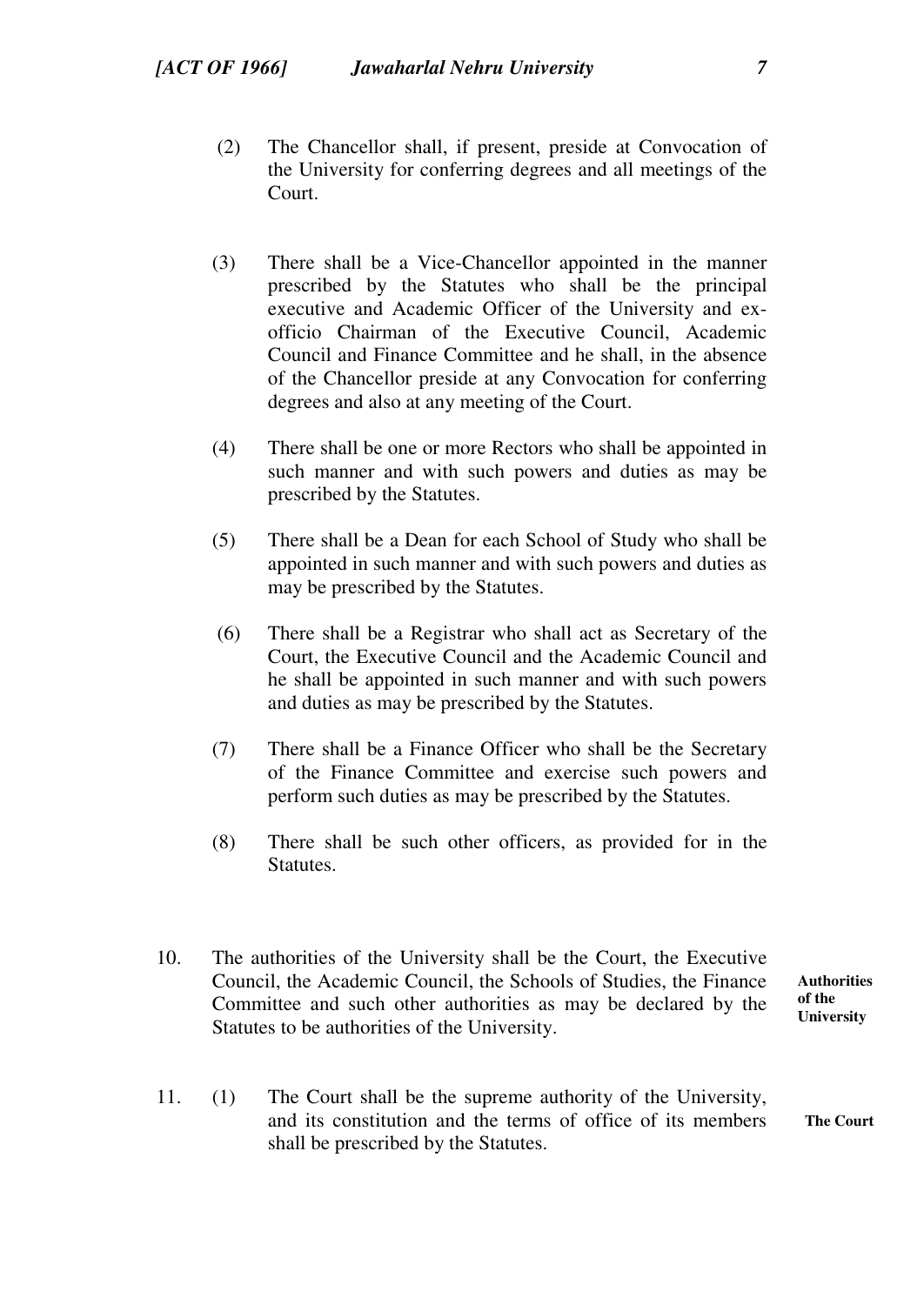(2) The Court shall have the powers to review the Acts of the Executive Council and the Academic Council (save when these authorities have acted in accordance with the powers conferred upon them under this Act, the Statutes or the Ordinances) and shall exercise all the powers of the University not otherwise provided for by this Act or the Statutes:

Provided that the power of review under this sub-section shall not be exercised except by a majority of the total membership of the Court and by a majority of not less than two-thirds of the members of the Court present and voting.

- 12. (1) The Executive Council shall be the Executive Body of the University, and its constitution and the terms of office of its members, other than ex-officio members, shall be prescribed by the Statutes.
	- (2) It shall be in charge of the general management and administration (including the revenue and property) of the University.
- 13. (1) The Academic Council shall be the academic body of the University, and its constitution and the terms of office of its members, other than ex-officio members, shall be prescribed by the Statutes.
	- (2) The Academic Council shall, subject to the provisions of this Act, the Statutes and the Ordinances, have the control and general regulation, and be responsible for the maintenance of standards of instruction, education and examination within the University, and shall exercise such other powers and perform such other duties as may be conferred or imposed upon it by the Statutes.
- 14. (1) There shall be constituted an Academic Advisory Committee- of the University which shall advise generally on the planning and development of the University and keep under review the standard of education and research in the University.
	- (2) The Committee shall consist of –

**The Executive Council** 

**The Academic Council** 

**The Academic Advisory Committee**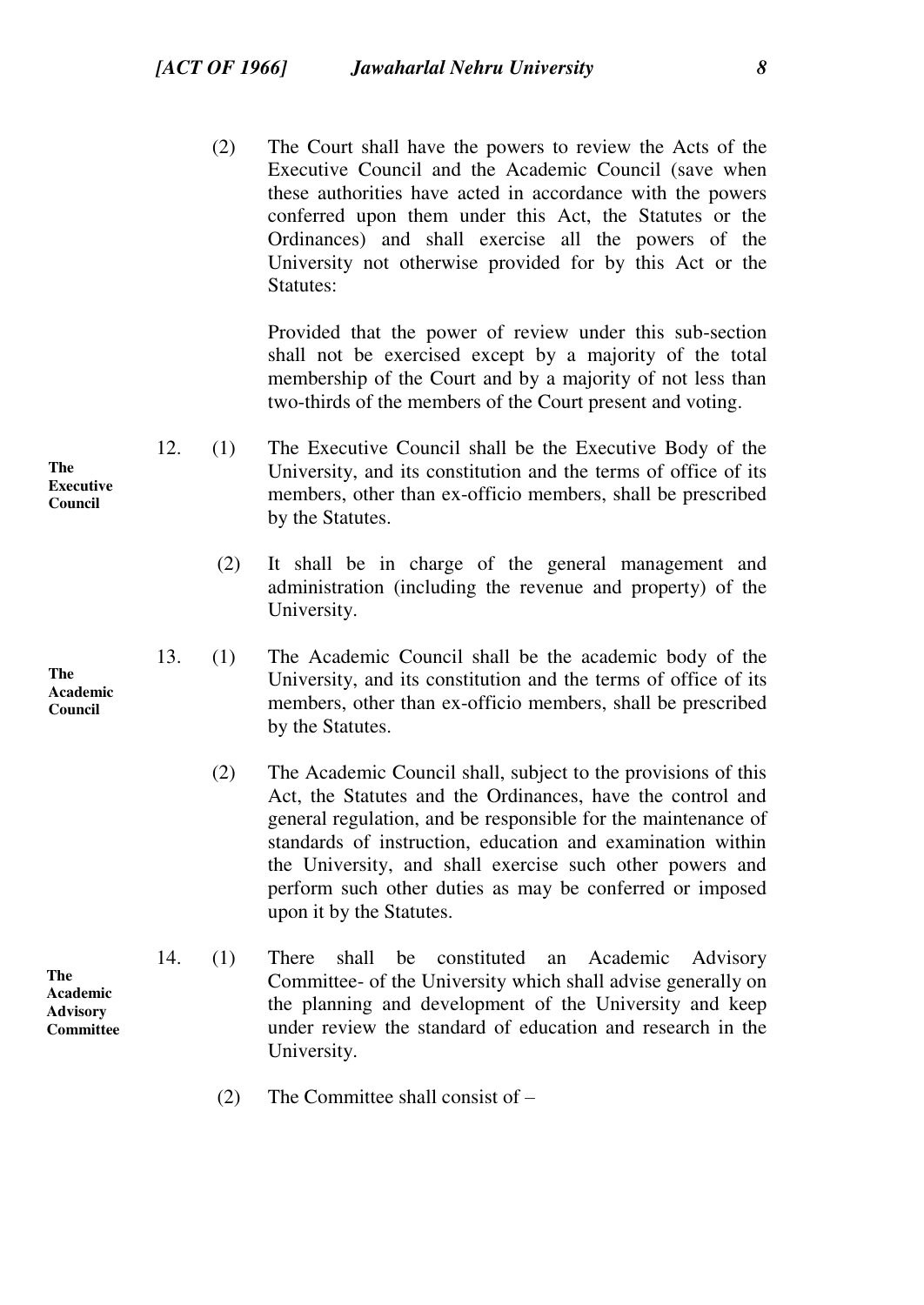- (a) not more than seven-persons of high academic standing who shall be appointed in such manner as may be prescribed by the Statutes and
- (b) the Vice-Chancellor.
- (3) The Visitor may determine a date with effect from which the Academic Advisory Committee shall stand dissolved.
- 15. Subject to the provision of this Act, the Statutes may provide for all or any of the following matters, namely:-
	- (a) the constitution, powers and duties of the authorities and other bodies of the University, the qualifications and disqualifications for membership of such authorities and other bodies, appointment and removal of members thereof and other matters connected therewith;
	- (b) the appointment, powers and duties of the officers of the University;
	- (c) the appointment, terms and conditions of service and the powers and duties of the employees of the University;
	- (d) the terms and conditions under which institutions may be associated with the University;
	- (e) the administration of the University, the establishment and abolition of Colleges, Institutions and Halls, the grant and withdrawal of recognition to Institutions, the institution of Fellowships, Awards and the like, the conferment of degrees and other academic distinctions and the grant of diplomas and certificates;
	- (f) any other matter which is necessary for the proper and effective management and conduct of the affairs of the University and which by this Act is to be or may be provided by the Statutes.
- 16. (1) The first Statutes are those set out in the Second Schedule.

**Statutes how made** 

(2) The Executive Council may, from time to time, make new or additional Statutes or may amend or repeal the Statutes in the manner hereafter in this section provided;

**Statutes**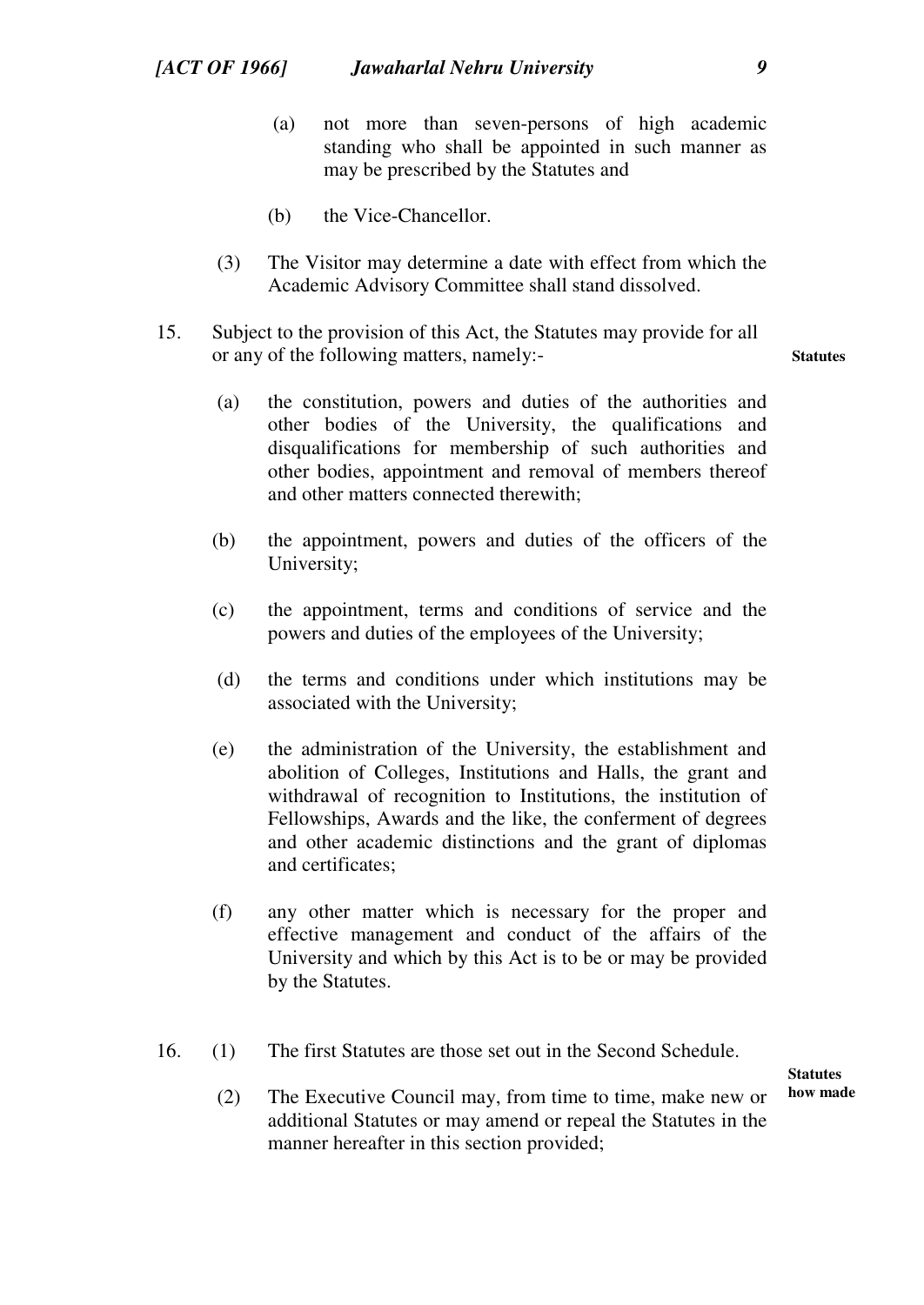Provided that the Executive Council shall not make any Statutes or any amendment of a Statute affecting the status, powers or constitution of any existing authority of the University until such authority has been given an opportunity of expressing an opinion on the proposal, and any opinion so expressed shall be in writing and shall be considered by the Executive Council;

Provided further that no Statute shall be made by the Executive Council affecting the discipline of students, and standards of instruction, education and examination except after consultation with the Academic Council.

- (3) Every new Statute or addition to the Statutes or any amendment or repeal of a Statute shall require the approval of the Visitor who may assent thereto or withhold assent or remit to the Executive Council for consideration.
- (4) A new Statute or a Statute amending or repealing an existing Statute shall have no validity unless it has been assented to by the Visitor.
- 17. (1) Subject to the provisions of this Act and the Statutes, the Ordinances may provide, for all or any of the following matters, namely:—
	- (a) the admission of students, the courses of study and the fees therefor, the qualifications pertaining to degrees, diplomas, certificates and other academic distinctions, the conditions for the grant of Fellowships, Awards and the like;
	- (b) the conduct of examinations, including the terms of office and appointment of examiners and the conditions of residence of students and their general discipline;
	- (c) the management of Colleges and Institutions maintained by the University;
	- (d) any other matter which by this Act or the Statutes is to be or may be provided by the Ordinances.

**Ordinances**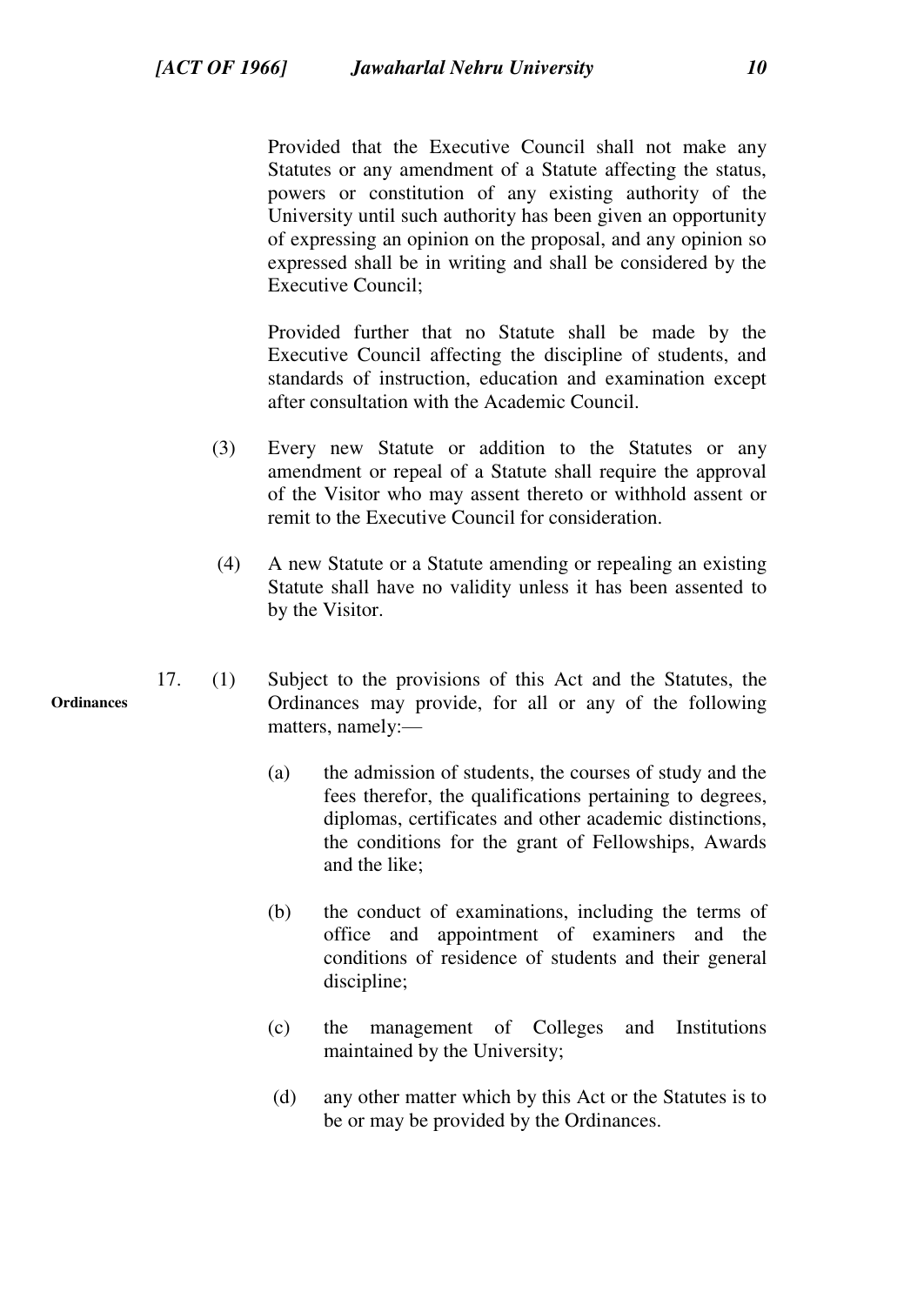- (2) The first Ordinances .shall be made by the Vice-Chancellor with the previous approval of the Central Government and the Ordinances so made may be amended, repealed or added to at any time by the Executive Council in the manner prescribed by the Statutes.
- **Regulations**  18. The authorities of the University may make Regulations consistent with this Act, the Statutes and the Ordinances for the conduct of their own business and that of the committees appointed by them and not provided for by this Act, the Statutes or the Ordinances in the manner prescribed by the Statutes.
- **Annual Report**  19. (1) The annual report of the University shall be prepared under the direction of the Executive Council and shall be submitted to the Court on or before such date as may be prescribed by the Statutes and shall be considered by the Court at its annual meeting.
	- (2) The Court may communicate its comments thereon to the Executive Council.
- **Audit of Accounts**  20. (1) The accounts of the University shall, once at least in every year and at intervals of not more than fifteen months, be audited by the Comptroller and Auditor-General of India, or any person authorised by him in this behalf.
	- (2) The accounts, when audited shall be published in the Gazette of India, and a copy of the accounts together with the audit report shall be submitted by the Registrar to the Visitor and to the Court.
- 21. If any question arises whether any person has been duly elected or appointed as, or is entitled to be a member of any authority or other body of the University, the matter shall be referred to the Visitor whose decision thereon shall be final.
- 22. Where any authority of the University is given power by this Act or the Statutes to appoint committees, such committees shall, save as otherwise provided, consist of members of the authority concerned and of such other persons (if any) as the authority in each case as may think, fit.

**Disputes as to constitution of the University authorities and bodies** 

**Constitution of Committees**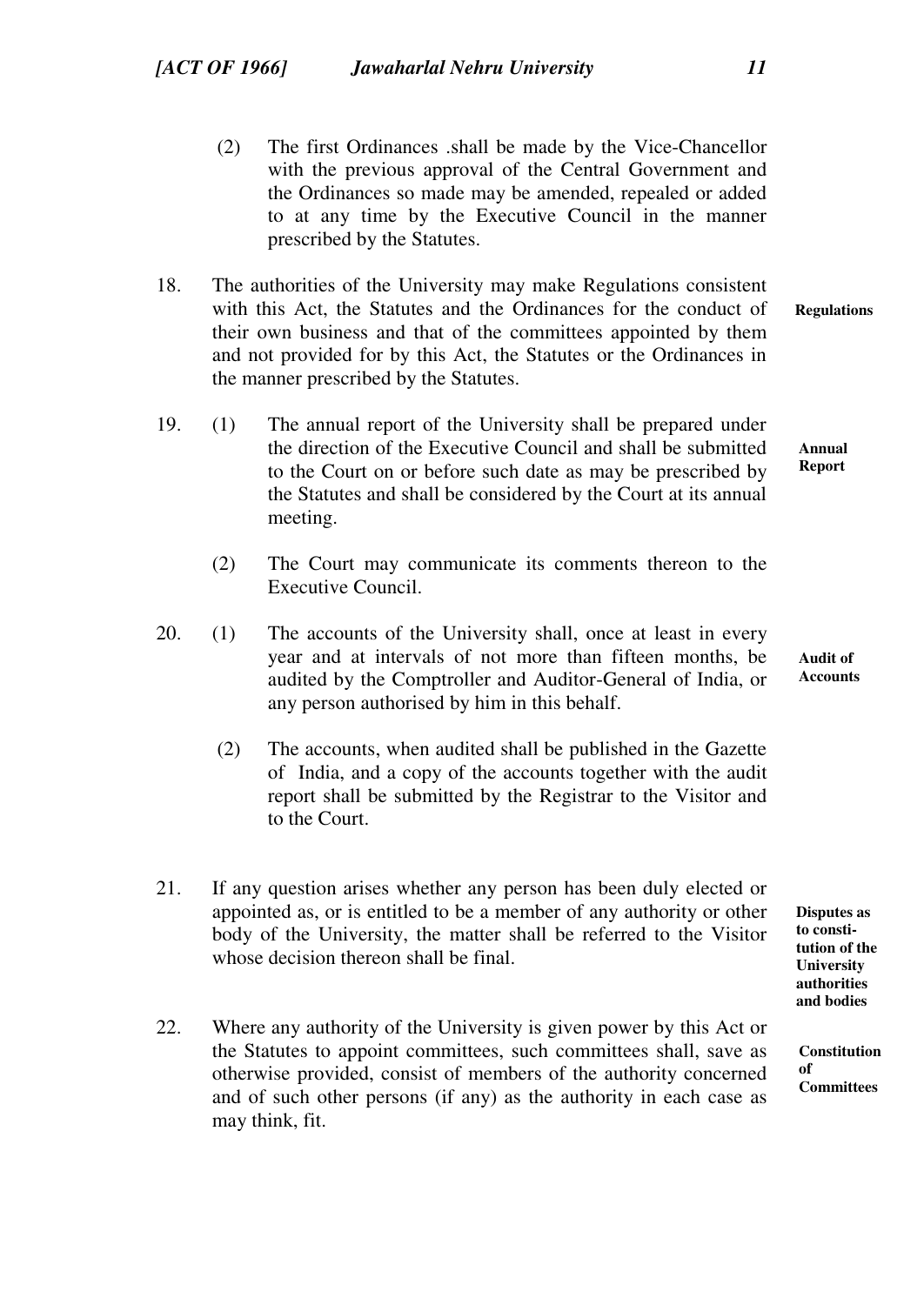- **Filling of casual vacancies**  23. All casual vacancies among the members (other than ex-officio members) of any authority or other body of the University shall be filled, as soon as conveniently may be, by the person or body who appointed, elected or co-opted the member whose place has become vacant, and the person appointed, elected or co-opted to a casual vacancy shall be a member of such authority or body for the residue of the term for which the person whose place he fills would have been a member.
- **Proceedings of the University authorities and bodies**  24. No act or proceedings of any authority or other body of the University shall be invalidated merely by reason of the existence of a vacancy or vacancies among its members.

**not** 

**invalidated by vacancies** 

> **Removal of difficulties**  25. If any difficulty arises in giving effect to the provisions of this Act, the Central Government may, by order published in the Official Gazette, make such provisions not inconsistent with the purposes of this Act, as appear to it to be necessary or expedient for removing the difficulty.

#### **Transitional provisions**  26. Notwithstanding anything contained in this Act and the Statutes:-

- (a) the first Chancellor, members of the Court, the Executive Council and the Academic Council shall be nominated by the
	- (b) the first Vice-Chancellor shall be appointed by the Visitor and he shall hold office for a term of five years.

Visitor and shall hold office for a term of three years;

**Amendment of Act 8 of 1922** 27. In the Delhi University Act, 1922, in Sub-Section (2) of Section 5, after the words "for the time being in force", the words and figures "but subject to the provisions contained in the Jawaharlal Nehru University Act, 1966" shall be inserted.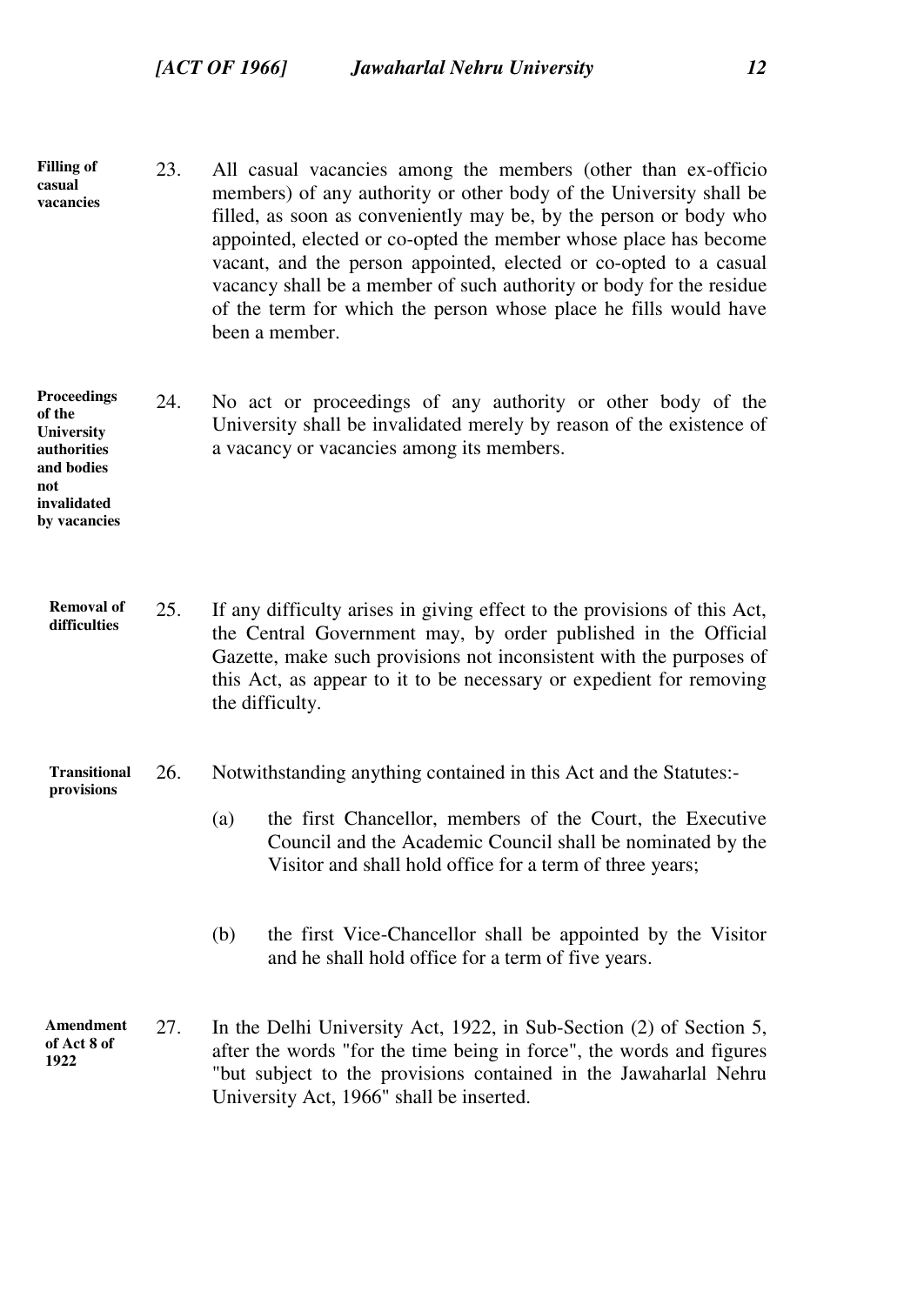## **THE FIRST SCHEDULE (See Section 4)**

 The University shall endeavour to promote the study of the principles for which Jawaharlal Nehru worked during his life-time, national integration, social justice, secularism, democratic way of life, international understanding and scientific approach to the problems of society.

Towards this end, the University shall: -

- (i) foster the composite culture of India and establish such departments or institutions as may be required for the study and development of the languages, arts and culture of India ;
- (ii) take special measures to facilitate students and teachers from all over India to join the University and participate in its academic programmes;
- (iii) promote in the students and teachers an awareness and understanding of the social needs of the country and prepare them for fulfilling such needs;
- (iv) make special provision for integrated courses in humanities, science and technology in the educational programmes of the University;
- (v) take appropriate measures for promoting interdisciplinary studies in the University;
- (vi) establish such departments or institutions as may be necessary for the study of languages, literature and life of foreign countries with a view to inculcating in the students a world perspective and international understanding;
- (vii) provide facilities for students and teachers from other countries to participate in the academic programmes and life of the University.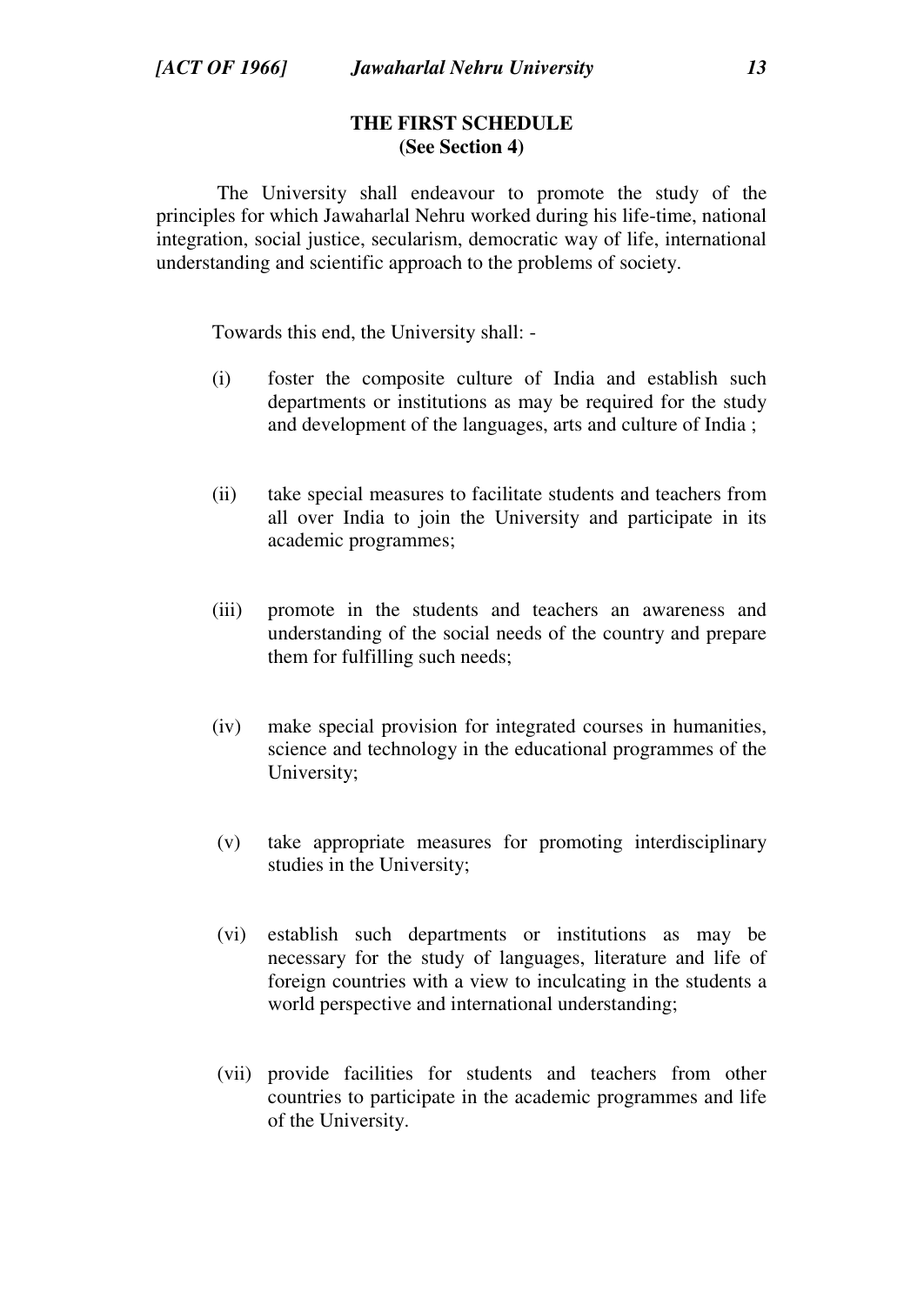## **THE SECOND SCHEDULE**

## **[Sec Section 16(1)]**

## **THE STATUTES OF THE UNIVERSITY**

- 1. In these Statutes
	- (a). "Act" means the Jawaharlal Nehru University Act, 1966;

#### **Definitions**

**Chancellor**

 $\overline{a}$ 

- $1$ (aa) "Department" means a Department of Studies and includes a Centre of Studies established by the Ordinances;
- $2$  (aaa) (i) "Reader" includes an Associate Professor;
	- (ii) "Lecturer" includes an Assistant Professor;
	- <sup>3</sup>(iii) "Head/Chairman" includes a Chairperson;
- (b) all words and expressions used herein and defined in the Act shall have the meanings respectively assigned to them in the Act.
- $42$ 2. (1) The Chancellor shall be appointed by the Visitor from a panel of not less than three persons recommended by the Executive Council:

Provided that if the Visitor does not approve of the persons so recommended, he may call for fresh recommendations from the Executive Council.

(2) The Chancellor shall hold office for a term of five years and shall be eligible for re-appointment.

<sup>1</sup> Inserted with the approval of the Visitor w.e.f. 27.4. 1970.

<sup>2</sup> Approved by the Visitor w.e.f. 19.9.70.

<sup>3</sup> Added with the approval of the Visitor w.e.f. 9.9.88

<sup>4</sup> Substituted with the approval of the Visitor w.e.f. 13.7.1972.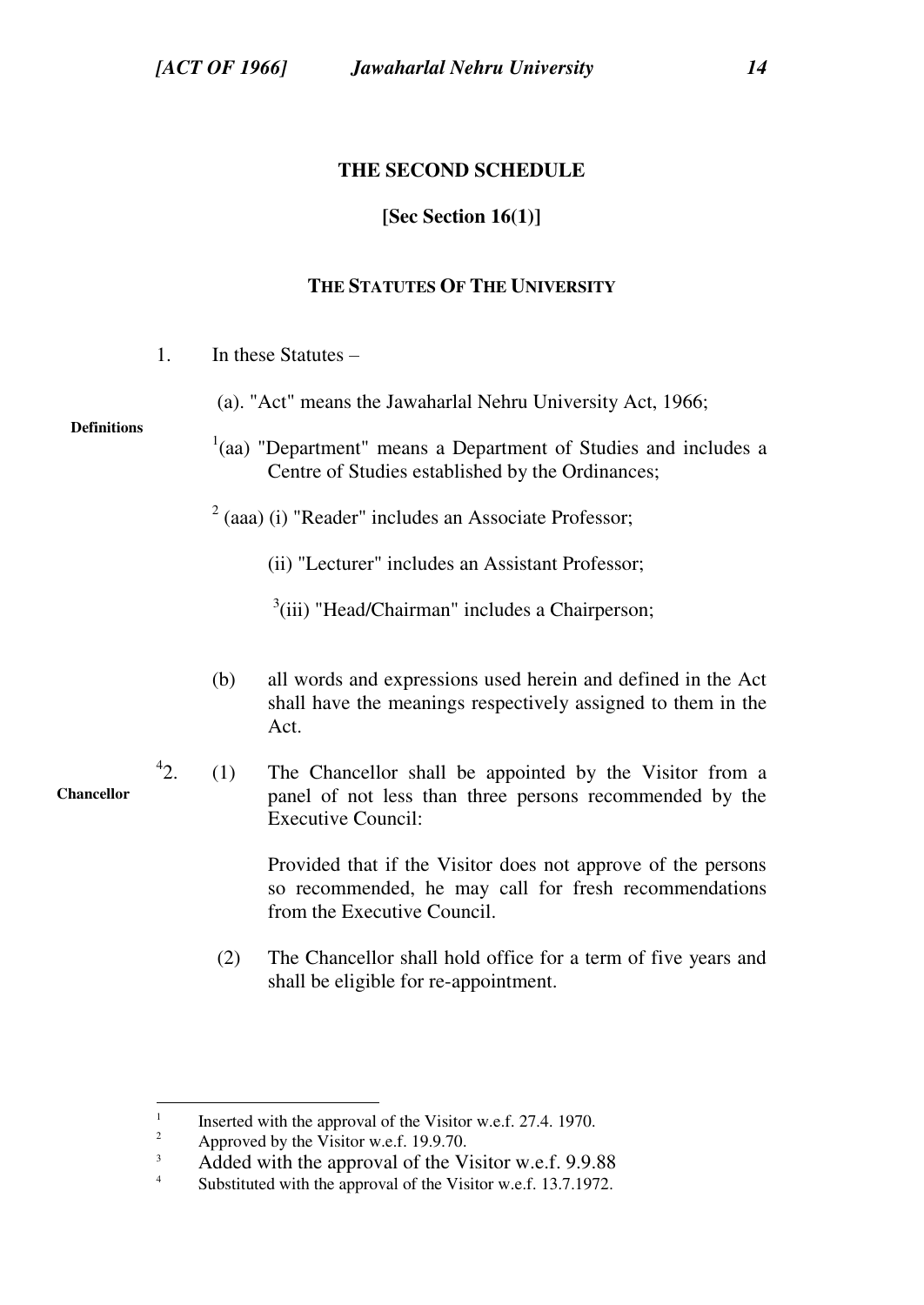3. (1) The Vice-Chancellor shall be appointed by the Visitor from a panel of not less than three persons who shall be recommended by a Committee consisting of three members:

> Provided that, if the Visitor does not approve of any of the persons so recommended, he may call for fresh recommendations.

- (2) Two members of the Committee shall be persons not connected with the University or an institution recognised by or associated with the University nominated by the Executive Council and one member shall be a person nominated by the Visitor who shall also be the Chairman of the Committee.
- (3) The Vice-Chancellor shall be a whole-time salaried officer of the University.
- $^{1}(4)$ The Vice-Chancellor shall hold office for a term of five years from the date on which he enters upon his office or until he attains the age of seventy years, whichever is earlier, and shall, on the expiration of his term of office be ineligible for reappointment to that office:

Provided that the Vice-Chancellor shall, notwithstanding the expiration of his term, continue to hold his office until his successor is appointed and enters upon his office.

- (5) The emoluments and terms and conditions of service of the Vice-Chancellor shall be as follows:
	- $2$  (i) The post of the Vice-Chancellor shall carry the scale of pay fixed by the competent authority. The Vice-Chancellor shall be paid allowances as are applicable to other employees of the University. He shall also be entitled to the use of a furnished residence without payment of rent throughout his term of office and no charge shall fall on him personally in respect of the maintenance of such residence.

<sup>|&</sup>lt;br>|<br>| Substituted with the approval of the Visitor w.e.f. 27.4.1970 and further amended w.e.f. 30.7.2008. 2

Amended on 27.3.1976 and 17.11.1987 with the approval of the Visitor.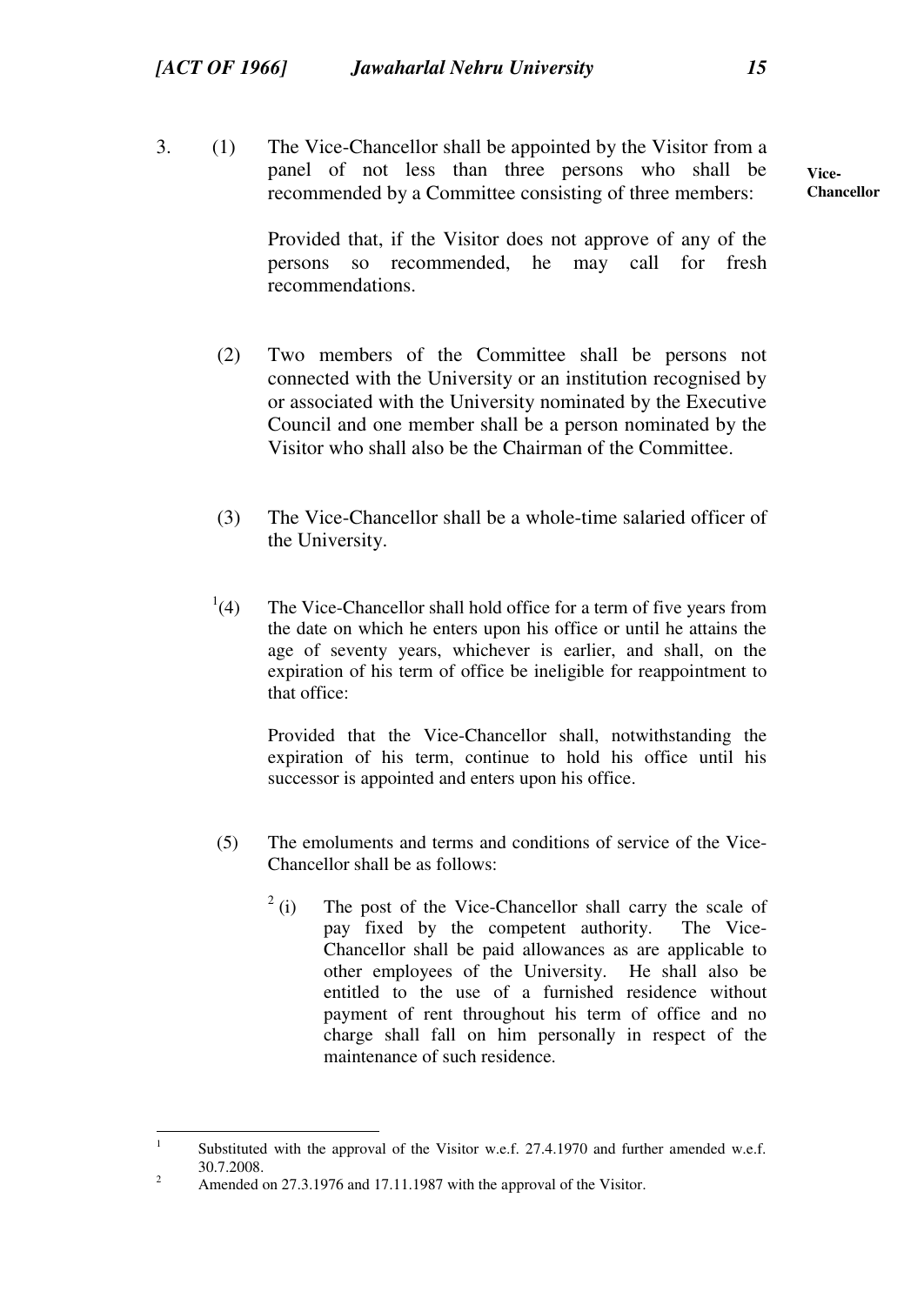- $\frac{1}{1}$ (ii) The Vice-Chancellor shall be entitled to opt for either of the two retirement benefits schemes provided in Statute 40 of the Statutes of the University.
- (iii) The Vice-Chancellor shall be entitled to travelling allowances at such rates as may be fixed by the Executive Council.
- (iv) The Vice-Chancellor shall be entitled to leave on full pay for one-eleventh of the period spent by him on active service.
- (v) The Vice-Chancellor shall also be entitled, on medical grounds or otherwise than on medical grounds, to leave without pay for a period not exceeding three months during the term of his office:

Provided that such leave may be converted into leave on full pay to the extent to which he will be entitled to leave under sub-clause (iv)

 $^{2}$ (vi) The authority competent to sanction leave to the Vice-Chancellor shall be the Chancellor:

> Provided that if the office of the Chancellor is vacant, the Executive Council shall be competent to sanction leave to the Vice-Chancellor.

(6) Notwithstanding anything contained in Clause (5), the Executive Council may, with previous approval of the Visitor, vary the emoluments and all or any of the conditions of service of the Vice-Chancellor at the time of his appointment.

<sup>|&</sup>lt;br>|<br>| Substituted vide letter No. F.5-8-76-U.2 dated 27<sup>th</sup> March, 1976 of the Ministry of Education and Social Welfare. 2

Added with the approval of the Visitor w.e.f. 15.02.88.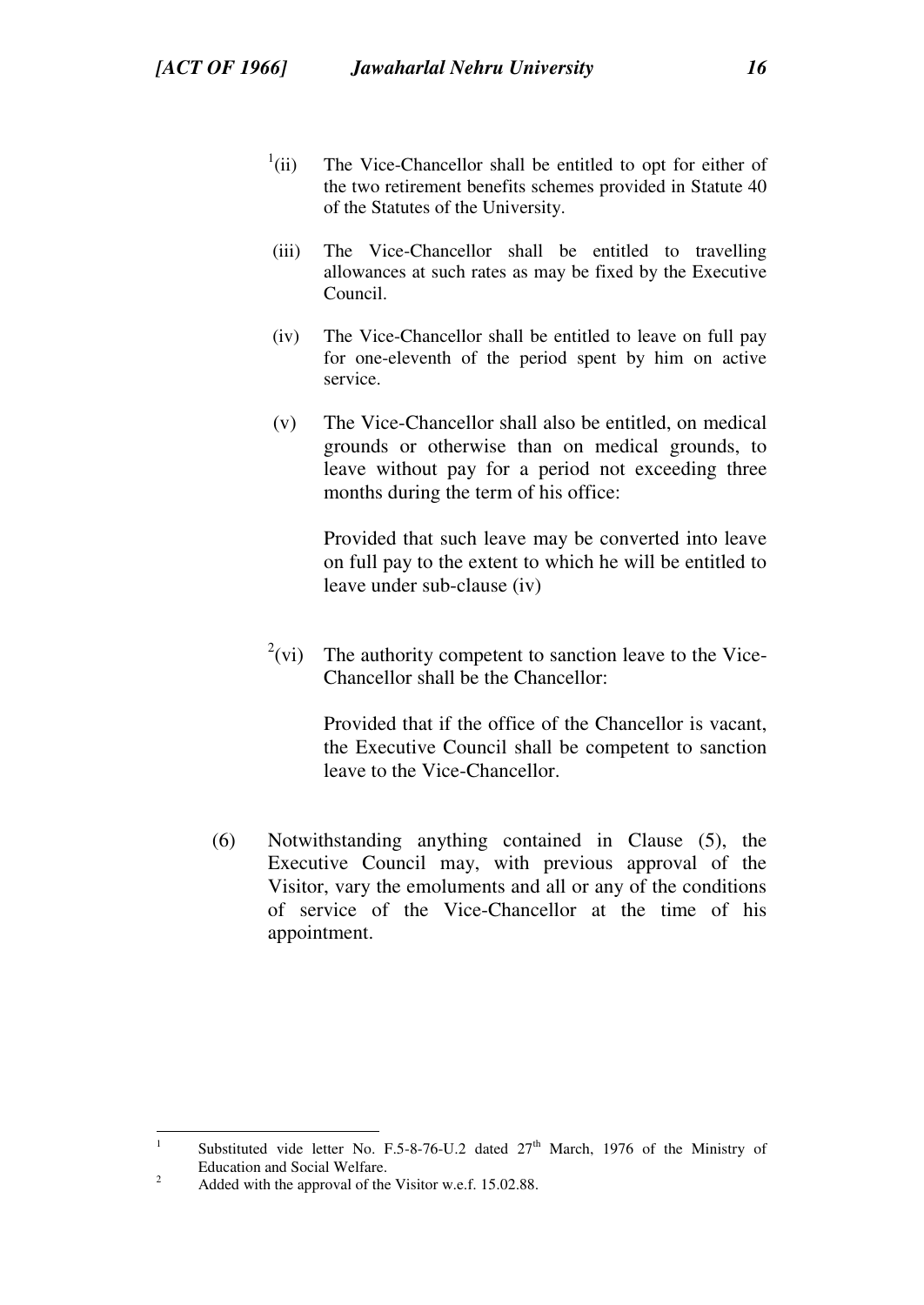(7) If the office of the Vice-Chancellor becomes vacant, the functions of his office shall, until some person is appointed under Clause (1) to the vacant office, be performed by the Rector, and if there are two or more Rectors, by the seniormost of the Rectors:

Provided that if there is no Rector, the Registrar shall carry on the current duties of the Vice-Chancellor and call a meeting of the Executive Council forthwith and take its directions for the carrying on of the work of the University,

4. (1) The Vice-Chancellor shall have general responsibility for maintaining and promoting the efficiency and good order of the University.

**Powers and Duties of Vice-Chancellor** 

- (2) It shall be the duty of the Vice-Chancellor to see that the provisions of the Act, these Statutes, the Ordinances and the Regulations are duly observed and the decisions taken by the authorities of the University are implemented.
- (3) The Vice-chancellor shall have power to convene meetings of the Court, the Executive Council and the Academic Council and shall perform all such acts as may be necessary to carry out the provisions of the Act, these Statutes and the Ordinances.
- (4) The Vice-Chancellor shall be entitled to be present at and to Address any meeting of any authority or body or committee of the University but shall not be entitled to vote there at unless he is a member of such authority or body or committee.
- (5) If, in the opinion of the Vice-Chancellor, any emergency has arisen which requires immediate action to be taken, the Vice-Chancellor shall take such action as he deems necessary and shall report the same for approval at the next meeting to the authority which, in the ordinary course, would have dealt with the matter :

Provided that, if the action taken by the Vice-Chancellor is not approved by the authority concerned, he may refer the matter to the Visitor, whose decision thereon shall be final: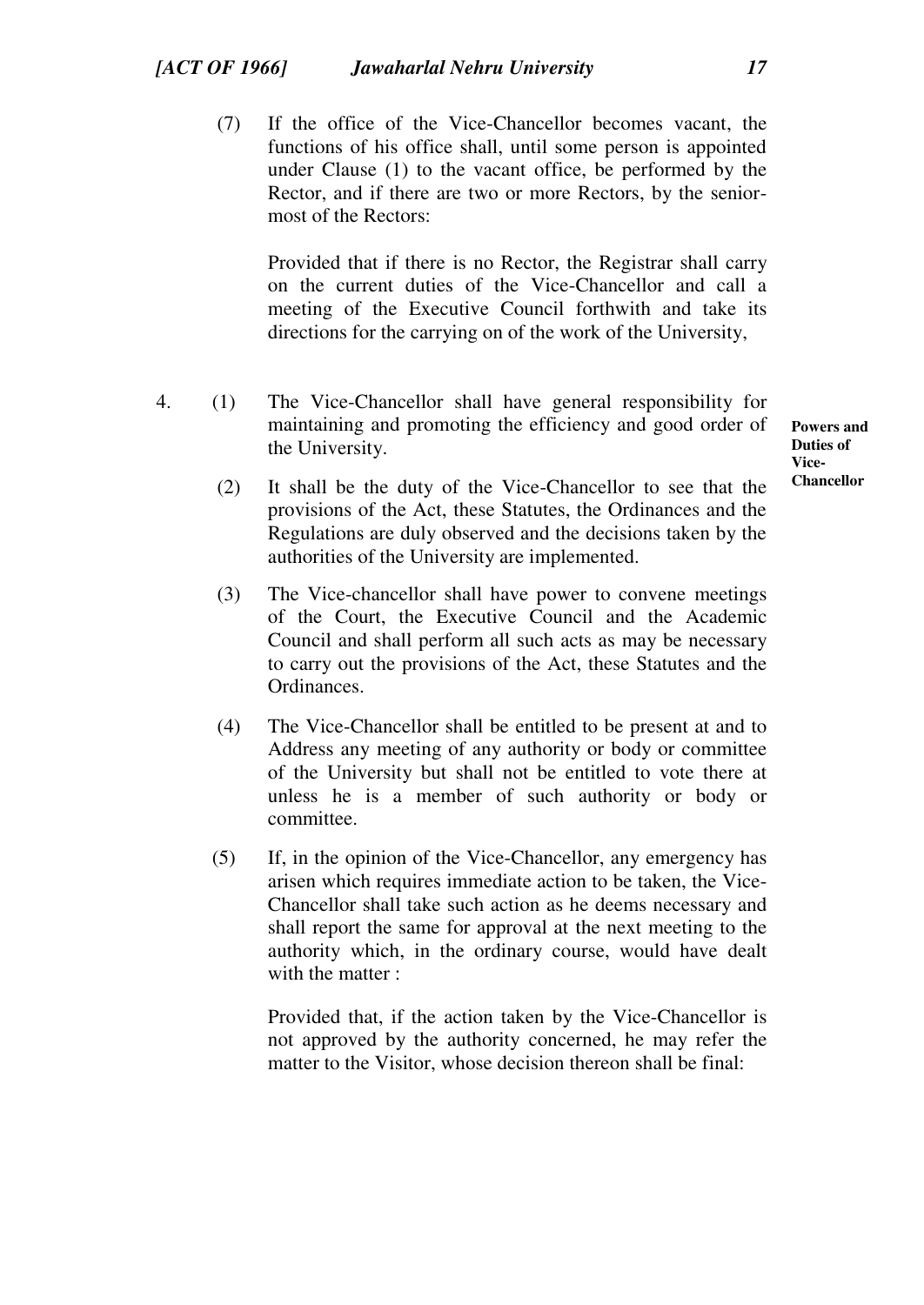Provided further that, where any such action taken by the Vice-Chancellor affects any person in the service of the University, such person shall be entitled to prefer, within thirty days from the date on which he receives notice of such action, an appeal to the Executive Council.

- (6) The Vice-Chancellor shall exercise such other powers as may be prescribed by the Ordinances or the Regulations.
- $^{1}5.$ 5. (1) Every, Rector shall be appointed by the Executive Council on the recommendation of the Vice-Chancellor on such terms and conditions as may be laid down in the Ordinances:

Provided that where the recommendation of the Vice-Chancellor is not accepted by the Executive Council, the matter shall be referred to the Visitor who may either appoint the person recommended by the Vice-Chancellor or ask the Vice-Chancellor to recommend another person to the Executive Council:

Provided further that the Executive Council may, on the recommendation of the Vice-Chancellor, appoint a Professor to discharge the duties of a Rector in addition to his own duties as a Professor.

 (2) The term of office of a Rector shall be such as may be decided by the Executive Council but it shall not in any case exceed five years or until the expiration of the term of office of the Vice-Chancellor whichever is earlier and shall be eligible for reappointment:

Provided that a Rector shall retire on attaining the age of 65 years.

- (3) The emoluments and other terms and conditions of service of a Rector shall be such as may be prescribe by the Ordinances.
- 6. (1) A Rector shall assist the Vice-Chancellor in respect of such matters as may be specified by the Vice-Chancellor in this behalf. He shall also exercise such powers and perform such duties as may be delegated to him by the Vice-Chancellor.

**Rector** 

**Powers and duties of Rector** 

 $\frac{1}{1}$  Substituted by the Executive Council with the approval of the Visitor w.e.f. 13.07.1972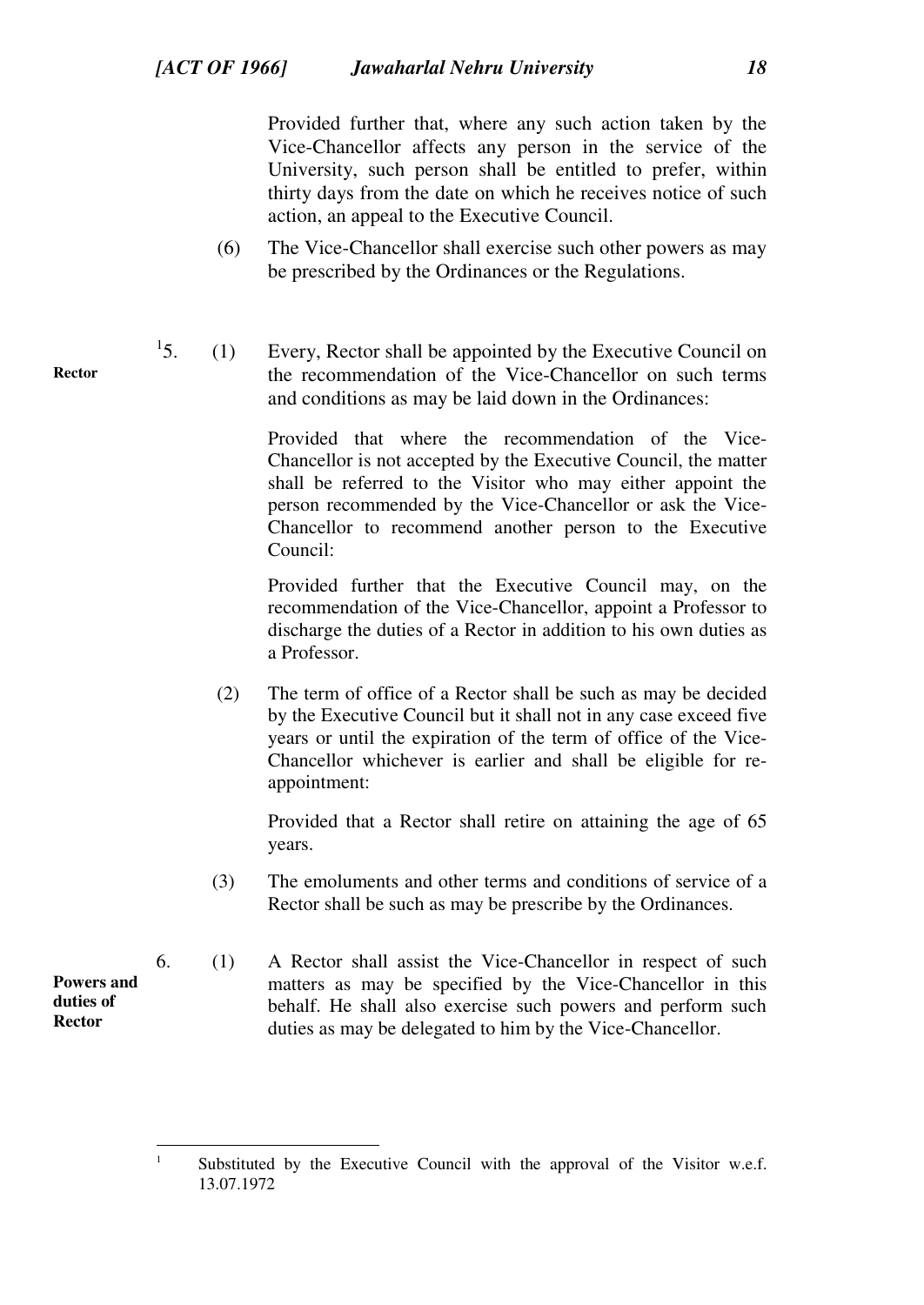- (2) Where the Vice-Chancellor is the Chairman of any body or committee of the University and he is absent for any reason whatsoever from any meeting of such body or committee, the Rector, and if there are two or more Rectors, the senior-most Rector shall preside over such meeting.
- (3) A Rector shall, on being authorised by the Vice-Chancellor in that behalf, be entitled to be present at and to address any meeting of any authority, body or committee of the University but shall not be entitled to vote thereat:

Provided that if the Rector is a member of such authority, body or committee, such Rector shall have all the rights and privileges of a member thereof.

 $^{17}$ . 7. (1) Every Dean of a School of Studies shall be appointed by the Vice-Chancellor from amongst the Professors of the School for a period of two years and he shall be eligible for reappointment:

> Provided that when the office of the Dean is vacant or when the Dean is, by reason of illness or absence for any other cause, unable to perform the duties of his office, the duties of the office shall be performed by such person as (the Vice-Chancellor may appoint for the purpose.

- (2) The Dean shall be the Head of the School of Studies and shall be responsible for the conduct and standard of teaching and research in the School. He shall have such other functions as may be prescribed by the Ordinances.
- (3) The Dean shall have the right to be present and to speak at any meeting of a board or committee of the School, as the case may be, but not the right to vote thereat unless he is a member thereof.
- 8. (1) The Registrar shall be appointed by the Executive Council and shall be a whole-time salaried officer of the University.
	- (2) When the office of the Registrar is vacant or when the Registrar is, by reason of illness or absence for any other cause, unable to perform the-duties of his office, the duties of the office shall be performed by such person as the Vice-Chancellor may appoint for the purpose.

 $\overline{a}$ 1 **Dean of School of Studies** 

Amended with the approval of the Visitor w.e.f. 7.1.1981.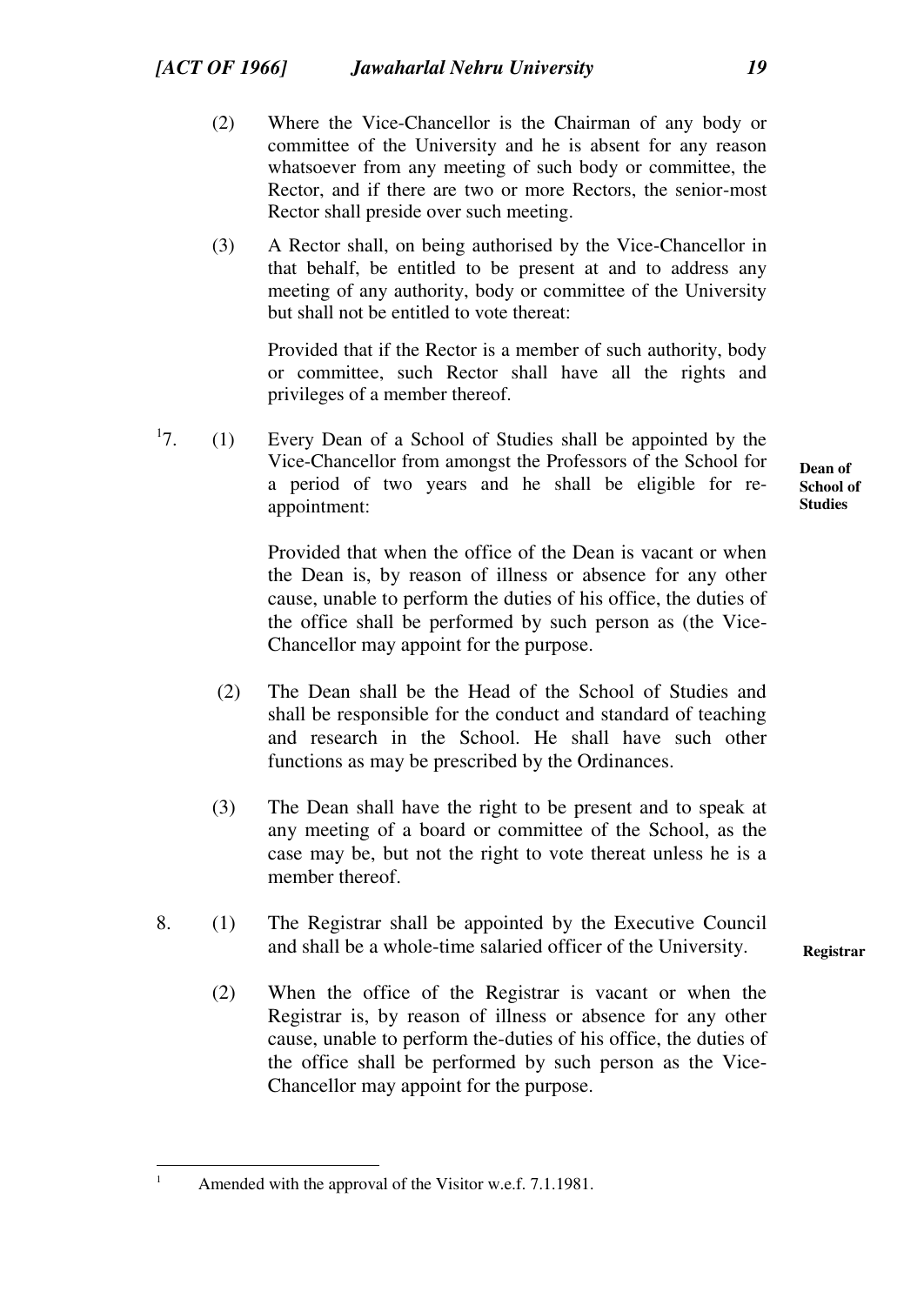(3) The Registrar shall not by reason only of his being Secretary of the Court, the Executive Council and the Academic Council, be deemed to be a member of any of these authorities.

(4) The Registrar shall : -

- (a) be the custodian of the records, the common seal and such other properties of the University as the Executive Council shall commit to his charge;
- (b) conduct the official correspondence of the Court, the Executive Council and the Academic Council;
- (c) supply to the Visitor copies of the agenda of meetings of the authorities of the University as soon as they are issued and the minutes of the meetings of the authorities ordinarily within a month of the holding of the meetings;
- (d) in an emergency, when the Vice-Chancellor or any of the Rectors is not able to act, call a meeting of the Executive Council forthwith and take its directions for carrying on the work of the University ;
- (e) represent the University in suits or proceedings by or against the University, sign powers of attorney and verify pleadings or depute his representative for the purpose; and
- (f) perform such other duties as may be specified in these Statutes, or prescribed by the Ordinances or the Regulations or as may be required, from time to time, by the Executive Council or the Vice-Chancellor.
- $1(5)$  (a) The Registrar, or in relation to Accounts and Audit Staff of the University the Finance Officer, shall have power to take disciplinary action against the employees belonging to the ministerial staff and to suspend them pending inquiry to administer warnings to them or to impose on them the penalty of censure or the withholding of increment :

Amended with the approval of the Visitor w.e.f 4.1.1972.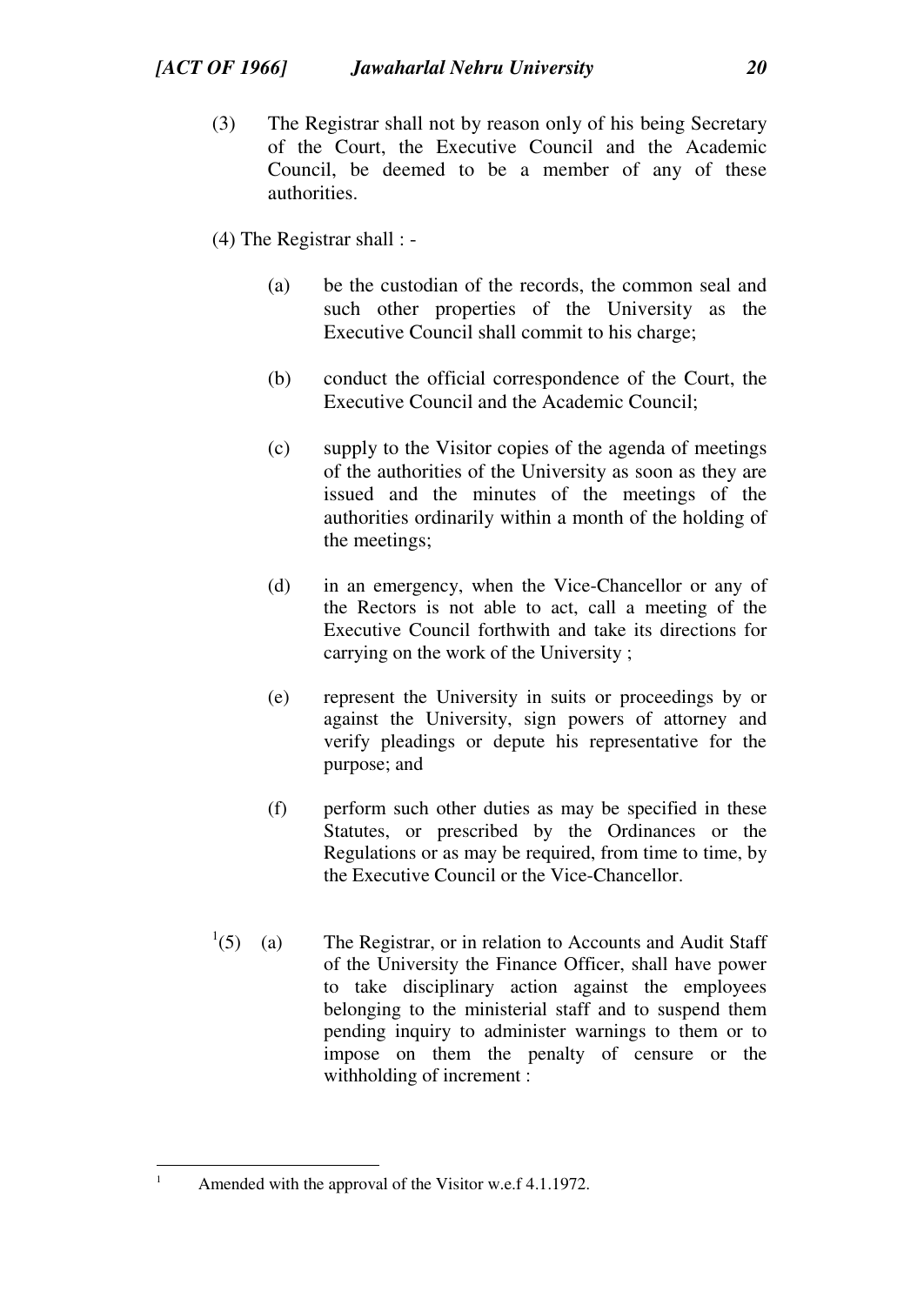Provided that no such penalty shall be imposed unless the person concerned has been given a reasonable opportunity of showing cause against the action proposed to be taken in regard to him.

- (b) An appeal shall lie to the Vice-Chancellor against any order of the Registrar, or as the case may be the Finance Officer, imposing the penalty of the withholding of increment.
- (c) In a case where the inquiry discloses that a punishment beyond the powers of the Registrar or, as the case may be; the Finance Officer is called for, the Registrar or, as the case may be, the Finance Officer shall, upon conclusion of the inquiry make report to the Vice-Chancellor along with his recommendations, for such action as the Vice-Chancellor deems fit:

Provided that an appeal shall lie to the Executive Council against the order of the Vice-Chancellor imposing the penalty of dismissal.

- 9. (1) The Finance Officer shall be appointed by the Executive Council and shall be whole-time salaried officer of the University.
- **Finance Officer**
- (2) When the office of the Finance Officer is vacant or when the Finance Officer is, by reason of illness or absence for any other cause, unable to perform the duties of his office, the duties of the office shall be performed by such person as the Vice-Chancellor may appoint for the purpose.
- (3) The Finance Officer shall
	- (a) exercise general supervision over the funds of the University and shall advise it as regard its financial policy; and
	- (b) perform such other financial functions as may be assigned to him by the Executive Council or as may be prescribed by these Statutes or the Ordinances :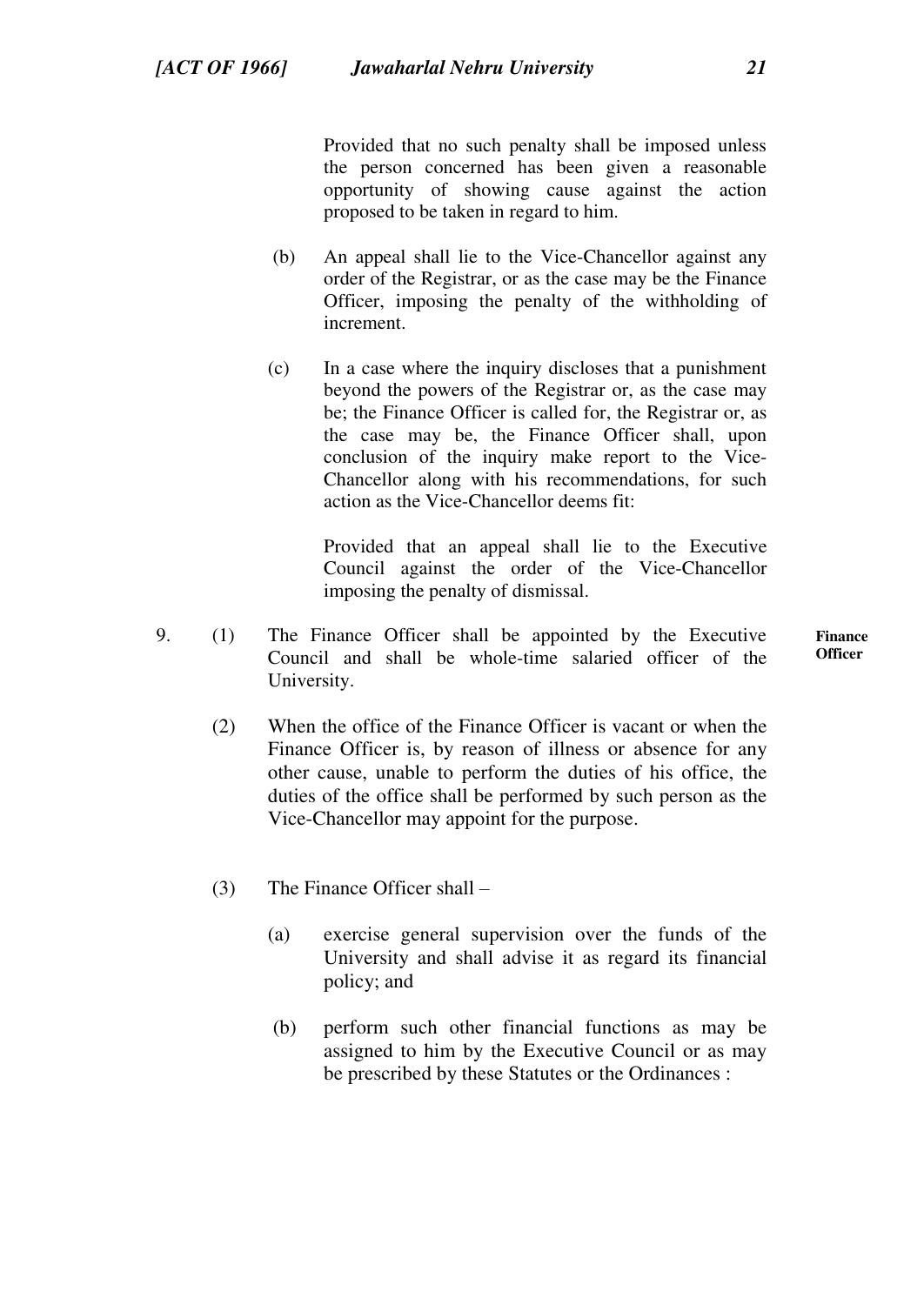Provided that the Finance Officer shall not incur any expenditure or make any investment exceeding Rs.10,000 without the previous approval of the Executive Council.

- (4) Subject to the control of the Executive Council, the Finance Officer shall –
	- (a) hold and manage the property and investments including trust and endowed property for furthering any of the objects of the University ;
	- (b) see that the limits fixed by the Finance Committee for recurring and non-recurring expenditure for a year are not exceeded and that all moneys are expended on the purposes for which they are granted or allotted;
	- (c) be responsible for the preparation of annual accounts and the budget of the University for the next financial year and for their presentation to the Executive Council;
	- (d) keep a constant watch on the state of the cash and bank balances and on the state of investments;
	- (e) watch the progress of collection of revenue and advise on the methods of collection employed;
	- (f) have the accounts of the University regularly audited by an internal audit party;
	- (g) see that the registers of buildings, land, furniture and equipment are maintained up-to-date and that the stock-checking is conducted of equipment and other consumable materials in all offices. Special Centres, Specialised Laboratories, colleges and institutions maintained by the University;
	- (h) call for explanation for unauthorised expenditure and for other financial irregularities and suggest disciplinary action against the persons at fault; and
	- (i) call for from any office or college or institution under the University any information or returns that he may consider necessary to discharge his financial responsibilities.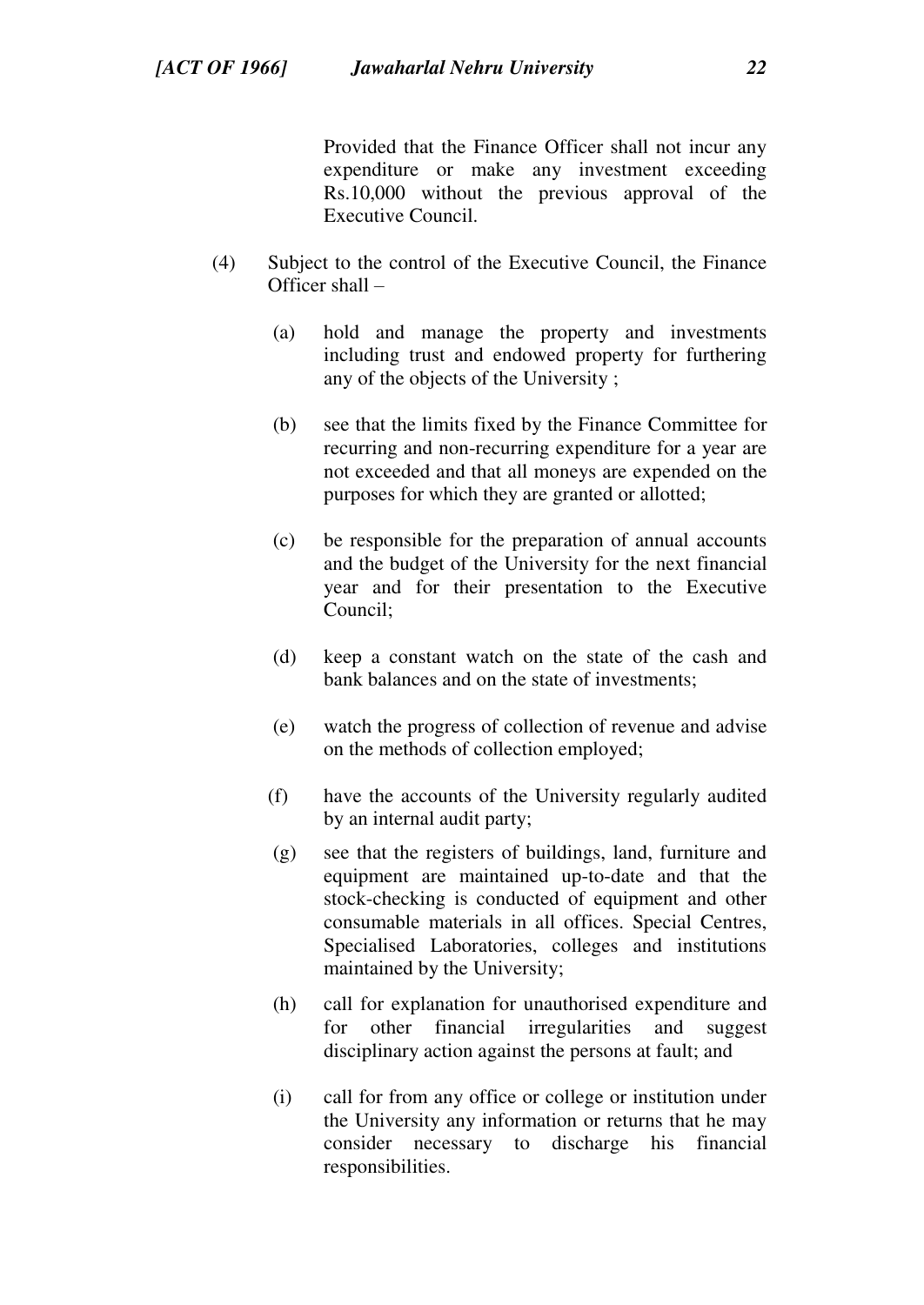- (5) The receipt of the Finance Officer or of the person or persons duly authorised in this behalf by the Executive Council for any money payable to the University shall be sufficient discharge for the same.
- **Officers of the**  10. (1) The following shall also be the officers of the University namely: -

**University** 

- (a) Dean of Students,
- (b) Chief Proctor,
- (c) Librarian,
- $^{2}(d)$ Controller of Examinations,
- $(2)$   $1$ <sup>(a)</sup> The Dean of Students shall be appointed from amongst the teachers of the University not below the rank of a Reader by the Executive Council on the recommendation of the Vice-Chancellor. The Dean so appointed shall be a whole-time officer and shall hold office for a term of three years and shall be eligible for re-appointment:

 Provided that the Executive Council may, if it is considered necessary, appoint, on the recommendation of the Vice-Chancellor, a teacher, not below the rank of a Reader, to discharge the duties of the Dean of Students in addition to his duties and in such a case the Executive Council may sanction a suitable allowance.

- (b) The person who is appointed as the Dean of Students shall continue to hold his lien on his substantive post and shall be eligible to all the benefits that would have otherwise accrued to him but for his appointment as Dean of Students.
- (c) When the office of the Dean of Students is vacant or when the Dean of Students is, by reason of illness or absence for any other cause, unable to perform the duties of his office, the duties of the Office shall be performed by such person as the Vice-Chancellor may appoint for the purpose.

**<sup>1</sup>** Substituted with the approval of the Visitor w.e.f. 13 7 1972.

**<sup>2</sup>** Added with the approval of the Visitor w.e.f. 02.02.2015 (MHRD letter No. 5-12/2011-Desk –U dated 02.02.2015).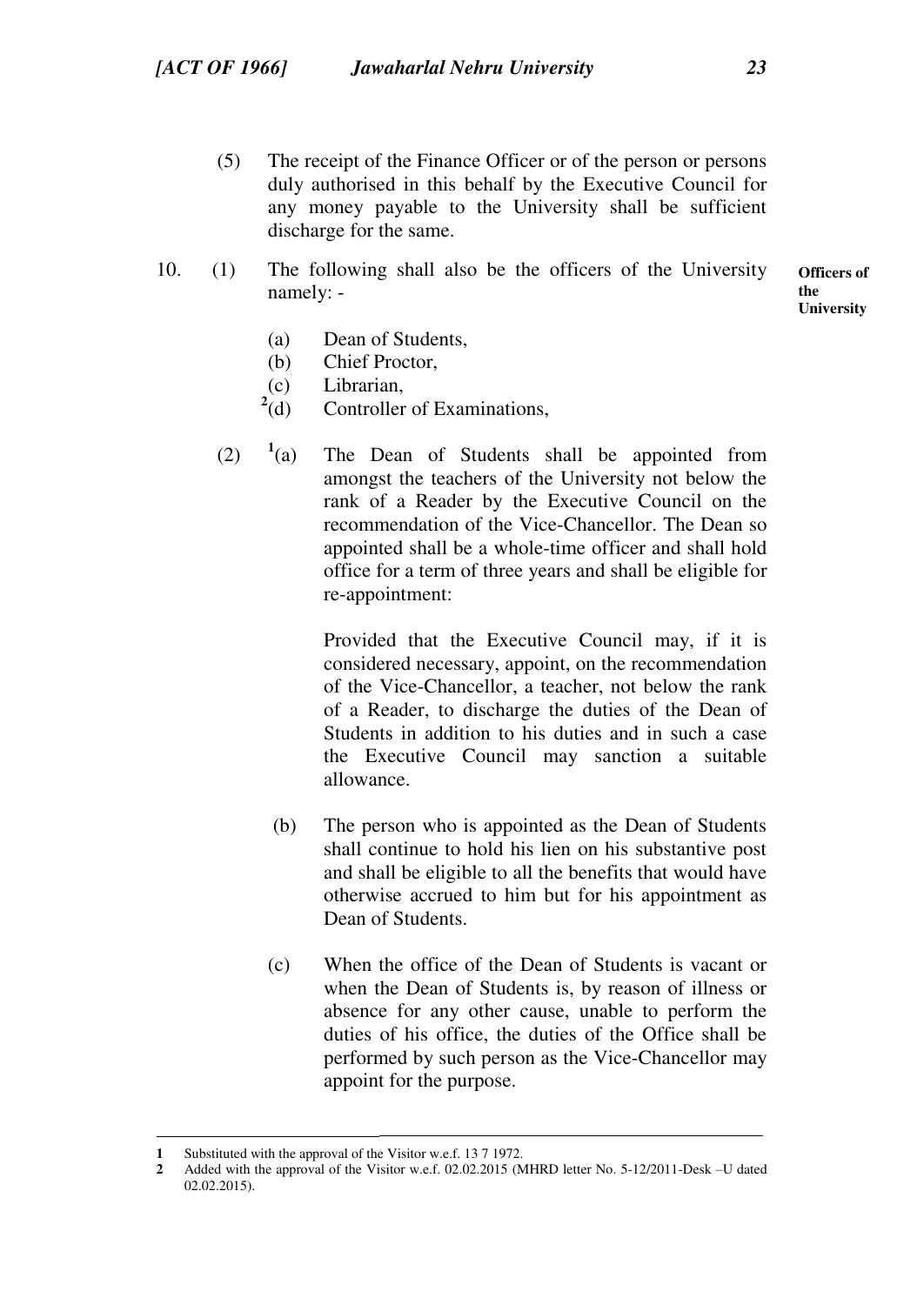- (d) The duties and powers of the Dean of Students shall be prescribed by the Ordinances.
- (3) (a) The Chief Proctor shall be appointed by the Executive Council on the recommendation of the Vice-Chancellor and shall exercise such powers and perform such duties in respect of the maintenance of discipline among the students as may be assigned to him by the Vice-Chancellor.
	- (b) The Chief Proctor shall hold office for a term of two years and shall be eligible for re-appointment.
- (4) (a) The Librarian shall be appointed by the Executive Council and shall be a whole-time salaried officer of the University.
	- (b) The duties and powers of the Librarian shall be regulated by the Ordinances.
- $^{2}(5)$ (5) (a) The Controller of Examinations shall be appointed by the Executive Council on the recommendations of a Selection Committee constituted for the purpose and he shall be whole-time salaried officer of the University.
	- (b) The Controller of Examinations shall be appointed for a term of five years and shall be eligible for re-employment.
	- (c) The emoluments and other terms and conditions of service of the Controller of Examinations shall be such as may be prescribed by the Executive Council form time to time.

Provided that the Controller of Examinations shall retire on attaining the age of sixty two years.

- (d) When the office of the Controller of Examinations is vacant or when the Controller of Examinations, by reason of illness, absence or any other cause, unable to perform the duties of his office, the duties of the office shall be performed by such person as the Vice-Chancellor may appoint for the purpose.
- (e) The Controller of Examinations shall arrange for and superintend the examinations of the University in the manner prescribed by the Ordinances.
- $(1)$  The Court shall consist of the following members, namely:-

#### *Ex-Officio members*

- (i) The Chancellor;
- (ii) The Vice-Chancellor;
- (iii) The Rector or the Rectors;
- (iv) The remaining members of the Executive Council who are not otherwise members of the Court;
- (v) The Dean of Students;
- (vi) The Chief Proctor;
- (vii) The Registrar;
- (viii) The Finance Officer;
- (ix) One Senior Warden, by rotation;
- (x) The University Librarian;
- (xi) The President, Alumni Association;
	- *Representatives of Schools*
- (xii) All Deans of Schools of Studies;

 $^{1}11.$ 

**<sup>1</sup>** Substituted with the approval of the Visitor w.e.f 12.02.1974.

**<sup>2</sup>** Added with the approval of the Visitor w.e.f. 02.02.2015 (MHRD letter No. 5-12/2011-Desk –U dated 02.02.2015).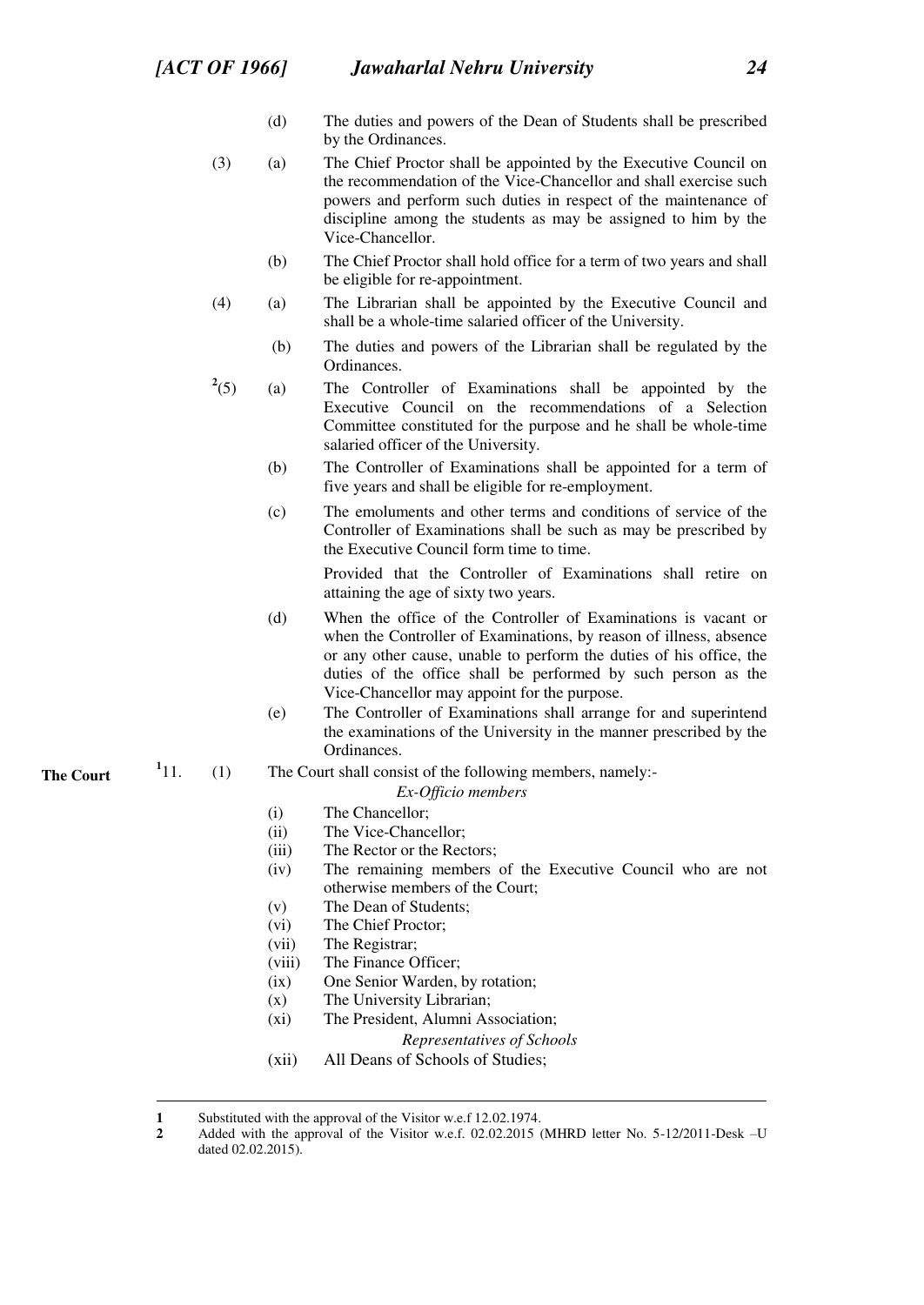- (xiii) All Chairpersons of Centres/Departments who are not Dean;
- (xiv) Professors/Senior Fellows, Associate Professors/ Fellows and Assistant Professors/Associate Fellows from each School of Studies, Special Centre and Specialized Laboratory who are members of the Academic Council under Statute 15(1)(ix);

### *Representatives of Recognised Institutions*

(xv) One representative from each institution recognized by the University, nominated by the Vice-Chancellor on the recommendation of the Head of the institution;

### *Representatives of Parliament*

(xvi) Ten representatives of Parliament, six to be nominated by the Speaker of the Lok Sabha and four by the Chairman of the Rajya Sabha :

> \*\*\*Provided that on his/her becoming a Minister, Speaker/Deputy Speaker, Lok Sabha or Deputy Chairman, Rajya Sabha, his/her nomination/election on the Court shall be deemed to have been terminated.

*Persons Representing Learned Professions, Industry, Commerce and Agriculture*

- (xvii) Not more than ten persons representing learned professions to be nominated by the Visitor;
- (xviii) Not more than six persons representing Industry Labour, Commerce and Agriculture to be nominated by the Visitor:

#### *Other Nominated Members*

 (xix) Not more than five person to be nominated By the Visitor;

<sup>×</sup> Amended with the approval of the Visitor w.e.f. 9.9.1988

Amended with the approval of the Visitor w.e.f. 2.7.1986 & 28.5.2007 (MHRD Letter No. F.No.5-2/2007-Desk(U)(Pt.) dated 28.5.2007

Added with the approval of the Visitor w.e.f. 1.1.2002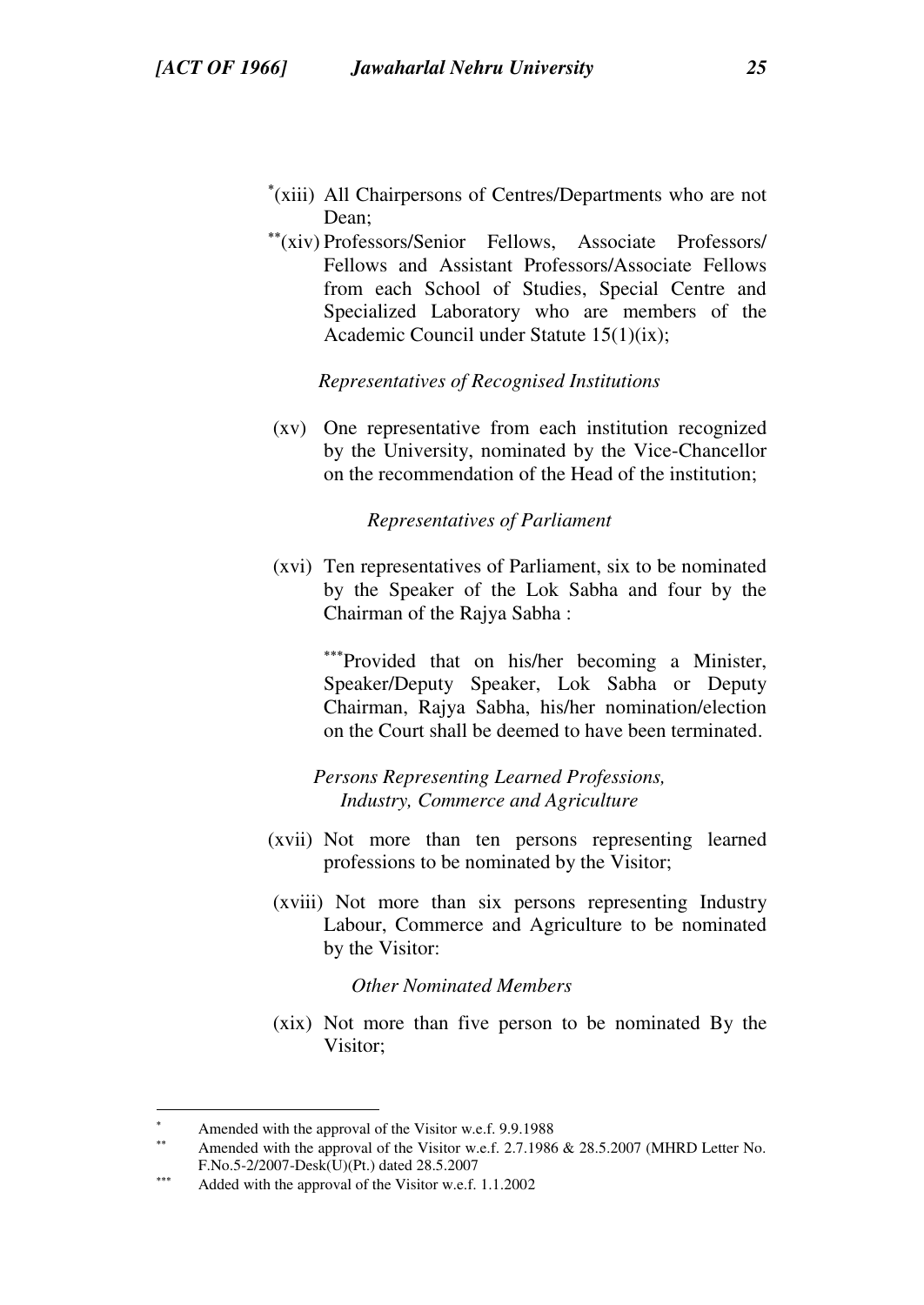(xx) Not more than two persons to be nominated by the Chancellor;

> Provided that in making nominations under items (xvii) to (xx) due regard shall be given to the representation of different interests, professions, cultures, and learning and also of the different regions of the country ;

> Provided further that no employee of the University or of a recognised institution shall be eligible to be a member under any of the items (xvii) to (xx).

- (2) When an elected member of the Court becomes an ex-officio member before the expiry of his term, he shall cease to be an elected member.
- (3) If any body of persons entitled to elect members fails to do so within the time prescribed by the Court, the Court may appoint as a member any person whom that body of persons could have elected as a member:

Provided that in the case of first elections to the Court, the powers conferred upon the Court by this clause shall be exercisable by the Executive Council.

- (4) Save as otherwise expressly provided, a member of the Court shall hold office for a period three years.
- (5) Thirty members of the Court shall form the quorum:

<sup>1</sup>[Provided that in relation to the Court consisting of members nominated by the Visitor under clause (a) of Section 26 of the Act, twenty members of the Court shall form the Quorum.]

12. (1) An annual meeting of the Court shall be held on a date fixed by the Executive Council and at such annual meetings a report of the proceedings of the Executive Council and a report of the working of the University during the previous year together with a statement of the receipts and expenditure, the balancesheet as audited and the Budget for the next financial year shall be presented by the Executive Council and any vacancies among the officers of the University or among the members of the Court or the Executive Council which ought to be filled up by the Court shall also be filled up.

**Meetings of the Court** 

 $\frac{1}{1}$ 

Added by the Executive Council with the approval of the Visitor w.e.f. 27.4.1970.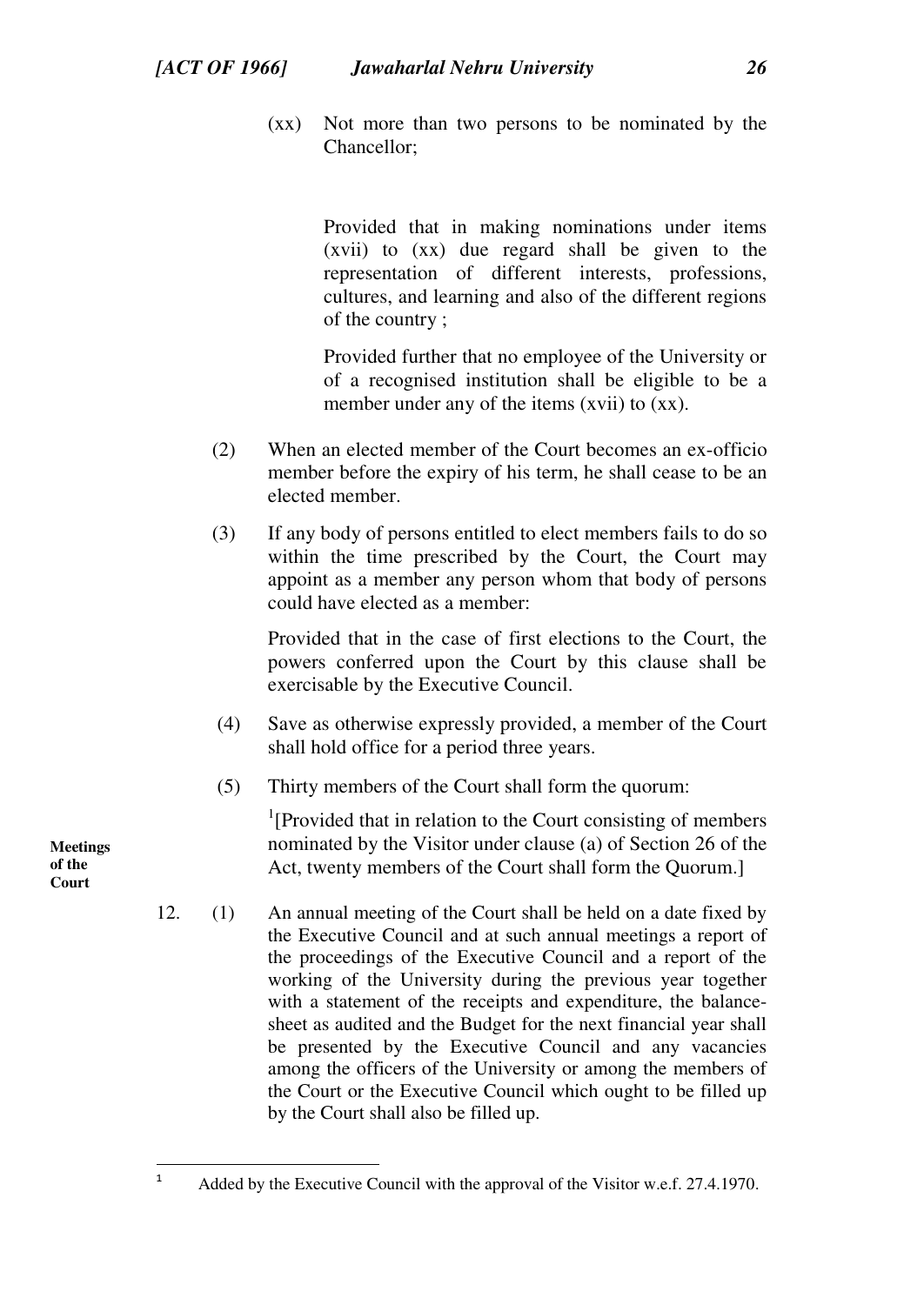(2) A copy each of the reports together with a copy of the statement of receipts and expenditure and of the balance-sheet and the budget referred to in Clause (1) shall be sent to every member of the Court at least seven days before the date of the annual meeting.

#### $*13$ 13 (1) The Executive Council shall consist of the following members namely :-

**Executive Council** 

- (i) The Vice-Chancellor, *ex-officio;*
- (ii) The Rector, *ex-officio;*
- (iii) The Dean of Students, *ex-officio;*
- $i$ <sup>\*\*</sup>(iv) "Not more than six Deans of Schools of Studies to be nominated as under:-
	- (a) Four Deans belonging to School of International Studies, School of Social Sciences, School of Language, Literature & Culture Studies, and School of Life Sciences will be the ex-officio members of the Executive Council.
	- (b) Two Deans from amongst the following six Schools, to be nominated by rotation, in order of seniority; School of Arts and Aesthetics; School of Computer and Systems Sciences; School of Environmental Sciences; School of Physical Sciences; School of Information Technology (now School of Computational and Integrative Sciences) and School of Biotechnology".
- #(iv A) One Chairperson of the Special Centre by rotation, in order of seniority.
- (v) Four persons nominated by the Visitor;
- \*\*\*(vi) Three teachers of the University i.e. one Professor/ Sr.Fellow, One Associate Professor/Fellow and One Assistant Professor elected by and from amongst the respective categories of teachers through direct elections in accordance with the rules laid down by the University.

Provided further that the faculty members holding the position of Rector, Dean will not be eligible for election.

 (vii) Three members of the Court, nominated by the Visitor, none of whom shall be an employee of the University or an institution recognised by or associated with the University;

<sup>×</sup> Substituted with the approval of the Visitor w.e.f. 13.07.1972

 $**$ Amended with the approval of the Visitor w.e.f. 20.11.2003 and 17.08.2012

 $***$ Amended with the approval of the Visitor w.e.f. 11.10.2006

<sup>#</sup> Added with the approval of the Visitor w.e.f. 19.09.2013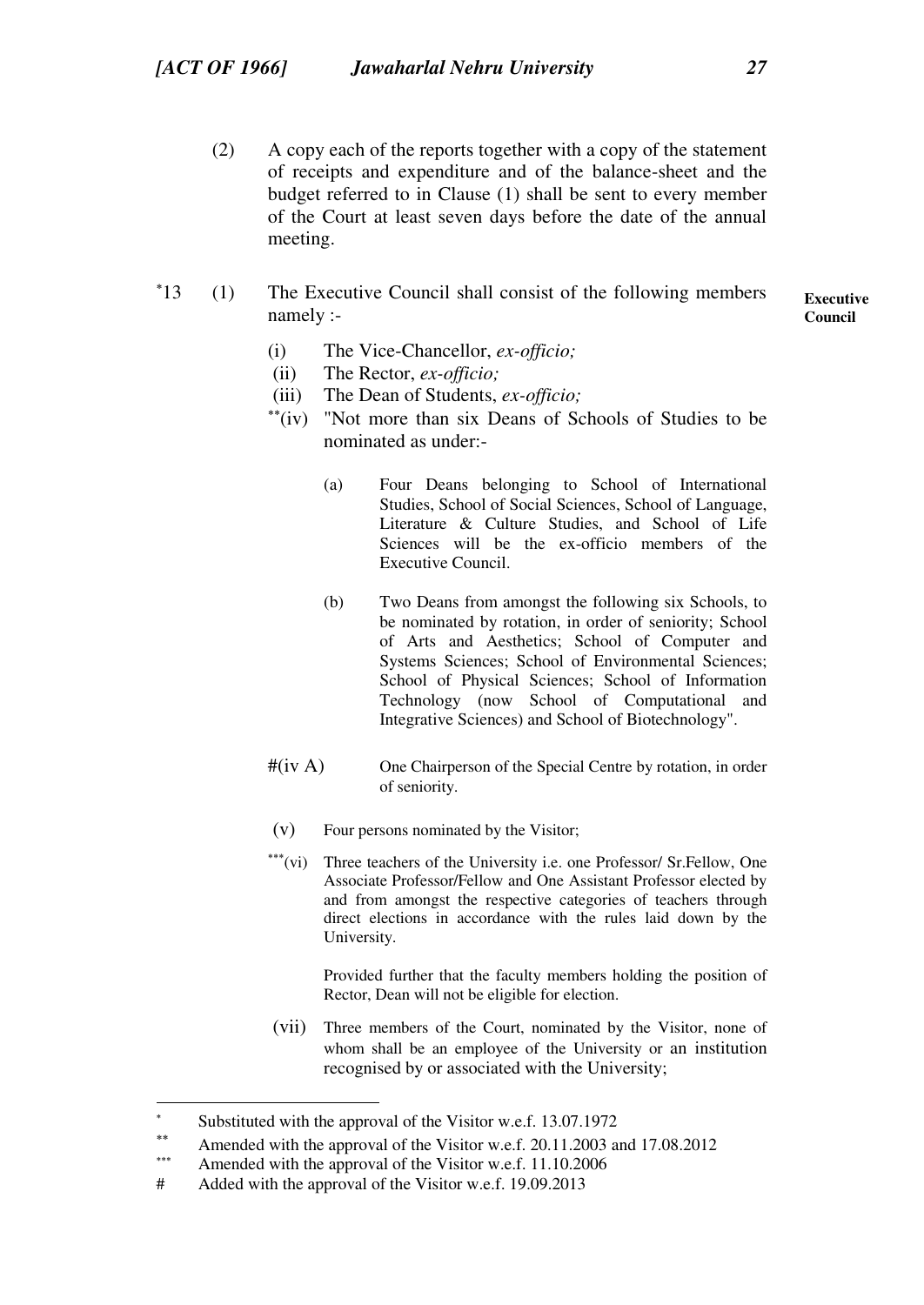(viii) Such number of Heads of institutions recognised by, or associated with, the University, as may be determined by the Visitor from time to time and nominated by him:

Provided that not more than two persons who are associated with institutions of higher learning and research may be nominated by the Visitor for a period of two years from  $17<sup>th</sup>$  July, 1972.

 (2) The members of the Executive Council shall hold office for a term of two years:

Provided that the members referred to in items (vi) and (vii) of clause (1) shall cease to be members of the Executive Council when they cease to be Deans and members of the Court respectively:

Provided further that the members referred to in items (vi) and (vii) of Clause (1) who are nominated in 1972 shall cease to be such members of the Executive Council, if -

- (i) the Court and the Academic Council are constituted in terms of Statutes 11 and 15 respectively, and
- (ii) all the following seven Schools of Studies begin to function before the  $16<sup>th</sup>$  July, 1974, namely :
	- (a) The School of Social Sciences
	- (b) The School of International Studies
	- (c) The School of Life Sciences
	- (d) The School of Languages
	- (e) The School of Computer and Systems Sciences
	- (f) The School of Environmental Sciences.
	- (g) The School of Creative Arts.
- (3) The term of office of the members of the Executive Council shall commence from the date of appointment, or nomination, as the case may be.
- (4) Six members of the Executive Council shall form the quorum.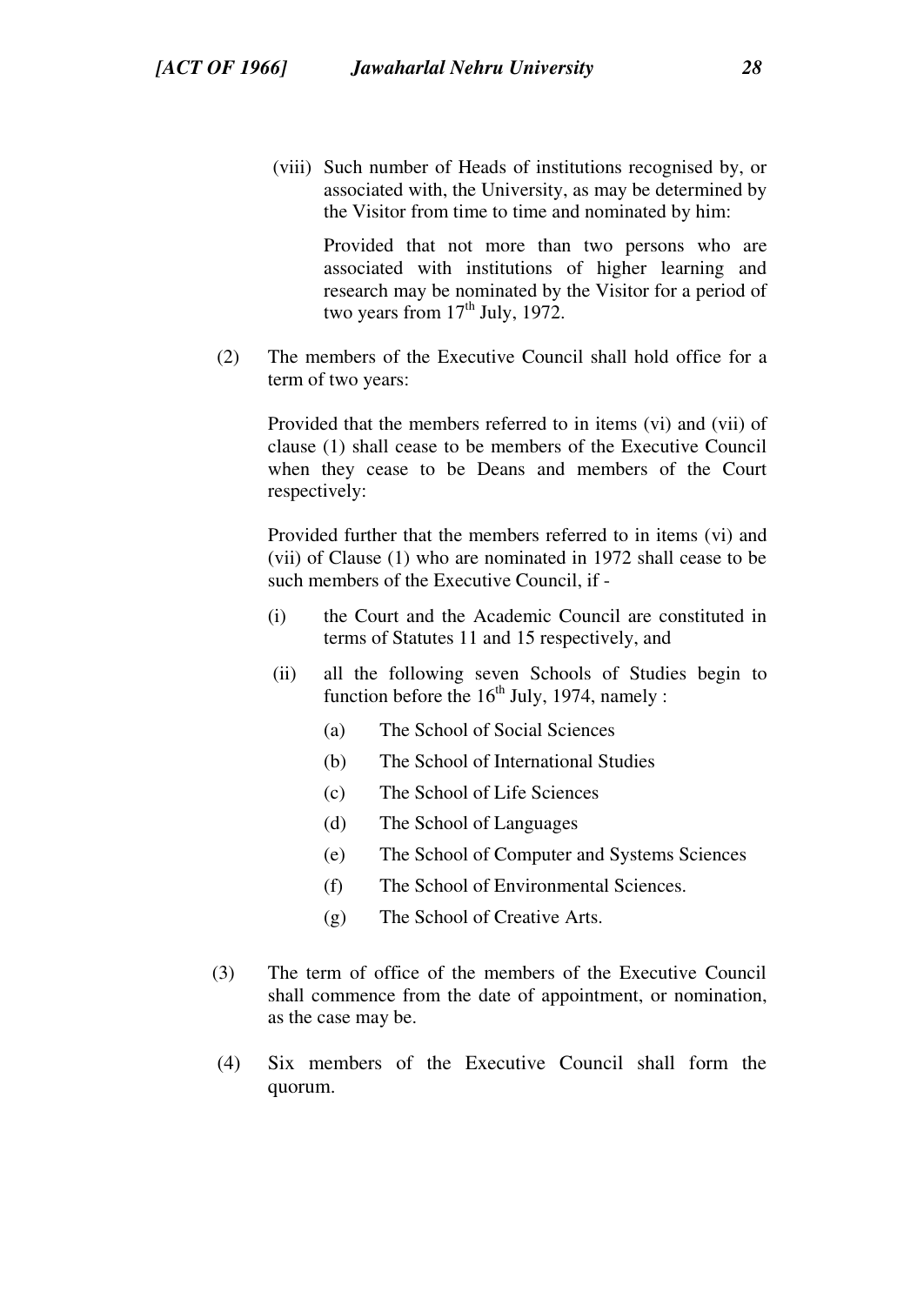14. Subject to the provisions of the Act, these Statutes and the Ordinances, the Executive Council shall, in addition to any other powers vested in it, have the following powers, namely:-

 $\binom{1}{1}$ (i) to appoint such Professors, Readers, Lecturers, Senior Fellows, Fellows, Associate Fellows and other members of the teaching staff as may be necessary, on the recommendations of the Selection Committees constituted for the purpose, and to provide for filling temporary vacancies therein;

(ii) to fix the emoluments and define the duties and conditions of service of Professors, Readers, Lecturers, Senior Fellows, Fellows, Associate Fellows and other members of the teaching staff;

Provided that no action shall be taken by the Executive Council in respect of the number, the qualifications and the emoluments of teachers otherwise than after consideration of the recommendations of the Academic Council;

(iii) to create administrative, ministerial and other necessary posts and to make appointments thereto:

<sup>2</sup>Provided that any additional post, not provided in the-Budget may be created only after due examination by the Finance Committee of the University;

- (iv) to regulate and enforce discipline among the members of the teaching, administrative and ministerial staff of the University in accordance with these Statutes and the Ordinances;
- (v) to manage and regulate the finances, accounts, investments, property, business and all other administrative affairs of the University and, for that purpose, to appoint such agents as it many think fit;
- (vi) to invest any money belonging to the University, including any unapplied income, in such stocks, funds, shares or securities as it shall, from time to time think fit, or in the purchase of immovable property in India, with the like powers of varying such investments from time to time;

 $\overline{a}$ 

**Powers of the Executive Council** 

<sup>1</sup> Amended with the approval of the Visitor w.e.f. 19-9.1970. 2

Added with the approval of the Visitor w.e.f. 21.1.86.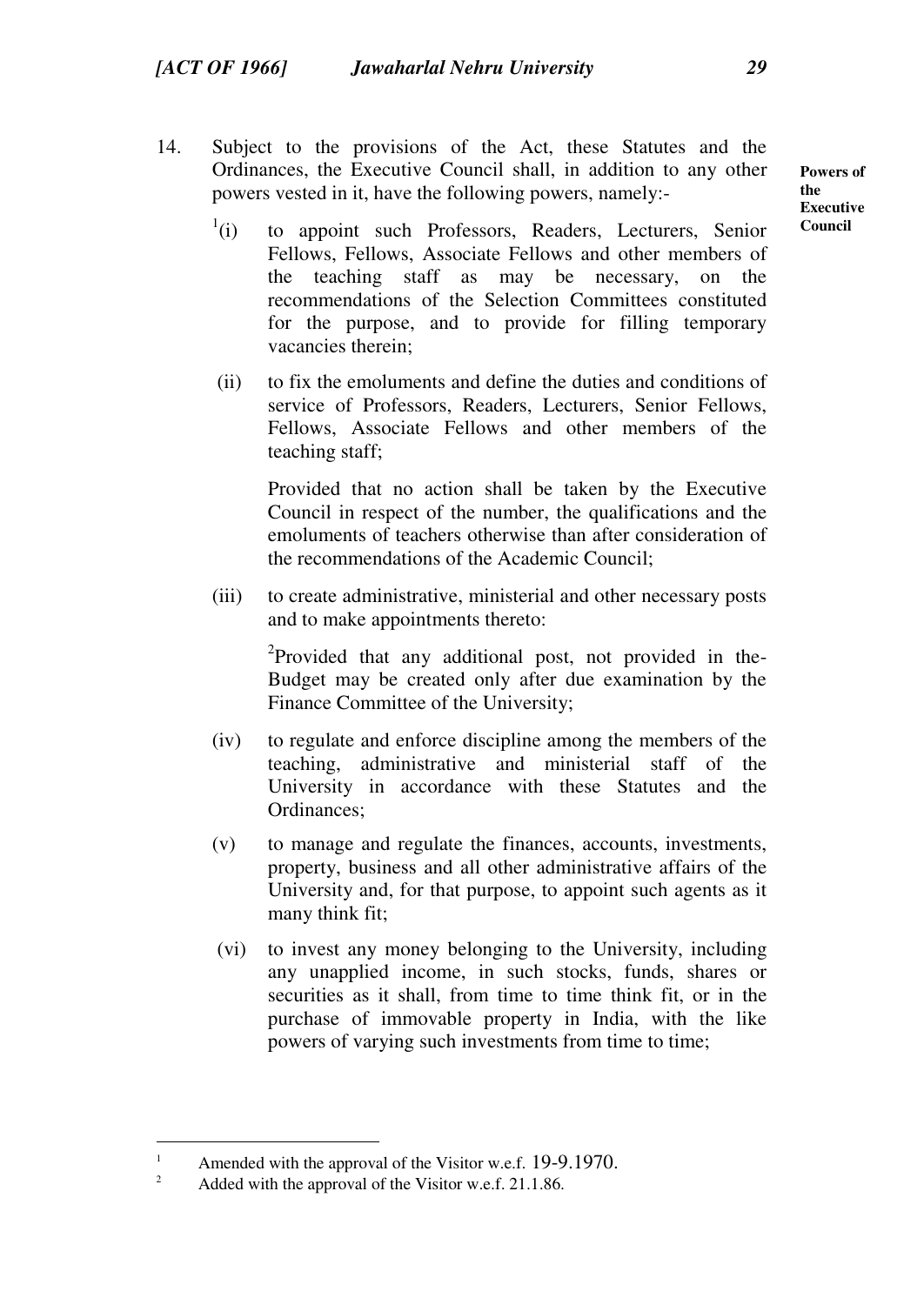- (vii) (a) to accept on behalf of the University any trust, bequest, donation or transfer of any movable or immovable property to the University; and
	- (b) to transfer any movable or immovable property on behalf of the University;
- (viii) to provide the buildings, premises, furniture, apparatus and other means needed for carrying on the work of the University;
- (ix) to enter into, vary, carry out and cancel contracts on behalf of the University;
- (x) to entertain, adjudicate upon, and if it thinks fit, to redress any grievances of the salaried officers, the teaching staff and other employees of the University who may for any reasons feel aggrieved:

Provided that, in matters of discipline and punishment, where the final power has been vested in the Vice-Chancellor or any other officer of the University, no appeal shall lie to the Executive Council;

- (xi) to appoint examiners and moderators and if necessary, to remove them, and to fix their fees, emoluments and travelling and other allowances after consulting the Academic Council;
- (xii) to select a common seal for the University and provide for the custody and use of the seal;
- (xiii) to institute Fellowships, Scholarships, Studentships, Medals and Prizes;
- (xiv) to delegate any of its powers to the Vice-Chancellor, the Registrar or such other officer of the University or to a Committee appointed by it as it may deem fit.
- $^{1}15$ 15. (1) The Academic Council shall consist of the following members namely:

**Academic Council** 

- (i) The Vice-Chancellor;
- (ii) The Rector or the Rectors;
- (iii) The Deans of Schools of Studies
- (iv) The Dean of Students;
- (v) The Chief Proctor;
- $^{2}$ (vi) One Provost by rotation;

 $\frac{1}{1}$  Amended with the approval of the Visitor w.e.f. 16.10.1976. 2

Substituted with the approval of the Visitor w.e.f. 20.12.1978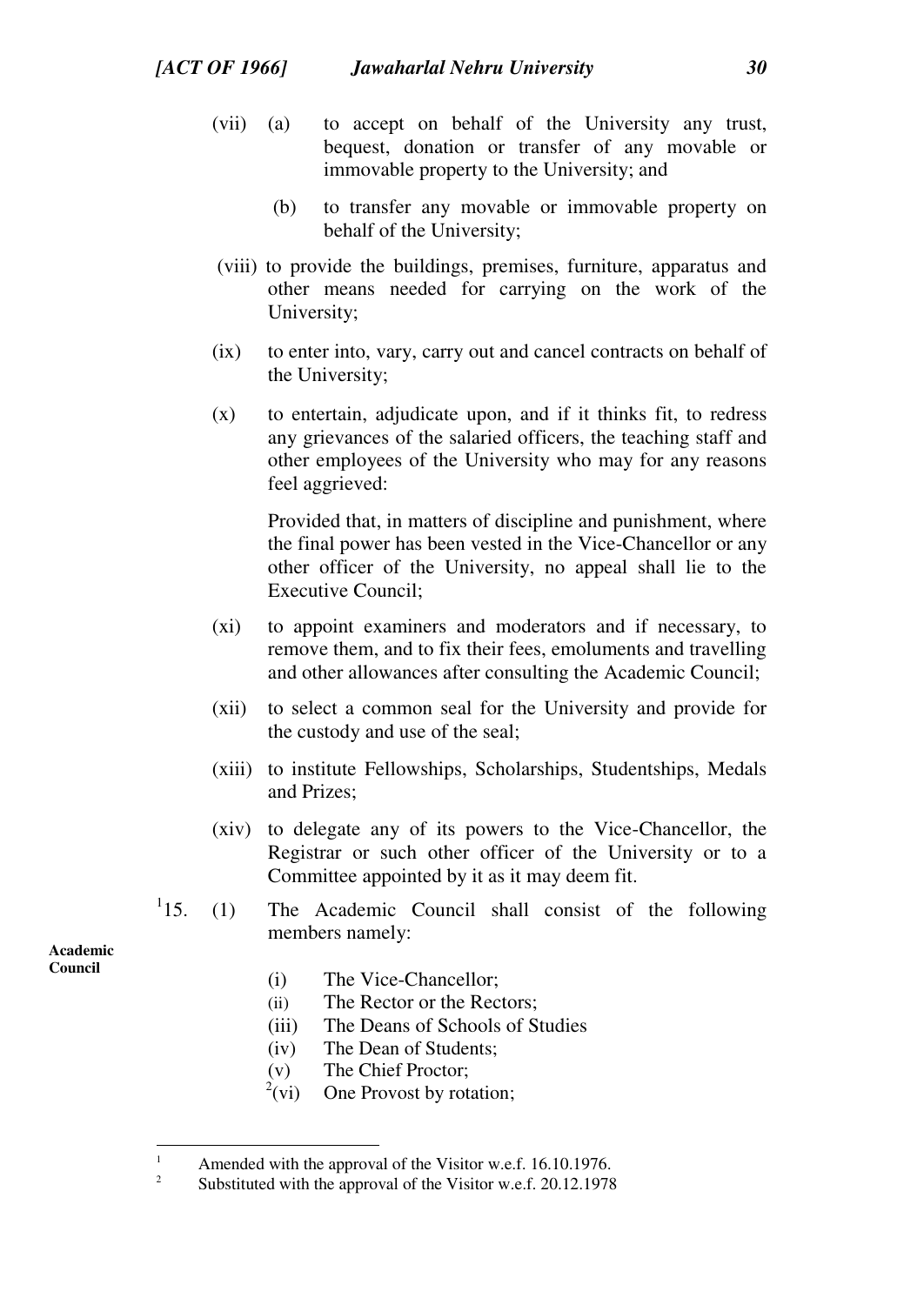- (vii) The University Librarian;
- <sup>1</sup>(viii) Chairpersons of Centres/Departments;
- $2(ix)$  One Professor/Senior Fellow and one Associate Professor/ Fellow other than those referred to in items (ii), (iv), (v), (vi) and (viii) and one Assistant Professor/Associate Fellow other than those referred to in items (v) and (vi) from each School of Studies, Special Centre, for a sanctioned faculty strength of 30, by rotation in order of seniority within the School/Special Centre. For every additional strength of 10 faculty members, the School/Special Centre will have one additional representation from amongst the Professors/Senior Fellows, Associate Professors/Fellows and Assistant Professors/ Associate Fellows, on rotation basis subject to a ceiling of 9 representatives. The Schools/Special Centres having less than 30 faculty members will have one representative for every 10 faculty members, by rotation from the 3 categories of Professors/Senior Fellows, Associate Professors/ Fellows and Assistant Professors/Associate Fellows;
- $3(x)$ Seven students, one each to be elected by the students enrolled in each of the respective groups of Schools of Studies/Special Centres, in each programme as detailed below:
	- (i) SLL&CS, SA&A, CSS BA 1; (ii) SLL&CS, SA&A, CSS MA/M.Phil/Ph.D.-1; (iii) SSS, CSL&G – MA – 1; (iv) SSS, CSL&G – MPH/M.Phil/Ph.D. – 1; (v) SIS – MA/M.Phil/Ph.D.- 1; (vi) SLS, SES, SC&SS, SPS, SIT, SBT, SCMM – M.Sc./MCA – 1; (vii) SLS, SES, SC&SS, SPS, SIT, SBT, SCMM – M.Phil/ M.Tech./Ph.D. – 1

Provided that the students fulfill the eligibility conditions as laid down in Clause 5 of this Statute. The elections shall be conducted by the same Election Committee that conducts JNUSU elections. However, an observer appointed by Vice-Chancellor shall ensure that the students representatives are elected as laid down in the eligibility provisions and operational norms.

<sup>|&</sup>lt;br>|<br>| Amended with the approval of the Visitor w.e.f. 09.09.1988

<sup>2</sup> Amended with the approval of the Visitor w.e.f. 02.07.1986 & 04.09.2006 3

Amended with the approval of the Visitor w.e.f. 04.09.2006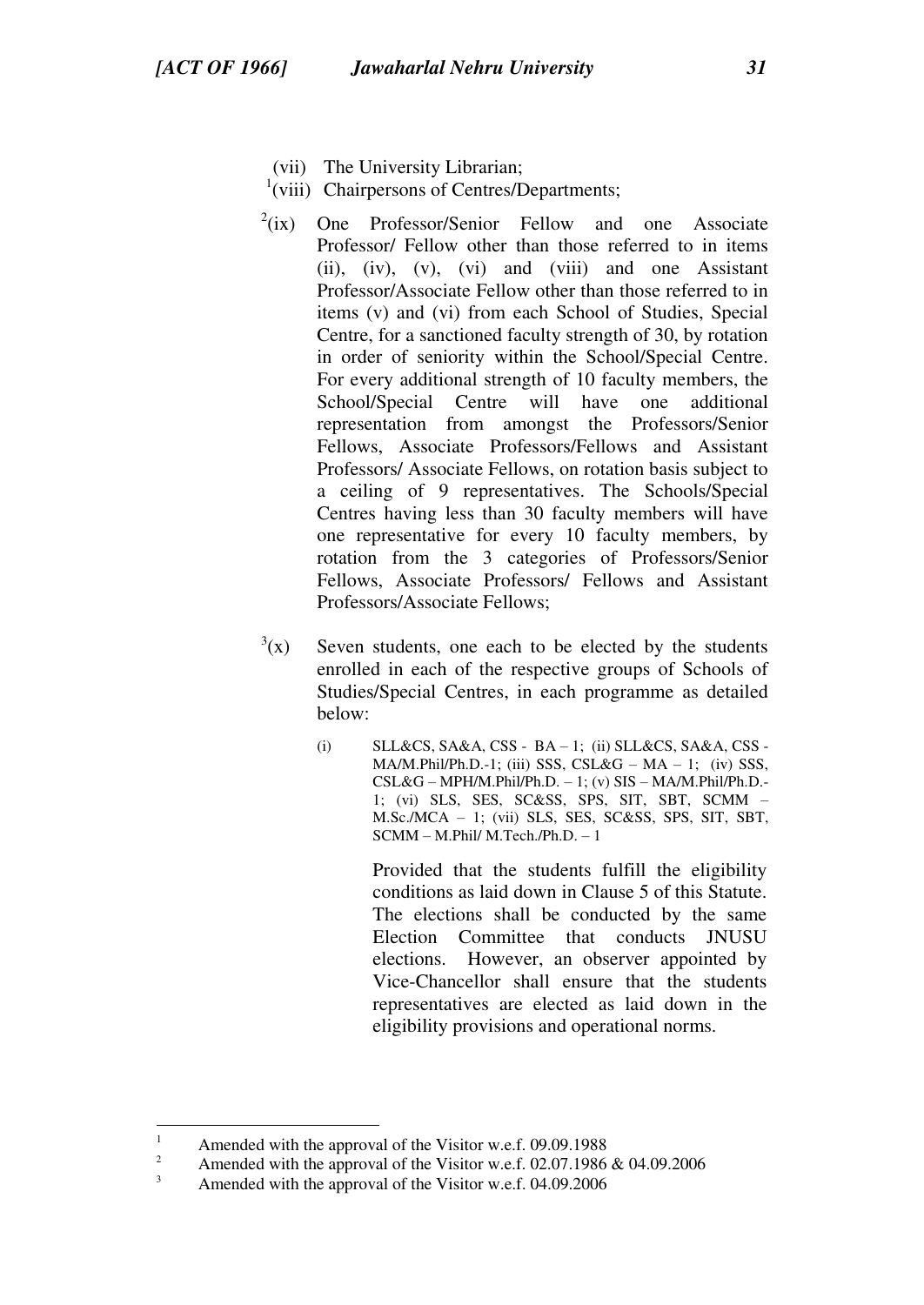- (xi) One faculty member from each of the Academic Committees of recognized institutions to be coopted by the Academic Council on the recommendation of the Vice-Chancellor;
- (xii) Such number of experts (not being employees of the University or an institution recognized by the University) as there are Schools of Studies to be co-opted by the Academic Council on the recommendation of the Vice-Chancellor for their special knowledge.
- $(2)$ (2) All members of the Academic Council, other than *ex-officio* and student members, shall hold office for a term of two years. The term of a student member on the Academic Council shall be one year *and the student member shall be eligible for re-election* to the Council for one more term. The term of the members shall commence on such date as may be notified.

Provided that no student member shall be a member of the Academic Council and the Board of the School simultaneously.

Provided further that the members referred to in item (x) of Clause (1) shall cease to be members of the Academic Council when they cease to be students of the School.

- (3) No member referred to in item (x) of Clause (1) shall have the right to be present at the meeting of the Academic Council when it takes up for consideration any of the following subjects;
	- (a) Faculty positions, recruitment, conditions of service and academic freedom;
	- (b) Actual processes of evaluating academic performance and merit of students.
- (4) Fifteen members of the Academic Council shall form the quorum.

Amended with the approval of the Visitor w.e.f. 04.09.2006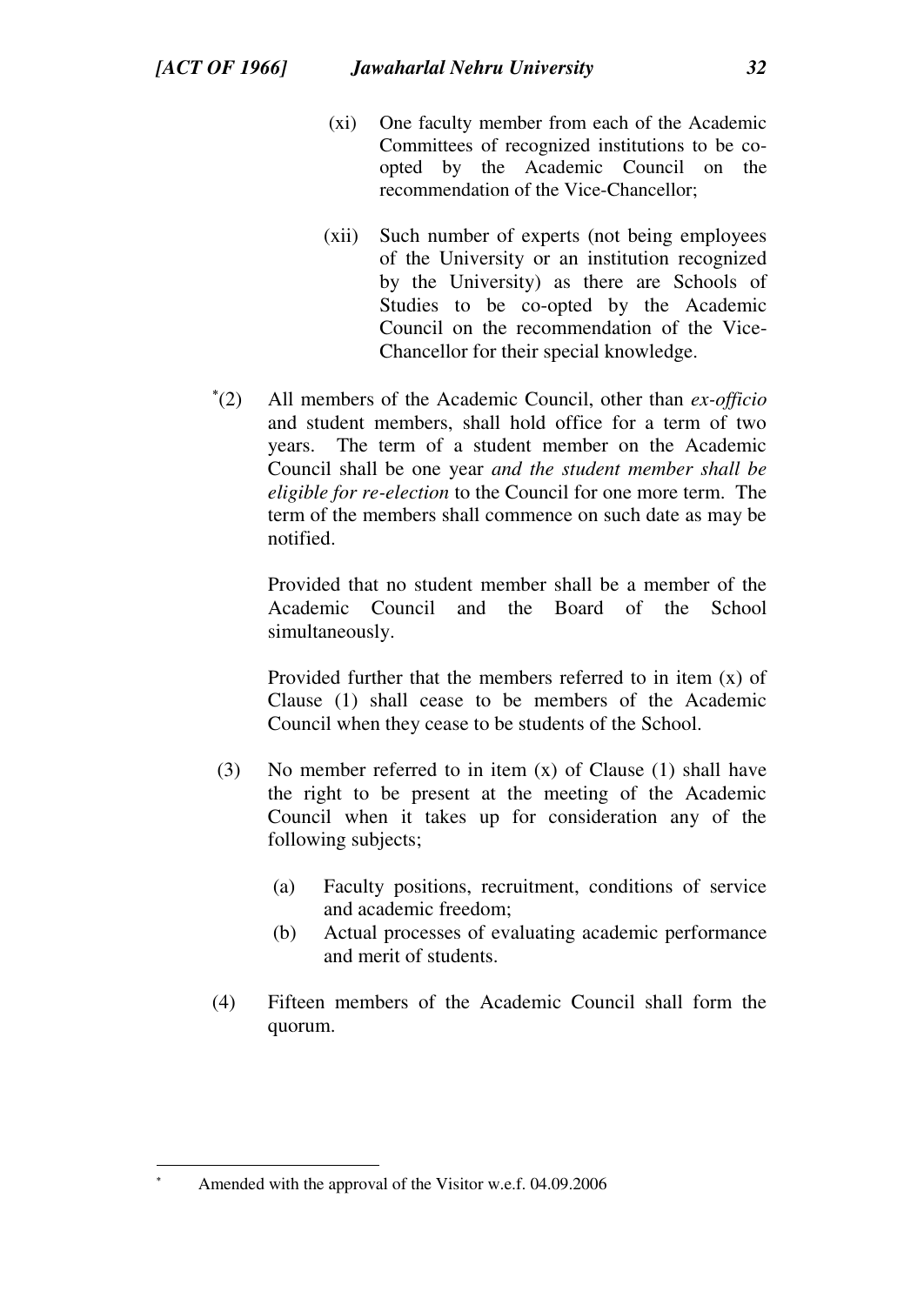- $(5)$ B.A./M.A./MPH/M.Sc./M.C.A./M.Tech./M.Phil students having a Cummulative Grade Point Average of 6.0 or equivalent shall be eligible to seek election to the Academic Council. The students admitted to Ph.D. programme should have certification of good progress from their Centres/Schools to make them eligible for participation in elections. The students studying in first semester should have obtained satisfactory equivalent grade in the admission test of their respective programmes of studies whereas the students admitted to direct Ph.D. should have good performance in evaluation for admission to their academic programme.
- 16 Subject to the provisions of the Act and these Statutes, the Academic Council shall, in addition to all other powers vested in it, have the following powers, duties and functions, namely:-**Powers and duties of the Academic Council** 
	- (i) to report on any matter referred to it by the Court or the Executive Council;
	- (ii) to make proposals to the Executive Council for the establishment of Departments, Colleges, Institutions of higher learning, Special Centres, Specialized Laboratories, Libraries and Museums;
	- (iii) to formulate, modify or revise schemes for the organization of, and assignment of subjects to Schools of Studies;
	- (iv) to consider proposals submitted by the Schools of Studies;
	- (v) to promote research within the University and to require, from time to time, reports on such research:
	- (vi) to make recommendations to the Executive Council with regard to the creation and abolition of teaching posts in the University and the classification of the said posts and the emoluments and duties attaching thereto;
	- (vii) to recognize diplomas and degrees of other Universities and institutions and to determine their equivalent diplomas and degrees of the Jawaharlal Nehru University;
	- (viii) to appoint Committees for admission to the University;

Amended with the approval of the Visitor w.e.f. 04.09.2006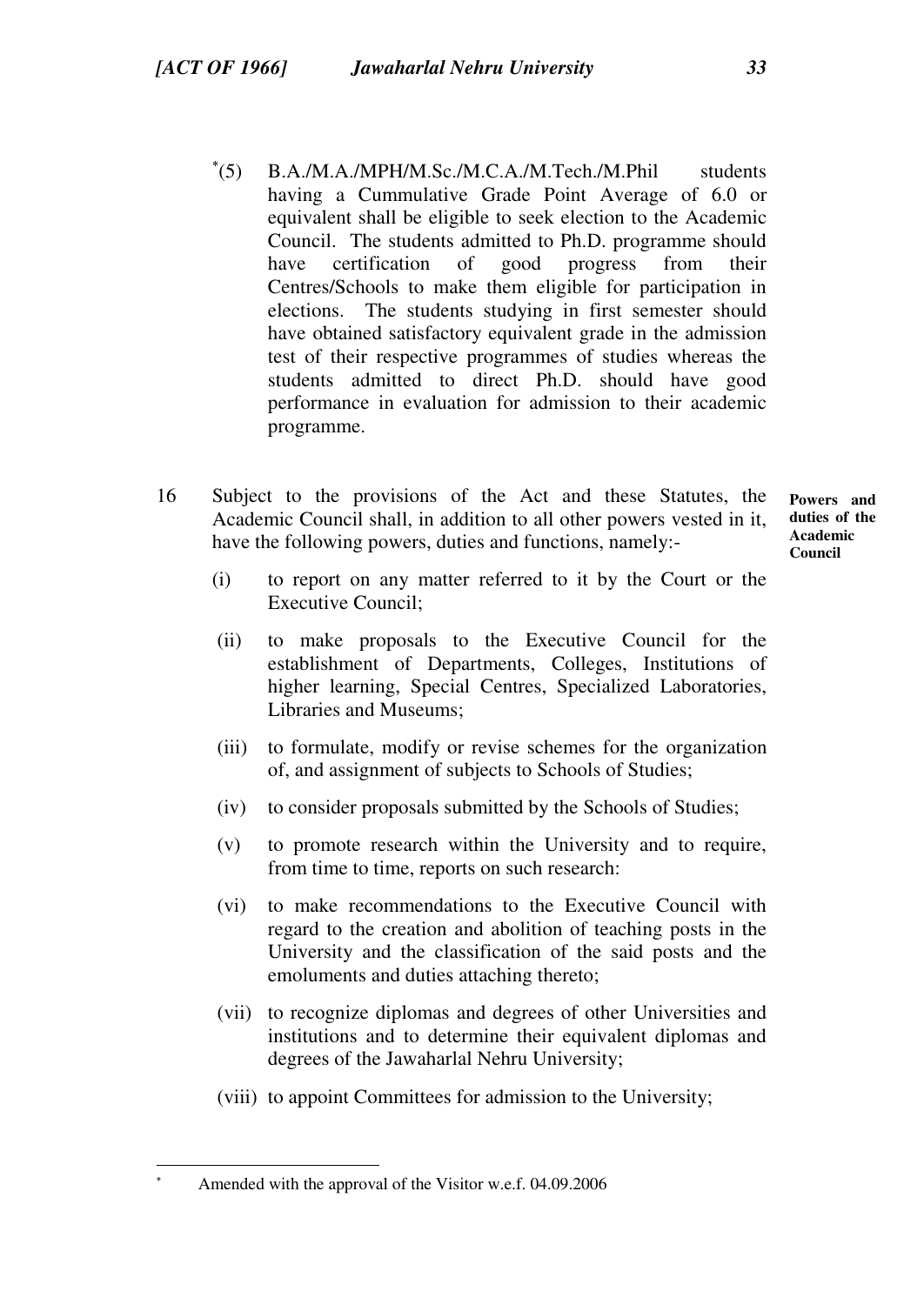- (ix) to publish lists of prescribed or recommended textbooks and to publish the syllabuses of prescribed courses of study;
- (x) to make such arrangements for the instruction and examination of persons, not being members of the University, as may be necessary;
- (xi) to recommend to the Executive Council draft Ordinances regarding examinations of the University and the conditions on which students should be admitted to such examinations;
- (xii) to make recommendations to the Executive Council in regard to the appointment of examiners and, if necessary, their removal and the fixation of their fees/emoluments and travelling and other expenses;
- (xiii) to make arrangements for the conduct of examinations and to fix dates for holding them;
- (xiv) to declare the results of various University examinations, or to appoint Committees or Officers to do so ;
- (xv) to make recommendations for the conferment of honorary degrees and to confer or grant degrees, academic distinctions, honours, diplomas, licences, titles and marks of honour;
- (xvi) to make proposals to the Executive Council for the institution of fellowships, scholarships, studentships, medals and prizes and to award the same;
- (xvii) to perform, in relation to academic matters, all such duties and to do all such acts as may be necessary for the proper carrying out of the provisions of the Act, these Statutes and the Ordinances;
- (xviii) to promote the health and welfare of students and to constitute a Council of Students' Affairs consisting of such number of teachers and students as may be prescribed by the Ordinances, to advise the Academic Council on matters relating to the welfare of the students of the University.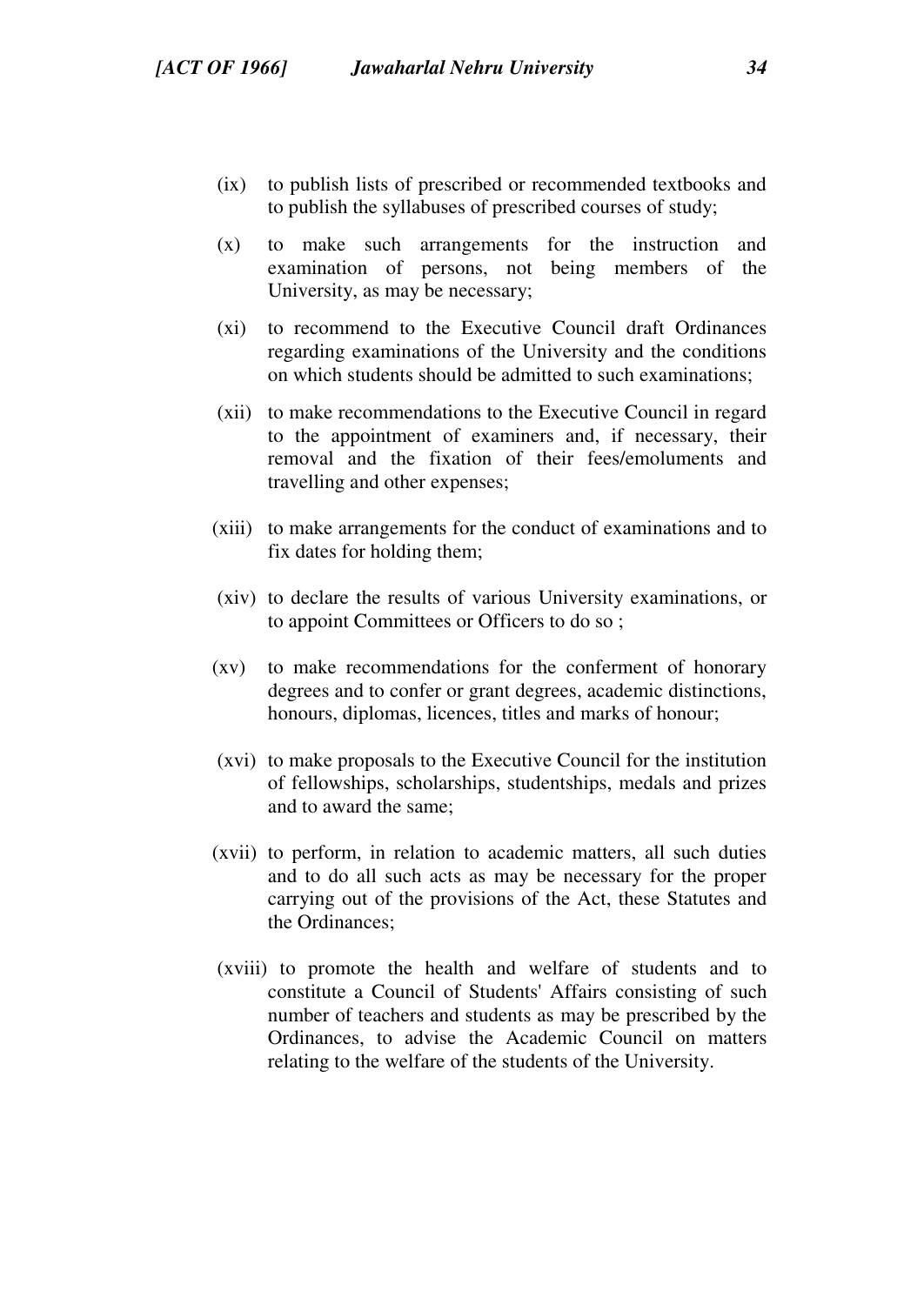- 17. (1) The members and the Chairman of the Academic Advisory Committee shall be appointed by the Visitor and shall hold office for such period as he may determine. **The Academic Advisory Committee** 
	- (2) The Academic Advisory Committee shall, in addition to all other powers vested in it by the Act have the right to advise the Executive Council and the Academic Council on any academic matter.
	- (3) On the date determined by the Visitor under sub-section (3) of section 14, this Statute shall cease to have effect.
- $^{1}18.$ 18. (1) The University shall have such Schools of Studies, Special Centres and Specialized Laboratories as may be specified in the Ordinances. **Schools of Studies** 
	- (2) (a) Every School of Studies (hereinafter referred to as the School) shall consist of such Departments as may be assigned to it by the Ordinances.
		- (b) Each Department shall consist of the following members, namely;
			- (i) Teachers of the Department;
			- (ii) Persons appointed to conduct research in the Department;
			- (iii) Honorary Professors, if any, attached to the Department;
			- (iv) Such other persons as may be members of the Department in accordance with the provisions of the Ordinances.
		- $^{2}(c)$ (I) Each Centre/Department shall have a Chairperson who shall be appointed by the Executive Council from amongst the Professors/Senior Fellows for a period of two years.

Provided that where in any Centre/Department, there is only one Professor/Senior Fellow, the Executive Council may also appoint one of the Associate Professors/Fellows as the Chairman of the Centre/Department.

Amended with the approval of the Visitor w.e.f. 21.1.86. 2

Amended with the approval of the Visitor w.e.f. 9.9.88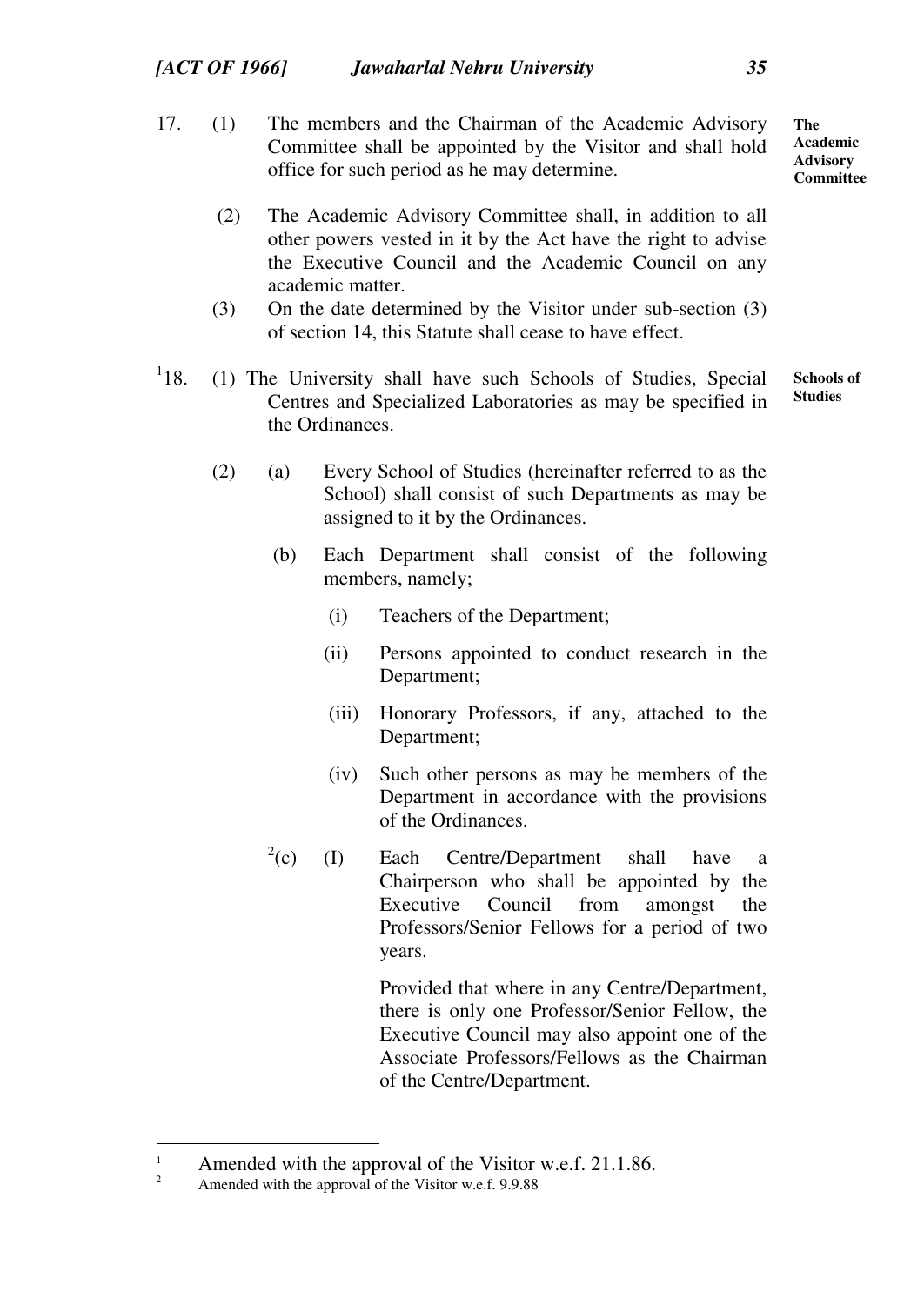- (II) The duties and functions of a Chairperson of the Department shall be as prescribed by the Ordinances.
- (3) Every School shall have a Board consisting of the following members, namely:
	- (i) The Dean of the School;
	- (ii) The Heads of Departments in the School;
	- (iii) The Professors in the Departments in the school;
	- (iii) One Reader and one Lecturer, by rotation according to seniority, from each Department in the School;
	- (v) Five members elected by the Academic Council for their special knowledge in any subject assigned to the School or in any allied branch of knowledge;
	- (vi) Such other members, but not exceeding five, as may be specified in the Ordinances;
	- (vii) Four students from SLL&CS, three students each from SSS and SIS and two students from SA&A shall be elected from amongst the students of these Schools, provided that they fulfill the eligibility conditions as laid down in Statute 18(7).

The representation of the elected students on the Special Committees of Science Schools/Special Centres shall be provided in the Academic Rules and Regulations.

The Students admitted to B.A. as well as M.A. programmes shall elect one representative each. Likewise the students admitted to MPH/M.Phil as well as Ph.D. programmes shall also elect one representative from each of the two programmes.

The students representatives shall not have the right to be present when any of the following subjects are taken up for consideration by the Board:

(a) Faculty positions, recruitment, conditions of service and academic freedom; and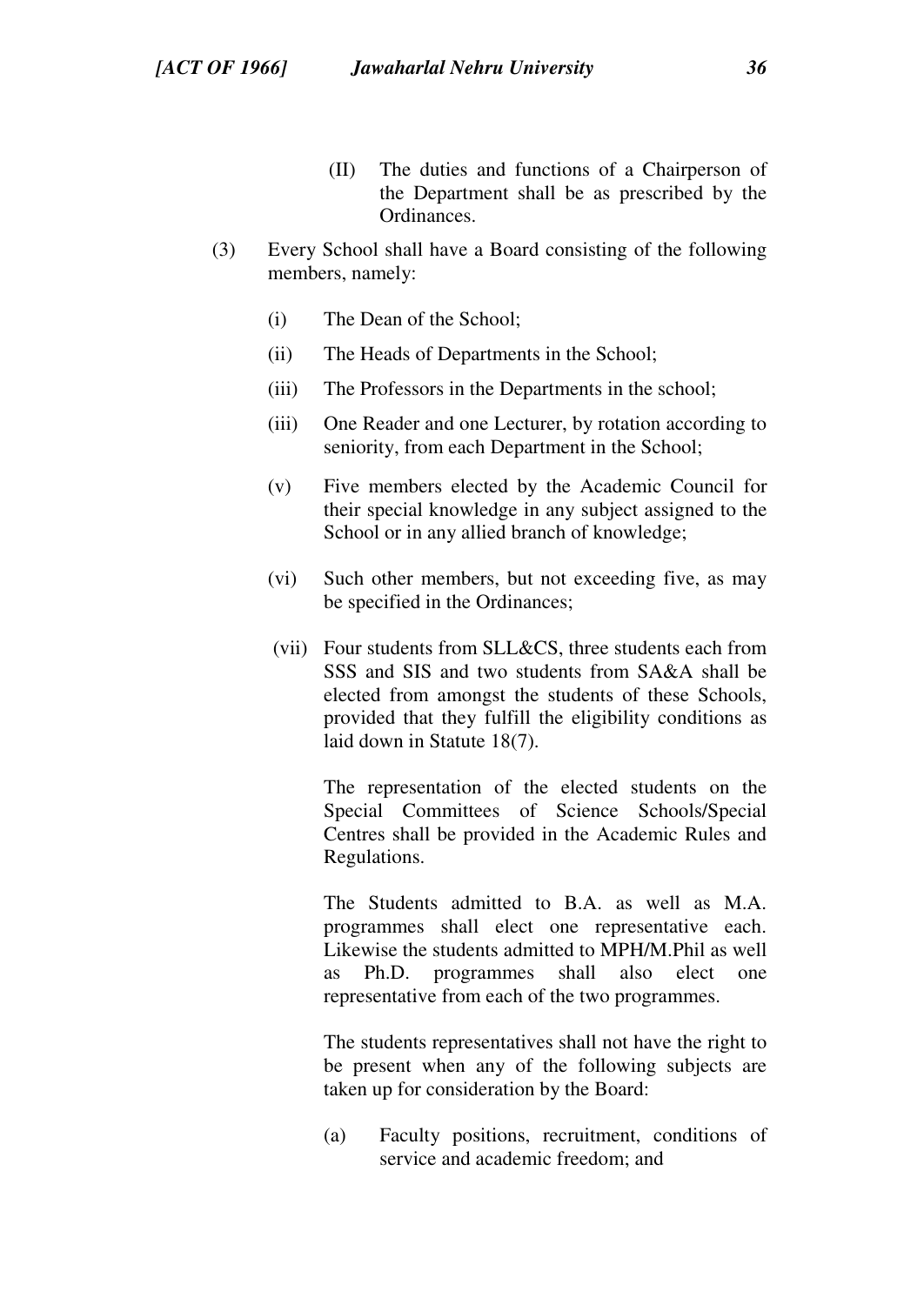- (b) Actual processes of evaluating academic performance and merit of students.
- $(4)$ All members of a Board other than ex-officio members and student members, shall hold office for a term of three years. The term of student members on the Board shall, however, be for a period of one year and the student member shall be eligible for re-election to the Board for one more term. The term of members shall commence from such date as may be notified.
- (5) Every Board shall have such powers and shall perform such duties as may be prescribed by the Ordinances.
- (6) The conduct of the meetings of a Board and the quorum required shall be prescribed by the Ordinances.
- $^*(7)$ (7) B.A./M.A./MPH/M.Phil students having a Cummulative Grade Point Average of 5.0 or equivalent shall be eligible to participate in election to the Board of Studies. However, students admitted to Ph.D. programme should have certification of good progress from their Centres to make them eligible for participation in election. The students studying in first semester shall be eligible for participation in elections if they obtained equivalent grade in their admission test. The students admitted to direct Ph.D. shall, however, be required to have good performance in evaluation of their admission to the programme.
- 19. (1) The Finance Committee shall consist of the following members, namely; **Finance**

**Committee** 

- (i) The Vice-Chancellor;
- @ (ii) Three persons, nominated by the Visitor;
	- (iii) Three persons, who are not employees of the University or of any recognized institution nominated by the Executive Council.

Amended with the approval of the Visitor w.e.f. 16.10.1976 & 04.09.2006

 <sup>@</sup> Amended with the approval with the Visitor w.e.f. 1.12.1984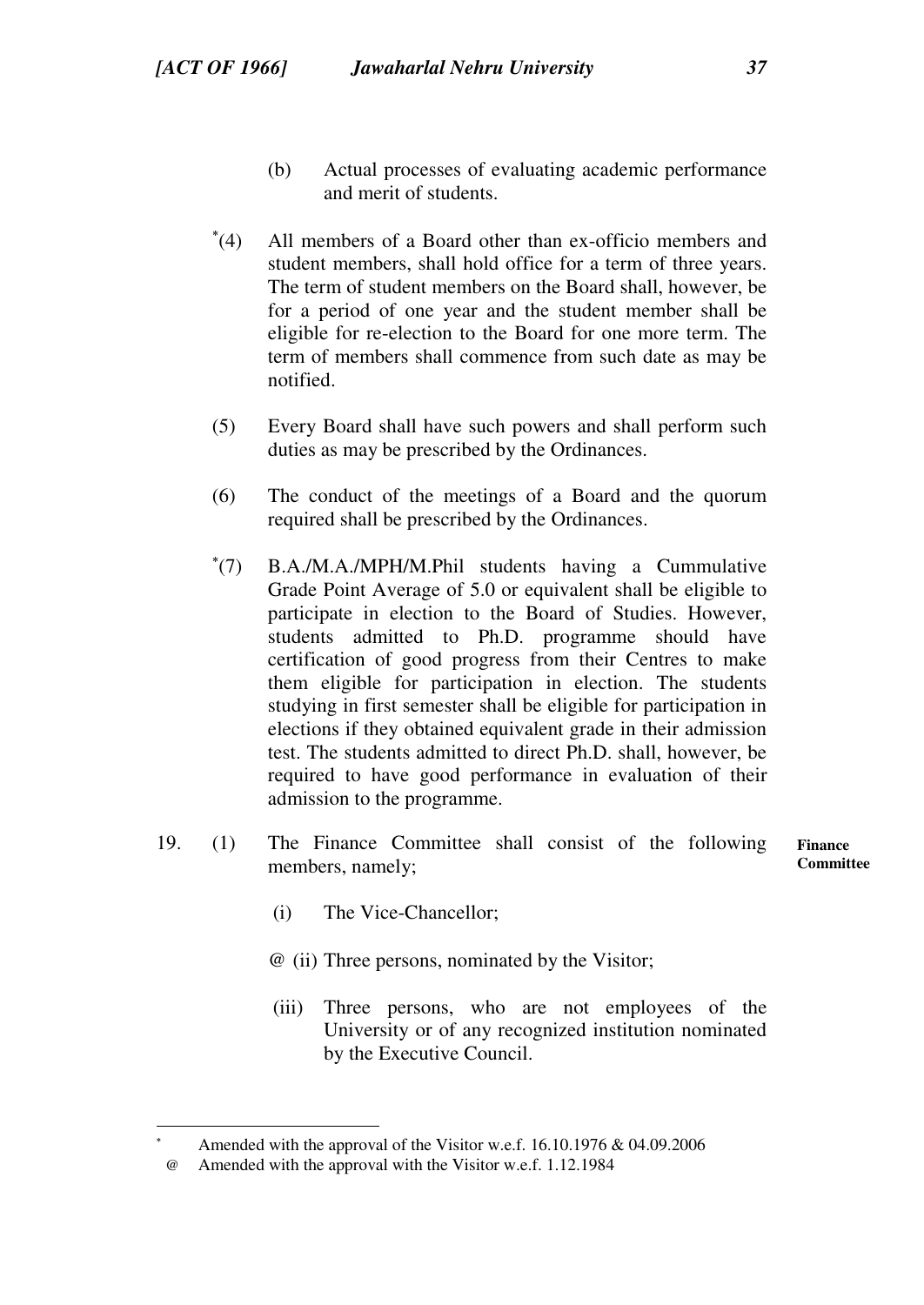- (2) The Finance Officer shall be the Secretary of the Finance Committee.
- (3) Three members of the Finance Committee shall form the quorum.
- (4) All members of the Finance Committee, other than *ex-*officio members, shall hold office for a term of three years.
- (5) The Vice-Chancellor shall preside at the meetings of the Finance Committee.
- (6) The Finance Committee shall meet at least twice every year to examine accounts and scrutinize proposals for expenditure.
- (7) The annual accounts and financial estimates of the University prepared by the Finance Officer shall be laid before the Finance Committee for consideration and comments and thereafter submitted to the Executive Council for approval with or without amendments.
- 20. The Court, the Executive Council or the Academic Council may appoint Boards or Committees consisting of members of the authority making such appointment and of such other persons (if any) as that authority in each case may think fit; and any such Board or Committee may deal with any subject assigned to it subject to subsequent confirmation by the authority which appointed it. **Committees**
- 21. Where, by the Statutes or the Ordinances, no provision is made for a Chairman to preside over a meeting of any University Authority, Board of Committee, or when the Chairman so provided for is absent, the members present shall elect one among themselves to preside at the meeting. **Elected Chairman to preside where no provision made in Statutes**
- 22. (1) Any members other than an ex-officio member of the Court, the Executive Council, the Academic Council, or any other authority of the University or committee may resign by letter addressed to the Registrar and the resignation shall take effect as soon as such letter is received by the Registrar. **Resignation** 
	- (2) Any officer of the University (whether salaried or otherwise) may resign his office by letter addressed to the Registrar: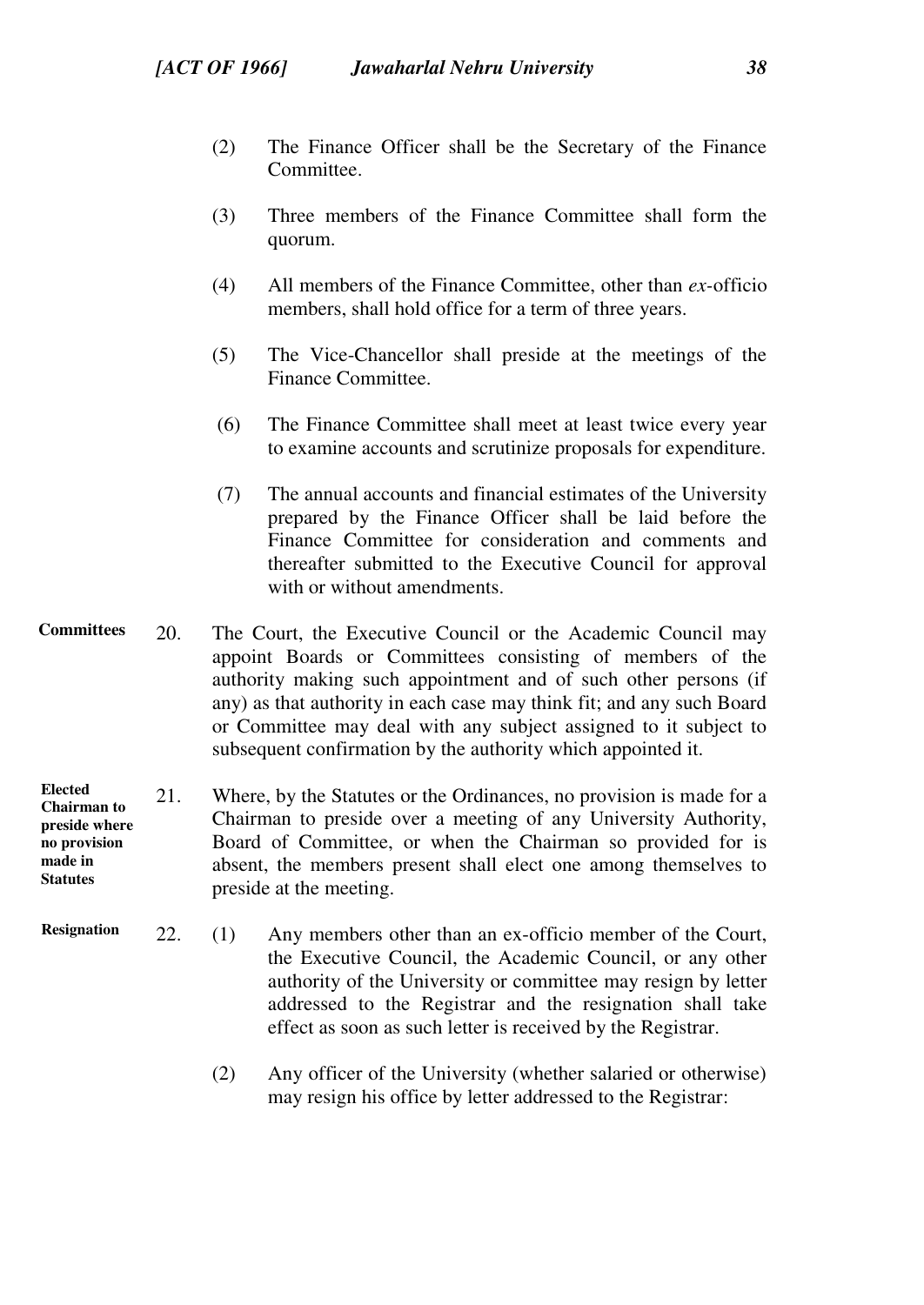Provided that such resignation shall take effect only on the date from, which the same is accepted by the authority competent to fill the vacancy.

- 23. (1) A person shall be disqualified for being chosen as, and for being, a member of any of the authorities of the University. **fications** 
	- (a) if he is of unsound mind or is a deaf-mute or suffers from contagious leprosy;
	- (b) if he is an undischarged insolvent;
	- (c) if he has been convicted by a Court of Law of an offence involving moral turpitude and sentenced in respect thereof to imprisonment for not less than six months.
	- (2) If any question arises as to whether a person is or had been subjected to any of the disqualifications mentioned in subsection (1), the question shall be referred for the decision of the Visitor and his decision shall be final, and no suit or other proceeding shall lie in any court of law against such decision.
- 24. Any proposal for the conferment of honorary degrees shall be made by the Academic Council to the Executive Council, and the proposal if accepted by the Executive Council shall require the assent of the Court before submission to the Chancellor for confirmation.
- 25. The Academic Council may, by a special resolution passed by a majority of not less than two-thirds of the members present and voting, withdraw any degree or academic distinction conferred on, or any certificate or diploma granted to, any person by the University for good and sufficient cause:

Provided that; no such resolution shall be passed until a notice in writing has been given to that person calling upon him to show cause within such time as may be specified in the notice why such resolution should not be passed and until his objections, if any and any evidence he may produce in support of them, have been considered by the Academic Council.

**Honorary degrees** 

**Withdrawal of degrees, etc.** 

**Disquali-**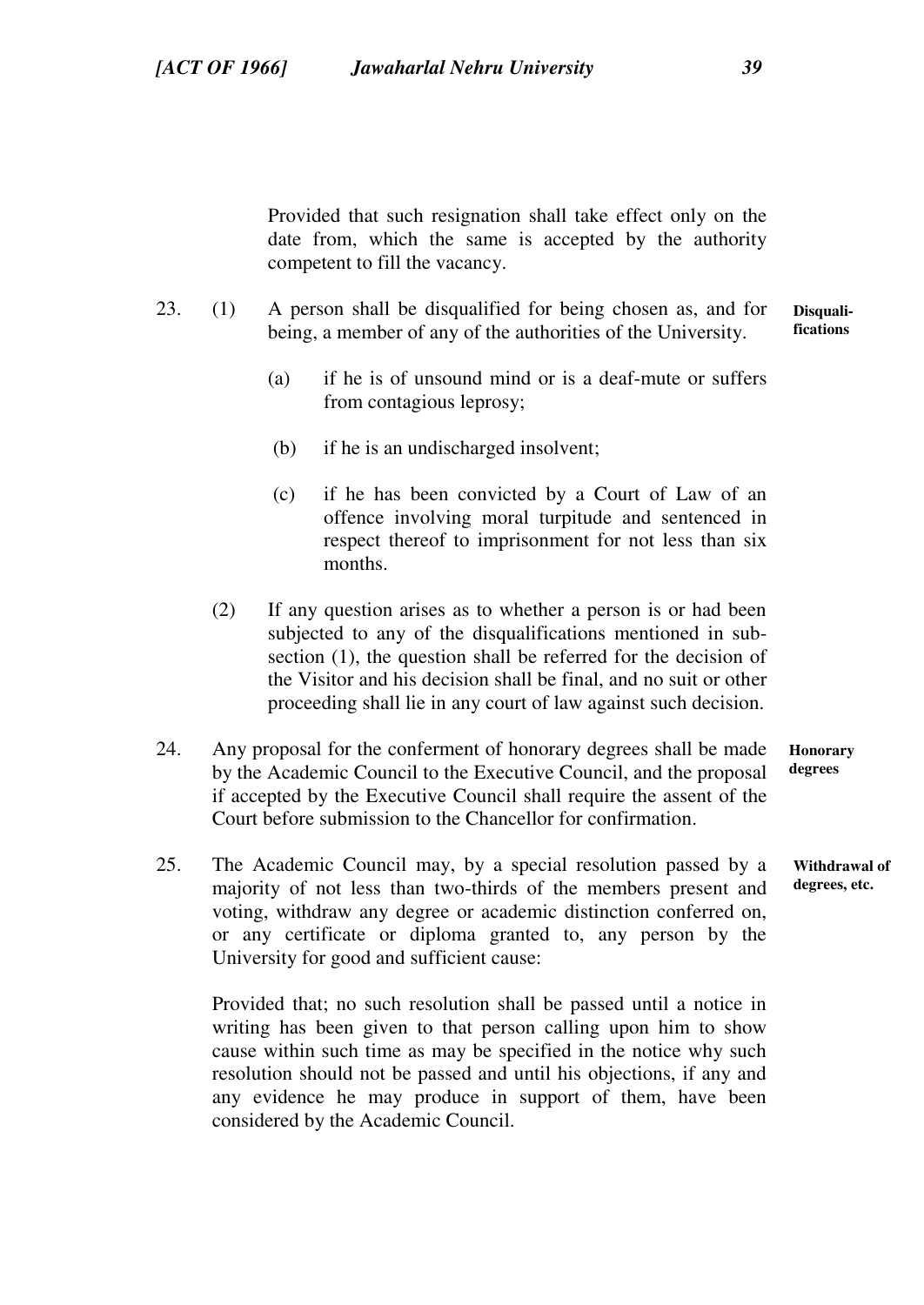**University teachers** 

26. (1) Teachers of the University shall be of two classes, namely: -

- (i) Appointed teachers of the University;
- (ii) Recognised teachers of the University.
- (2) Appointed teachers of the University shall be either –
- (a) employees of the University paid by the University and appointed by the Executive Council as Professors, Readers or Lecturers or otherwise as teachers of the University, or
- (b) persons appointed by the Executive Council as Honorary Professors, Emeritus Professors, Readers or Lecturers or otherwise as teachers of the University.
- (3) Recognised teachers of the University shall be the members of the staff of a recognised institution other than an institution maintained by the University;

Provided that no such member of the staff shall be deemed to be a recognised teacher unless he is recognised by the Executive Council as a Professor, Reader or in any other capacity as a teacher of the University.

- (4) The qualifications of recognised teachers of the University shall be such as may be prescribed by the Ordinances.
- (5) All applications for the recognition of teachers of the University shall be made in such manner as may be laid down by the Regulations made by the Executive Council in that behalf.
- (6) The period of recognition of a teacher of the University as Professor or Reader shall be determined by Ordinances made in that behalf. A person in the service of a recognized institution other than an institution maintained by the University, recognized as a teacher of the University otherwise than as a Professor or Reader shall continue to be recognized so long as he is in the service of the institution.
- (7) The Academic Council may, by a special resolution passed by a majority of not less than two-thirds of the members present and voting, withdraw recognition from a teacher.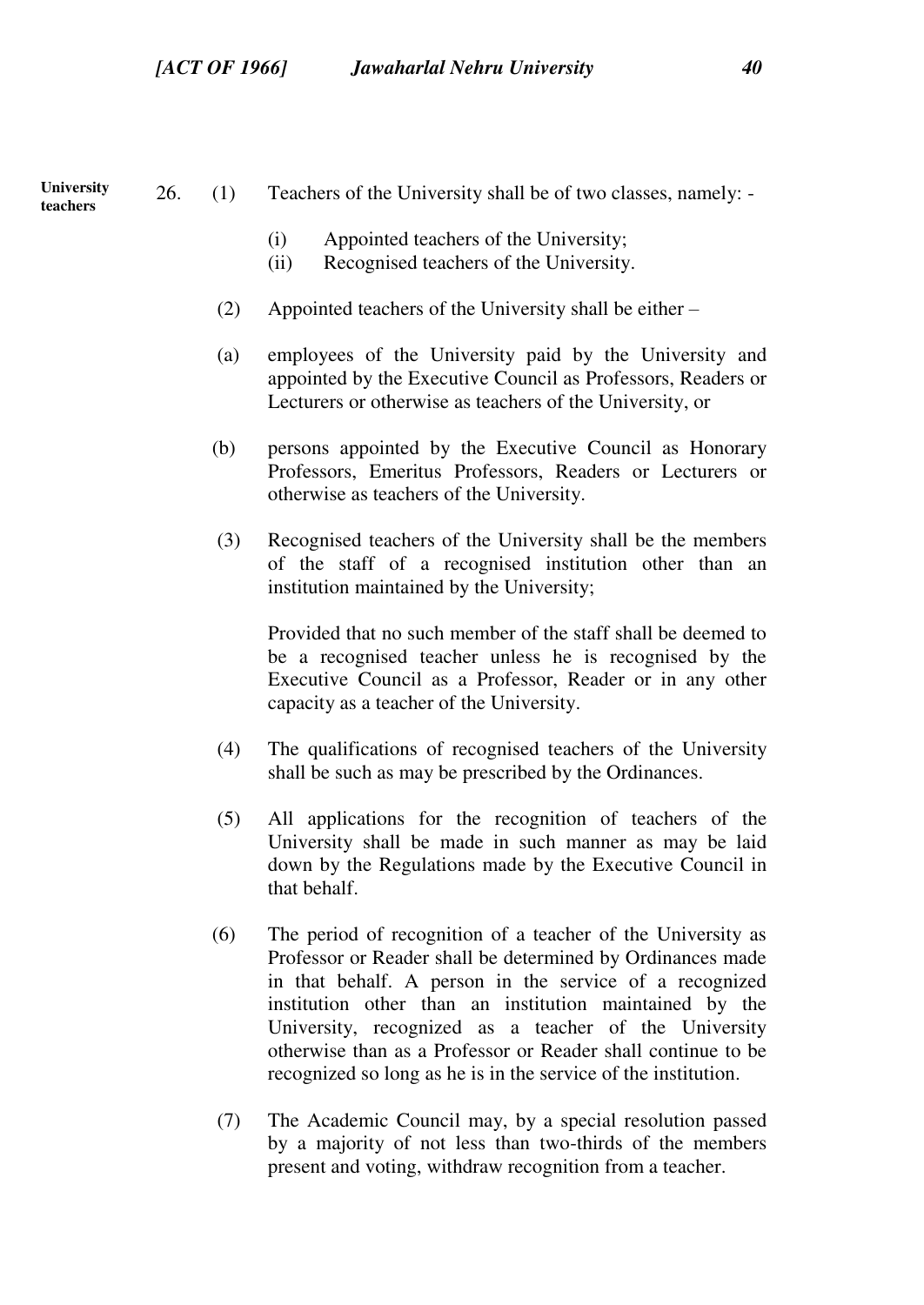Provided that no such resolution shall be passed until a notice in writing has been given to that person calling upon him to show cause within such time as may be specified in the notice why such resolution should not be passed and until his objections, if any, and any evidence he may produce in support of them, have been considered by the Academic Council.

- (8) A person aggrieved by an order of withdrawal under clause (7) may, within three months from the communication to him of such order, appeal to the Executive Council who may pass such orders thereon as it thinks fit.
- $^{1}(9)$ No person shall be appointed or recognized as a teacher of the University except on the recommendations of a Selection Committee constituted for the purpose or except when appointed by the Executive Council under Statute 28.
- **Selection Committees**  27 (1) There shall be Selection Committees for making recommendations to the Executive Council for appointment to the posts of Professor, Associate Professor, Assistant Professor, Registrar, Finance Officer, **Controller of Examinations<sup>3</sup>** and Librarian.
- <sup>2</sup> 27 (2) Composition of the Selection Committees

## **A. For the post of Professor, Stage-5 (Direct Recruitment as well as CAS)**

The composition of the Selection Committee shall be as under:

- i. The Vice-Chancellor / Acting Vice-Chancellor, who shall be the Chairperson of the Selection Committee.
- ii. An academician to be nominated by the Visitor.
- iii. Dean of the Faculty.
- iv. Head / Chairperson of the Department/School.
- v. Three experts in the concerned subject nominated by the Vice-Chancellor out of the panel of names approved by the relevant statutory body of the University.

**<sup>1</sup>** Amended with the approval of the Visitor w.e.f. 12.02.1981.

<sup>2</sup> Amended with the approval of the Visitor w.e.f. 18.02.1976, 09.09.1988 and 11.04.2012.<br>3 Added with the approval of the Visitor w.e.f. 02.02.2015 (MHRD letter No. F. NO. 5-12

**<sup>3</sup>** Added with the approval of the Visitor w.e.f. 02.02.2015 (MHRD letter No. F. NO. 5-12/2011-Desk-U dated 02.02.2015).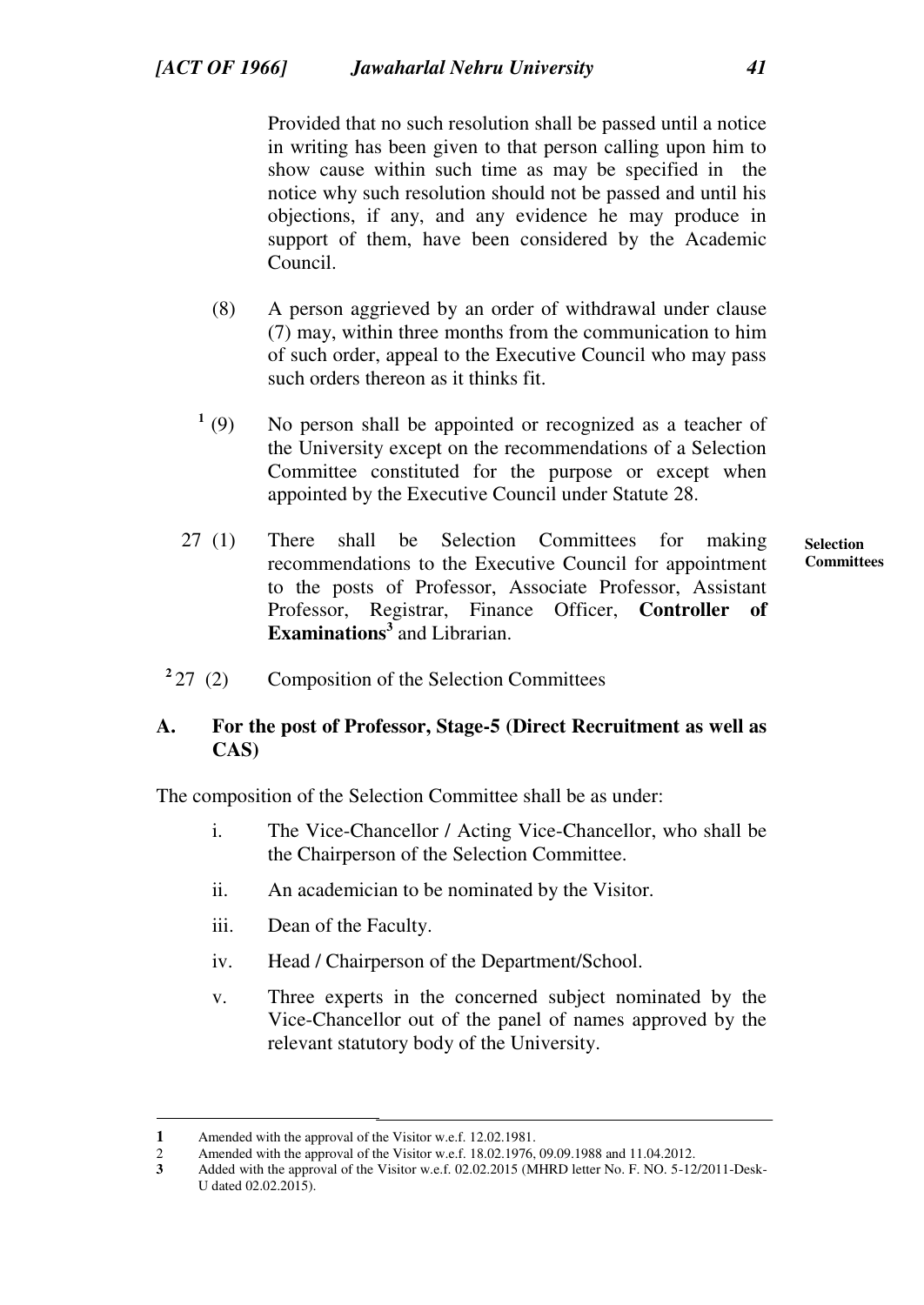vi. \*An academician representing the SC /ST /OBC /Minority /Women, Differently Abled if any of the candidates belongs to these categories to be nominated by the Vice-Chancellor in case none of the above members of the Selection Committee belongs to that category.

\*Only for Direct recruitment – as per UGC regulations.

vii. At least **four members including two outside experts shall constitute the quorum.**

## **B. For the post of Professor, Stage-6 CAS**

The Screening cum Evaluation Committee shall consist of;

- i. The Vice-Chancellor / Acting Vice-Chancellor, who shall be the Chairperson of the Selection Committee.
- ii. The Dean
- iii. Head / Chairperson of the Department / School / Centre
- iv. Three experts in the concerned subject nominated by the Vice-Chancellor out of the panel of names approved by the relevant statutory body of the University concerned.
- v. Dean of Faculty.
- vi. Head / Chairperson of the Department/School.
- vii. At least **four members including two outside experts shall constitute the quorum.**

## **C. For Re-employment of Professor**

- i. The Vice-Chancellor (in the Chair).
- ii. Two subject experts nominated by the Vice-Chancellor/Chairperson of the Governing Council, from the approved panel of experts for the Selection Committees in the University Department.
- iii. Dean of the Faculty.
- iv. Head of the Department.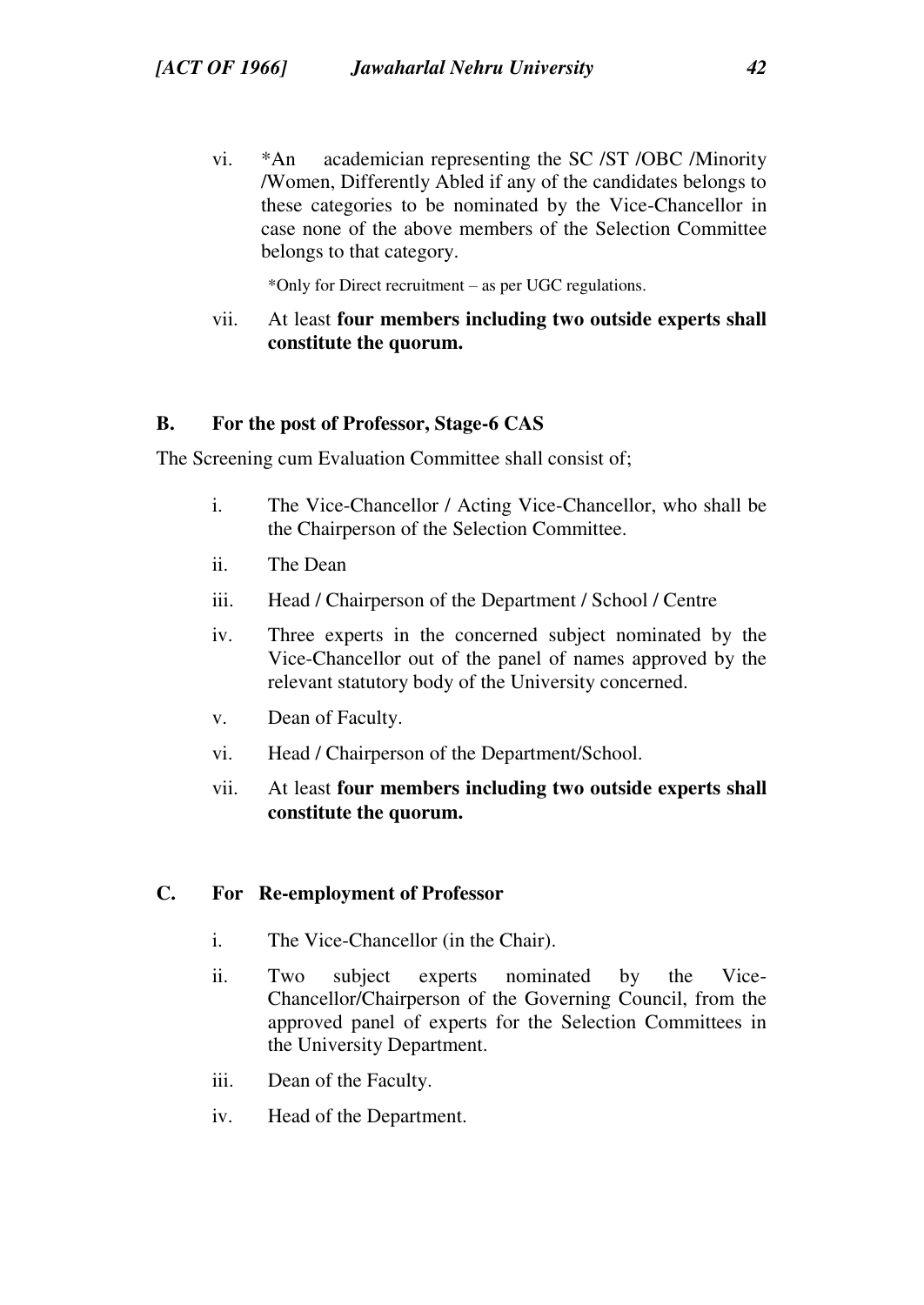## **D. For the post of Associate Professor, Stage-4 (Direct Recruitment as well as CAS)**

The composition of the Selection Committee shall be as under-

- i. The Vice-Chancellor / Acting Vice-Chancellor, who shall be the Chairperson of the Selection Committee.
- ii. An academician to be nominated by the Visitor.
- iii. Dean of the Faculty.
- iv. Head / Chairperson of the Department/School.
- v. Three experts in the concerned subject nominated by the Vice-Chancellor out of the panel of names approved by the relevant statutory body of the University.
- vi. \* An Academician representing the SC /ST /OBC /Minority /Women/ Differently Abled if any of the candidates belongs to these categories to be nominated by the Vice-Chancellor in case none of the above members of the Selection Committee belongs to that category.
	- Only for Direct recruitment as per UGC regulations.
- vii. At least **four members including two outside experts shall constitute the quorum.**

### **E. For the post of Assistant Professor (Stage I) Direct Recruitment**

The composition of the Selection Committee shall be as under:-

- i. The Vice-Chancellor / Acting Vice-Chancellor, who shall be the Chairperson of the Selection Committee.
- ii. An academician to be nominated by the Visitor.
- iii. Dean of the concerned Faculty.
- iv. Head / Chairperson of the Department / School.
- v. Three experts in the concerned subject nominated by the Vice-Chancellor out of the panel of names approved by the relevant statutory body of the University.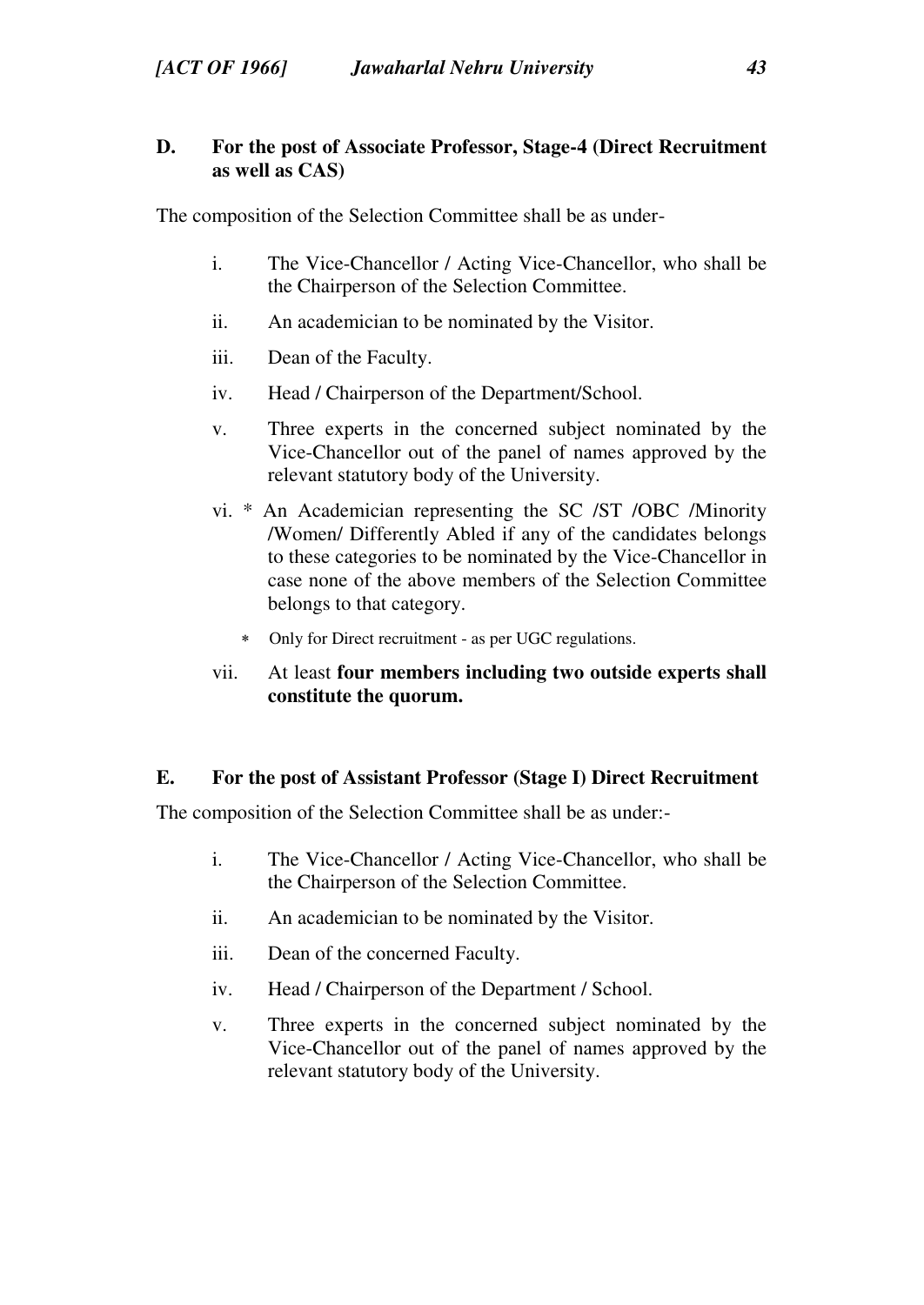- vi. An Academician representing the SC/ ST/ OBC/ Minority/ Women Differently Abled if any of the candidates belongs to these categories to be nominated by the Vice-Chancellor in case none of the above members of the Selection Committee belongs to that category.
- vii. At least four members including two outside experts shall constitute the quorum.

## **F. For the post of Assistant Professor, (Stage-2 and Stage-3)**

The Screening cum Evaluation Committee shall be as under:-

- i. The Vice-Chancellor / Acting Vice-Chancellor, who shall be the Chairperson of the Selection Committee.
- ii. The Dean.
- iii. The Chairperson of the concerned Centre.
- iv. One subject expert in the concerned subject nominated by the Vice-Chancellor from the University panel of experts.
- v. \*An Academician representing the SC / ST / OBC / Minority / Women/ Differently Abled categories to be nominated by the Vice-Chancellor or Acting Vice-Chancellor, if any of the candidates representing these categories is the applicant and if any of the above members of the Selection Committee do not belong to that category .

\*Only for Direct recruitment – as per UGC regulations.

## **<sup>1</sup><sup>1</sup>G. For the post of Registrar, Finance Officer and** *Controller of Examinations***<sup>2</sup>**

The composition of the Selection Committee shall be as under:

- i. The Vice-Chancellor, who shall be the Chairperson of the Selection Committee.
- $3\ddot{i}$ A person nominated by the Visitor.
- $3\ddot{\text{iii}}$ . Two members of the Executive Council nominated by it.
- $3_{\rm iv}$ One person not in the service of the University nominated by Executive Council.

 $\overline{a}$ **1** Amended with the approval of the Visitor w.e.f. 18.02.1976.

**<sup>2</sup>** Added with the approval of the Visitor w.e.f. 02.02.2015 (MHRD letter No. F.NO. 5-12/2011-Desk-U dated 02.02.2015).

**<sup>3</sup>** Substituted with the approval of the Visitor w.e.f. 02.02.2015 (MHRD letter No. F.NO. 5-12/2011- Desk-U dated 02.02.2015).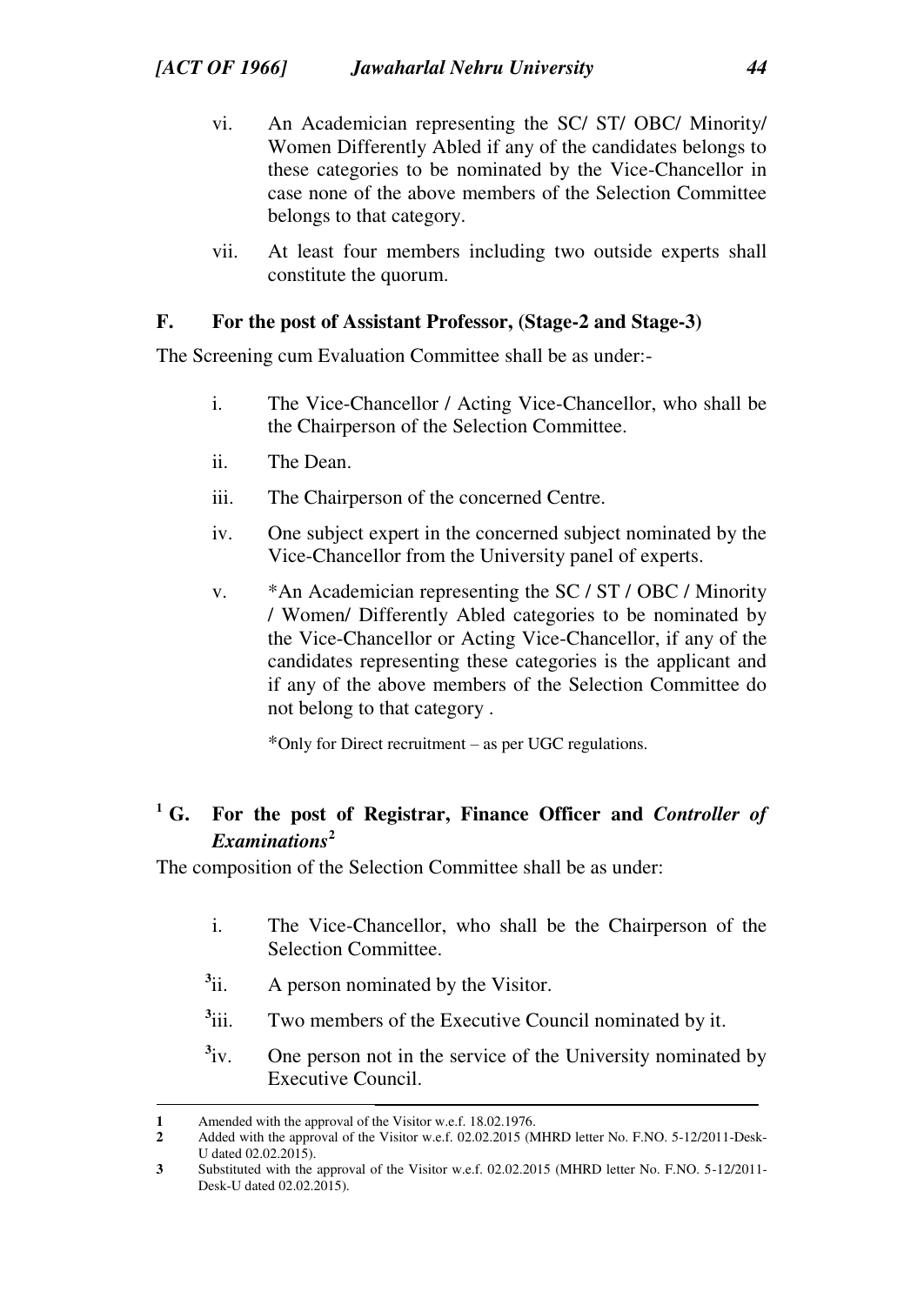## **\* <sup>1</sup>H. For the post of Librarian**

The composition of the Selection Committee shall be as under:

- i. The Vice-Chancellor, who shall be the Chairperson of the Selection Committee.
- ii. Rector
- iii. A person nominated by the Visitor
- iv. Three persons not connected with the University, who have special knowledge of the subject of Library Science to be nominated by the Executive Council.
- 27 (3) The procedure to be followed by a Selection Committee in making recommendations shall be laid down in the Ordinances.
	- (4) If the Executive Council is unable to accept any recommendation made by the Selection Committee, it may remit the same to the Selection Committee for reconsideration and if the difference is not resolved, the Executive Council shall record its reasons and submit the case to the Visitor for orders.
	- (5) The constitution of the Selection Committee for the purpose of recognising teachers shall be provided for by the Ordinances.
- \*\*28. Notwithstanding anything contained in Statute 27, the Executive Council may invite a person of high academic distinction and professional attainment to accept a post of Professor or Reader or Senior Fellow in the University, as the case may be, on such terms and conditions as it deems fit, and on the person agreeing to do so, appoint him to the post.
- 29. (1) Every teacher and salaried officer and such other employees as are mentioned in the Statutes shall be appointed under a written contract, which shall be lodged with the University and a copy thereof shall be furnished to the officer or teacher or employee concerned.

**Special mode of appointment** 

**Conditions of service of officers, etc.** 

\* Amended with the approval of the Visitor w.e.f. 18.02.76

<sup>\*\*</sup> Amended with the approval of the Visitor w.e.f, 19-9-1970.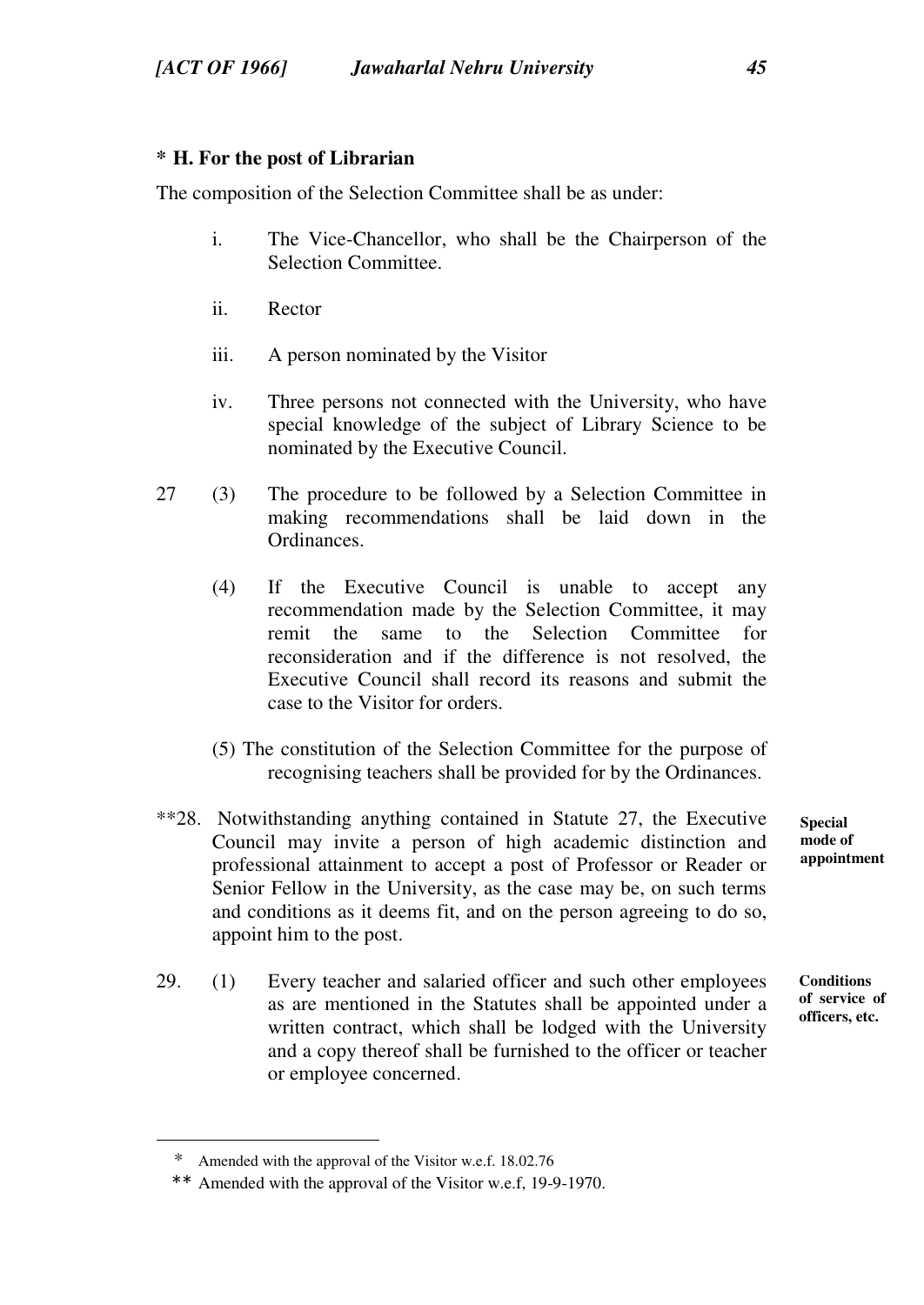(2) Any dispute arising out of a contract between the University and those mentioned in clause (1) shall, at the request of the teacher or officer or employee concerned, or at the instance of the University, be referred to a Tribunal of Arbitration consisting of one member appointed by the Executive Council, one member .nominated by the officer or teacher concerned and an umpire appointed by the Visitor, and the decision of the Tribunal shall be final.

| <b>Teachers of</b><br>the School of          |     | $129A$ . Notwithstanding anything contained in $-$ |                                                                                                                                                                                                                                                                                       |  |  |  |  |  |
|----------------------------------------------|-----|----------------------------------------------------|---------------------------------------------------------------------------------------------------------------------------------------------------------------------------------------------------------------------------------------------------------------------------------------|--|--|--|--|--|
| <b>International</b><br><b>Studies to be</b> |     | (i)                                                | Clause (9) of Statute 26,                                                                                                                                                                                                                                                             |  |  |  |  |  |
| teachers of<br>the<br>University             |     | (ii)                                               | Statute 27 and                                                                                                                                                                                                                                                                        |  |  |  |  |  |
|                                              |     | (iii)                                              | the persons employed as teachers in the Indian School of<br>International Studies, a School maintained by a society<br>having the same name, shall on .and from the date of<br>incorporation of the said School in the University, be<br>deemed to be the teachers of the University. |  |  |  |  |  |
| Removal of<br>teachers                       | 30. | (1)                                                | Where there is an allegation of misconduct against a teacher,<br>the Vice-Chancellor may, if he thinks fit, by order in writing,<br>place the teacher under suspension and shall forthwith report<br>to the Executive Council the circumstances in which the<br>order was made:       |  |  |  |  |  |
|                                              |     |                                                    | Provided that the Executive Council may, if it is of the<br>opinion, that the circumstances of the case do not warrant the<br>suspension of the teacher revoke that order.                                                                                                            |  |  |  |  |  |
|                                              |     | (2)                                                | Notwithstanding anything contained in the terms of his<br>contract of service or of his appointment, the Executive<br>Council shall be entitled to remove a teacher on the ground of<br>misconduct.                                                                                   |  |  |  |  |  |
|                                              |     |                                                    | (3) Save as aforesaid, the Executive Council shall not be entitled to<br>remove a teacher except for good cause and after giving three<br>months' notice in writing or payment of three months' salary<br>in lieu of notice.                                                          |  |  |  |  |  |

 $\frac{1}{1}$ 

Added with the approval of the Visitor w.e.f. 5.10.1970.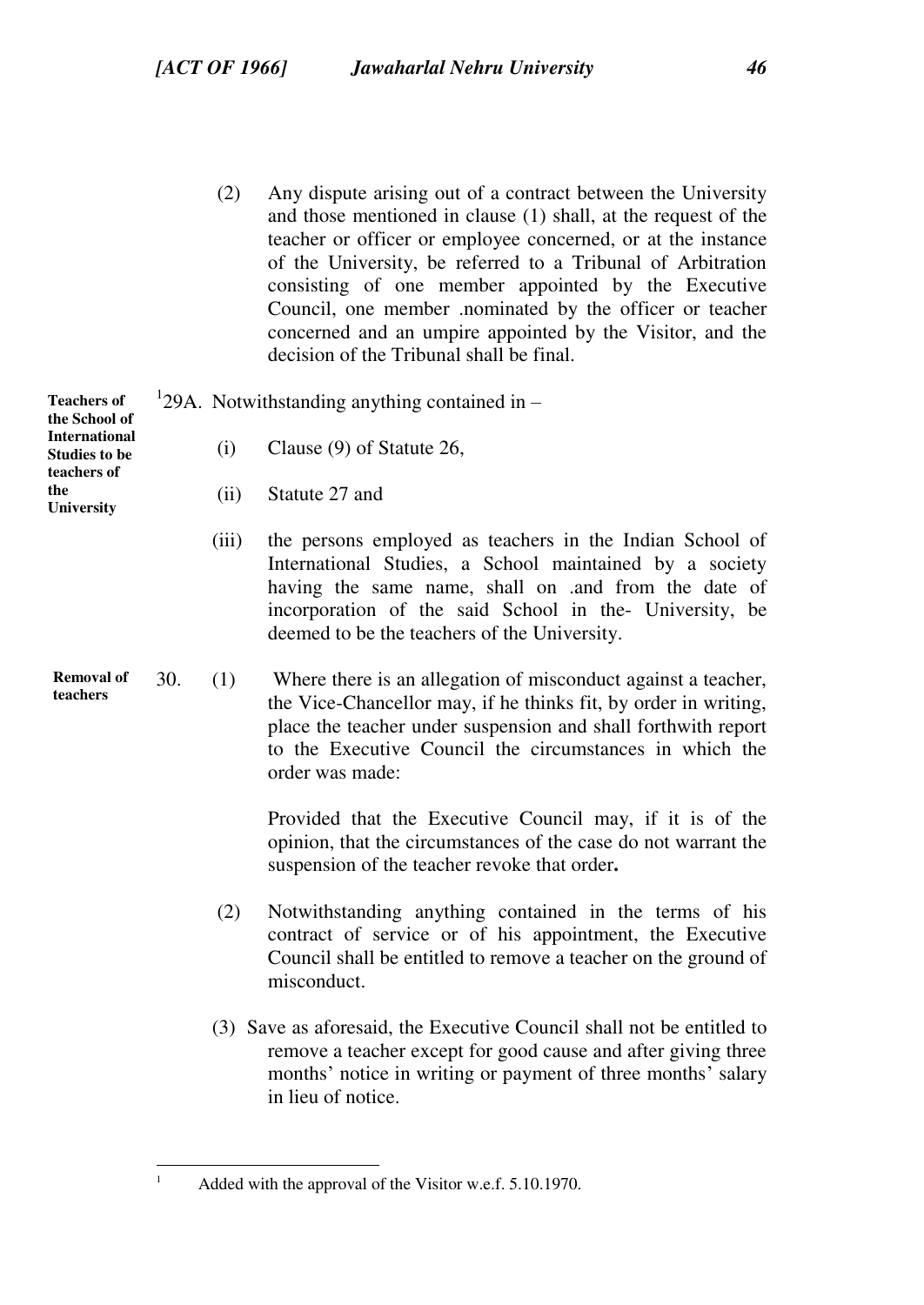- (4) No teacher shall be removed under Clause (2) or under Clause (3) until he has been given a reasonable opportunity of showing cause against the action proposed to be taken in regard to him.
- (5) The removal of a teacher shall require a two-thirds majority of the members of the Executive Council present and voting.
- (6) The removal of a teacher shall take effect from the date on which the order of removal is made.

Provided that where a teacher is under suspension at the time of his removal, the removal shall take effect on the date on which he was placed under suspension.

- (7) Notwithstanding anything contained in these Statutes, the teacher shall be entitled to resign by giving three months notice in writing to the Executive Council.
- 31. (1) Notwithstanding anything contained in the terms of his contract of service or of his appointment, an employee of the University, other than a teacher, may be removed by the authority which is competent to appoint the employee –
	- (a) if he is of unsound mind or is a deaf-mute or suffers from contagious leprosy.
	- (b) if he is an undischarged insolvent.
	- (c) if he has been convicted by a court of law of any offence involving moral turpitude and sentenced in respect thereof to imprisonment for not less than six months.
	- (d) if he is otherwise guilty of misconduct.

Provided that no officer of the University shall be removed from his office unless a resolution to that effect is passed by the Executive Council by a majority of two thirds of its members present and voting.

**Removal of employees other than teachers**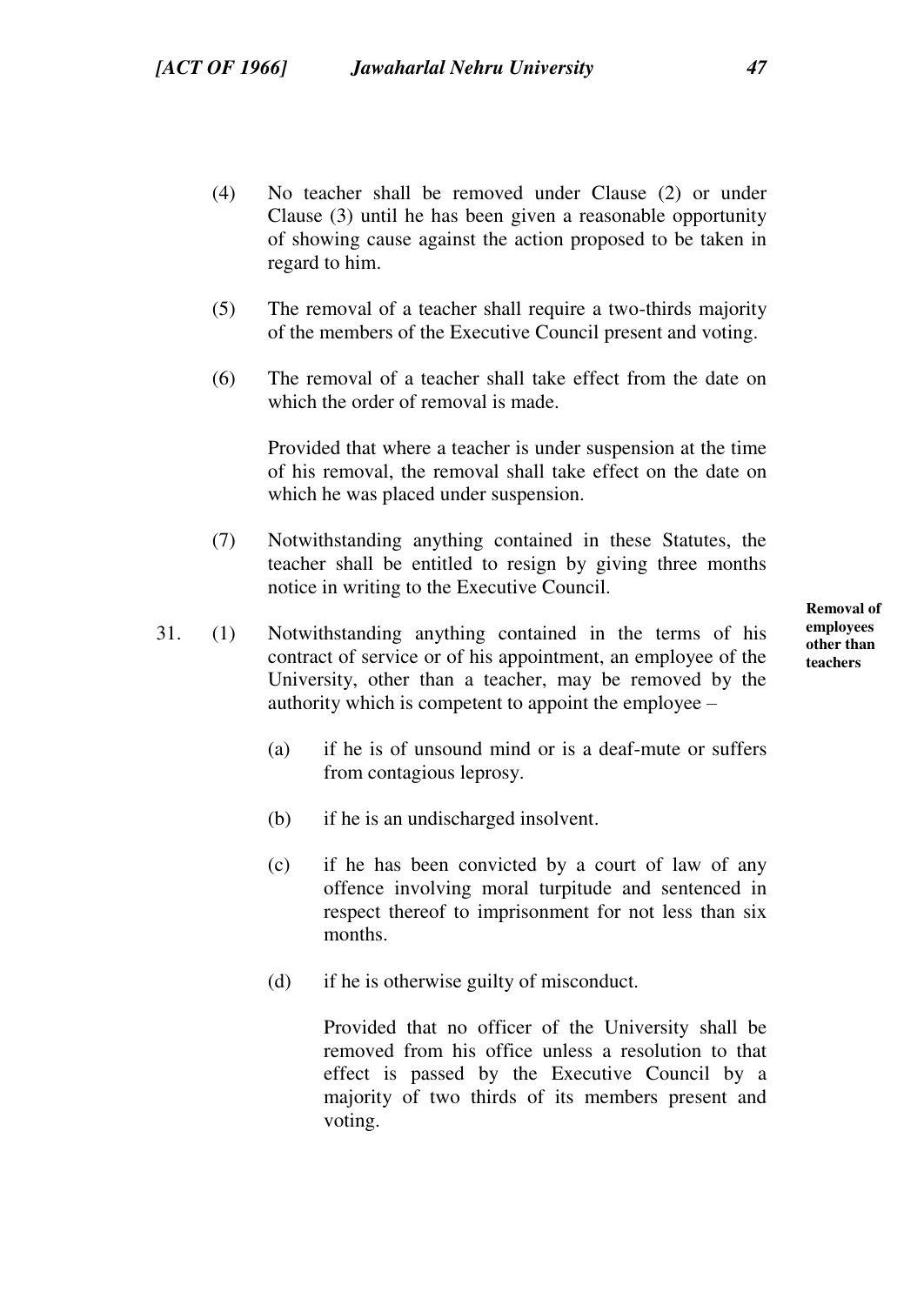- (2) No such employee shall be removed under clause (1) until he has been given a reasonable opportunity of showing cause against the action proposed to be taken in regard to him.
- (3) Where the removal of such employee is for a reason other than that specified in sub-clause (c) or sub-clause (d) of clause (1), he shall be given three months notice in writing or paid three months salary in lieu of notice.
- (4) Notwithstanding anything contained in these Statutes, an employee of the University, not being a teacher shall be entitled to resign –
	- (i) in the case of a permanent employee, only after giving three months notice in writing to the appointing authority or paying to the University three months salary in lieu thereof.
	- (ii) in any other case, only after giving one month's notice in writing to the appointing authority or paying to the University one month's salary in lieu thereof.
- 32. (1) All powers relating to discipline and disciplinary action in relation to students shall vest in the Vice-Chancellor.
	- (2) The Vice-Chancellor may delegate all or such of his powers as he deems proper to the Chief Proctor and to such other persons as he may specify in this behalf.
	- (3) Without prejudice to the generality of his powers relating to the maintenance of discipline and taking such action in the interest of maintaining discipline as may seem to him appropriate, the Vice-Chancellor may, in the exercise of his powers aforesaid, order or direct that any student or student be expelled from any college or institution maintained by the University, Department, Special Centre or Specialised Laboratory, or be, for a stated period rusticated or be not, for a stated period, admitted to a course or courses of study, in any such college or institution, Department, Special Centre, or Specialised Laboratory, or be fined in a sum of rupees that may be specified, or be debarred from taking an examination or examinations for one or more years or that the results of student or student concerned in the examination or examinations in which he has or they have appeared be cancelled.

**Maintenance of discipline among students of the University**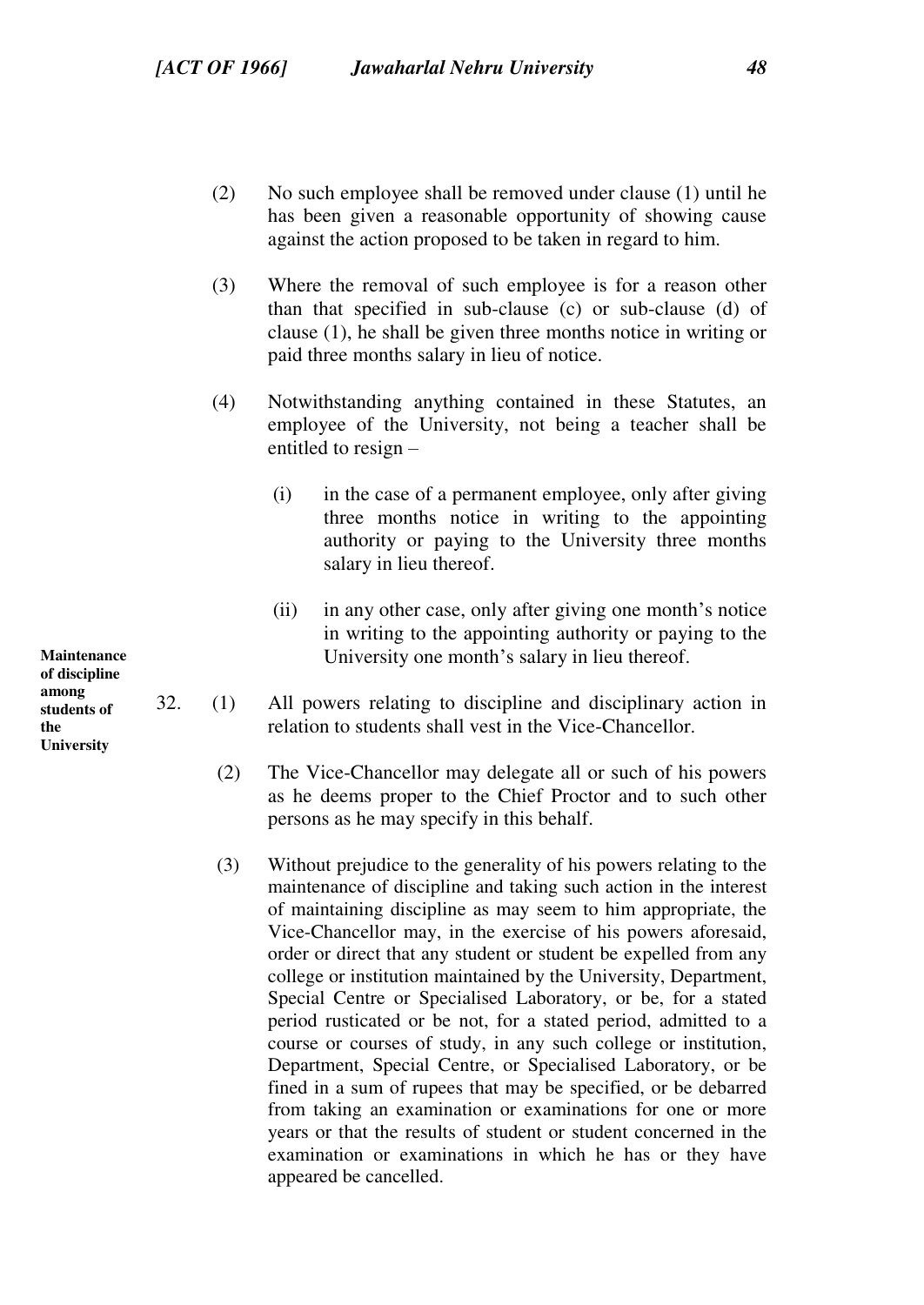- (4) The Principals or, as the case may be, the Heads of the Colleges, Institutions, Departments, Special Centres or Specialised Laboratories shall have the authority to exercise all such disciplinary powers over the students in their respective Colleges, Institutions, Departments, Special Centres or Specialised Laboratories as may be necessary for the proper conduct of such Colleges, Institutions, Departments, Special Centres or Specialised Laboratories.
- (5) Without prejudice to the powers of the Vice-Chancellor and the Chief Proctor as aforesaid, detailed rules of discipline and proper conduct shall be framed. The Principals or, as the case may be, the Heads of the Colleges, Institutions, Departments, Special Centres or Specialised Laboratories may frame such supplementary rules as they deem necessary for the aforesaid purposes. Every student shall provide himself with a copy of these rules.

| The membership of any students organization shall be voluntary. | Membership<br>of Students<br><b>Organisation</b> |
|-----------------------------------------------------------------|--------------------------------------------------|
|                                                                 |                                                  |

- 34. (1) There shall be an Alumni Association established for the Jawaharlal Nehru University.
	- (2) The subscription for membership of the Alumni Association shall be prescribed by the Ordinances.
	- (3) No member of the Association shall be entitled to vote or stand for election unless he has been a member of the Association for at least one year prior to the date of the election and is a graduate of the University of at least five years standing.

Provided that the condition relating to the completion of one year's membership shall not apply in the case of the first election after the commencement of the Act.

**Ordinances**  35. Subject to the provisions of the Act and these Statues, the Ordinances may provide for all or any of the following matters, namely:-

**Alumni Association**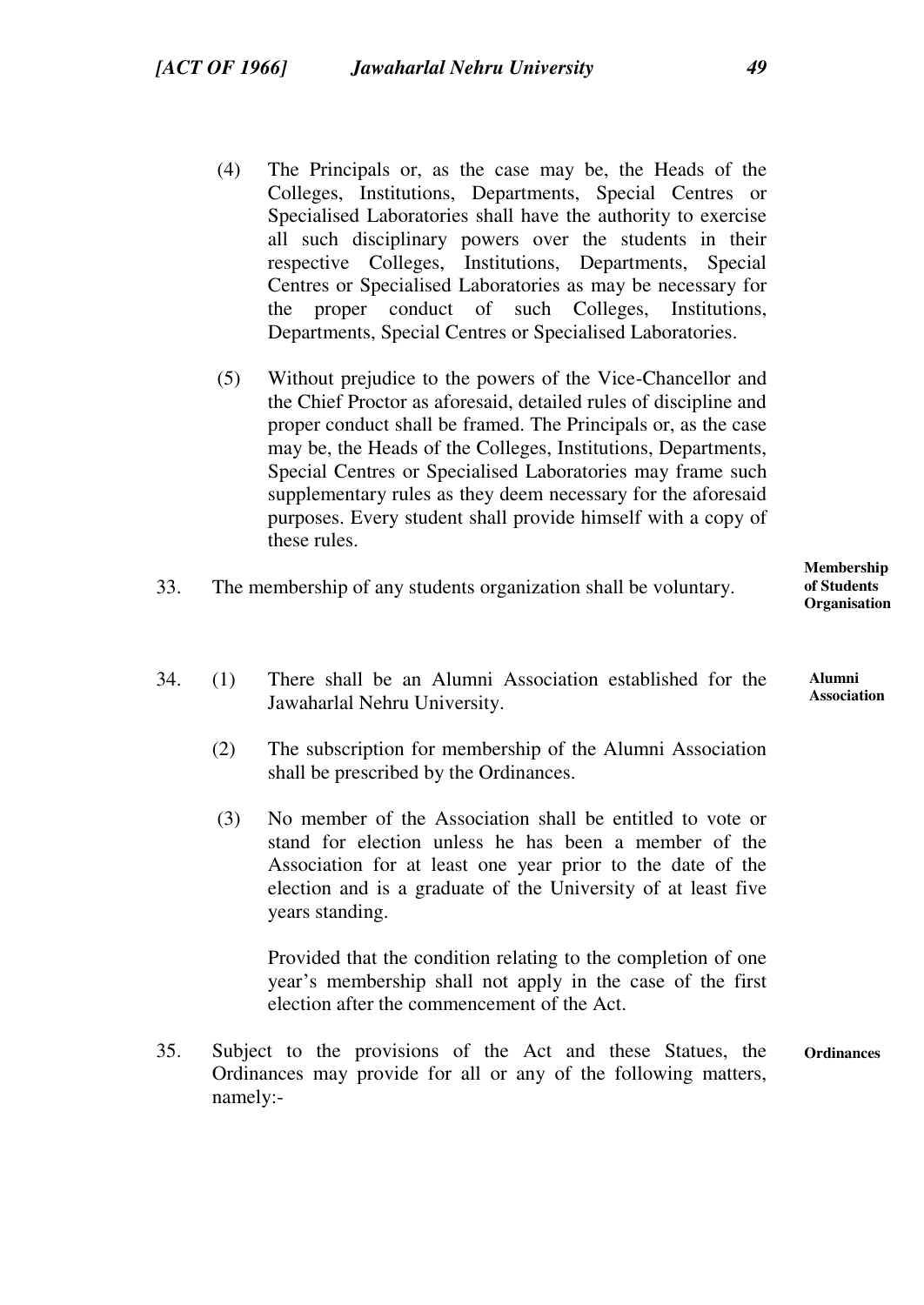- (a) the fees to be charged for courses of study in the University and for admission to the examinations, degrees and diplomas of the University;
- (b) the conditions of the award of fellowships, scholarships, studentships, exhibitions, medals and prizes;
- (c) the conduct of examinations, including the terms of office and manner of appointment and the duties of examining bodies, examiners and moderators;
- (d) the maintenance of discipline among the students of the University;
- (e) the conditions of residence of students at the University;
- (f) the special arrangements, if any, which may be made for the residence, discipline and teaching of women students and the prescribing for them of special courses of study;
- (g) the giving of moral instruction;
- (h) the numbers, qualifications, emoluments and the terms and conditions of service, of teachers of the University;
- (i) the management of colleges, institutions maintained by the University, Special Centres and Specialised Laboratories;
- (j) Supervision and inspection of colleges, recognized institutions, Special Centres and Specialised Laboratories;
- (k) All other matters which by the Act or these Statues are to be or may be provided for by the Ordinances.

**Ordinances** 

- **how made**
- 36. (1) The first Ordinances shall be made by the Vice-Chancellor with the previous approval of the Central Government.
	- (2) The said Ordinances may be amended, repealed or added to at any time by the Executive Council provided that –
		- (a) no Ordinance shall be made affecting the conditions of residence or discipline of students, except after consultation with the Academic Council;
		- (b) no Ordinance shall be made :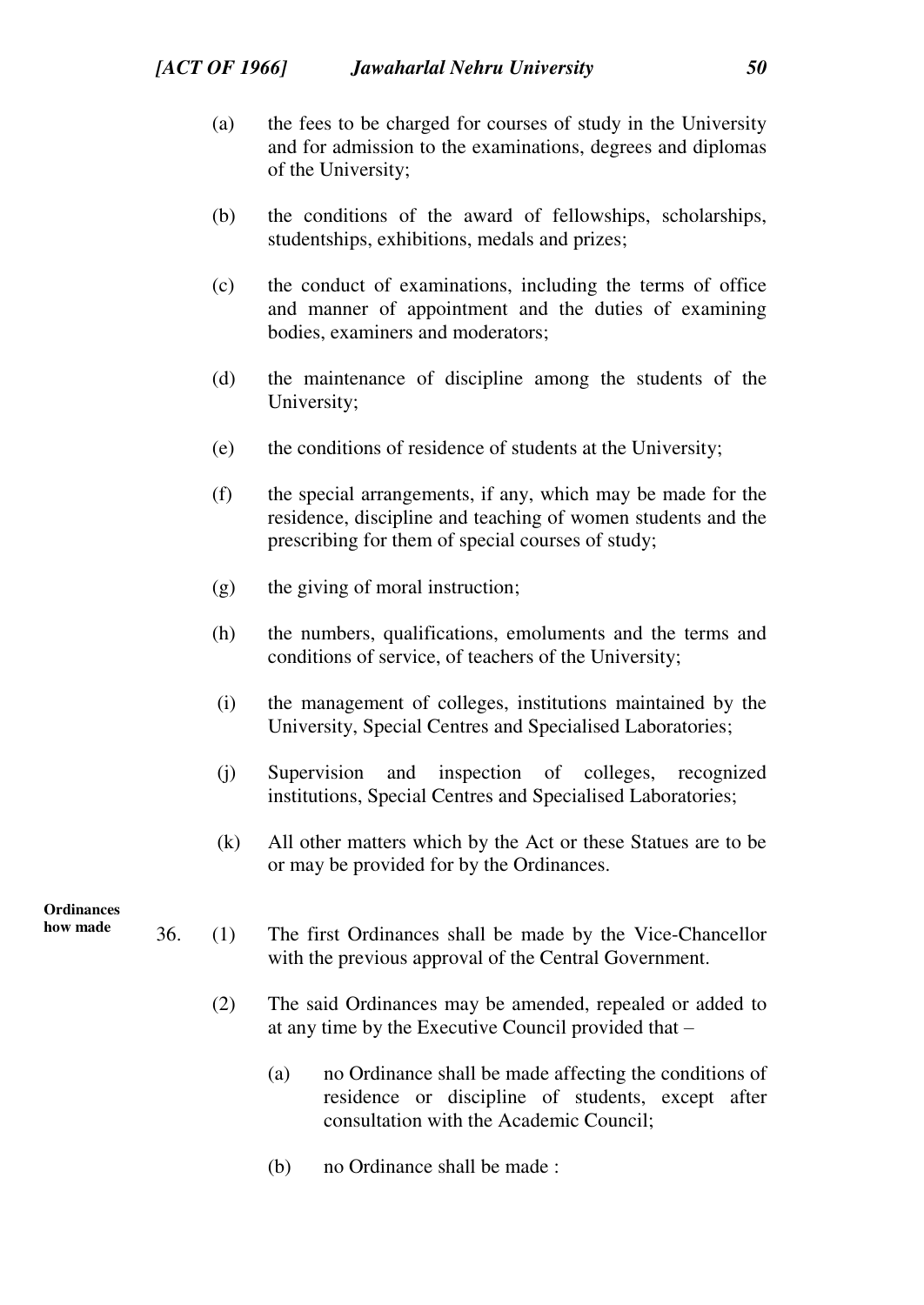- (i) affecting the admission or enrolment of students or prescribing examinations, to be recognised as equivalent to the University examinations, or
- (ii) affecting the conditions, mode of appointment or duties of examiners or the conduct or standard of examination or any course of study, unless a draft of such Ordinance has been proposed by the Academic Council
- (3) The Executive Council shall not have power to amend any draft proposed by the Academic Council under clause (2) but may reject the proposal or return the draft to the Academic Council for reconsideration, either in whole or in part, together with any amendments which the Executive Council may suggest.
- (4) Where the Executive Council has rejected the draft of an Ordinance proposed by the Academic Council, the Academic Council may, within two months of the date of such rejection, appeal to the Visitor and he may, by order, direct that the proposed Ordinance shall be laid before the next meeting of the Court for its approval and that pending such approval, it shall have effect from such date as may be specified in the order:

Provided that if the Ordinance is not approved by the Court at such meeting, it shall cease to have effect,

- (5) All Ordinances made by the Executive Council shall be submitted, as soon as may be, to the Visitor and the Court, and shall be considered by the Court at its next meeting; and the Court shall have power, by a resolution passed by a majority of not less than two-thirds of the members present and voting, to cancel any Ordinance made by the Executive Council, and any such Ordinance shall from the date of such resolution, cease to have effect.
- (6) The Visitor may, by order direct that the operation of any Ordinance shall be suspended until he has had an opportunity of exercising his power of disallowance and any order of suspension under this Clause shall cease to have effect on the expiration of one month from the date of such order or on the expiration of fifteen days from the date of consideration of the Ordinance by the Court whichever period expires later.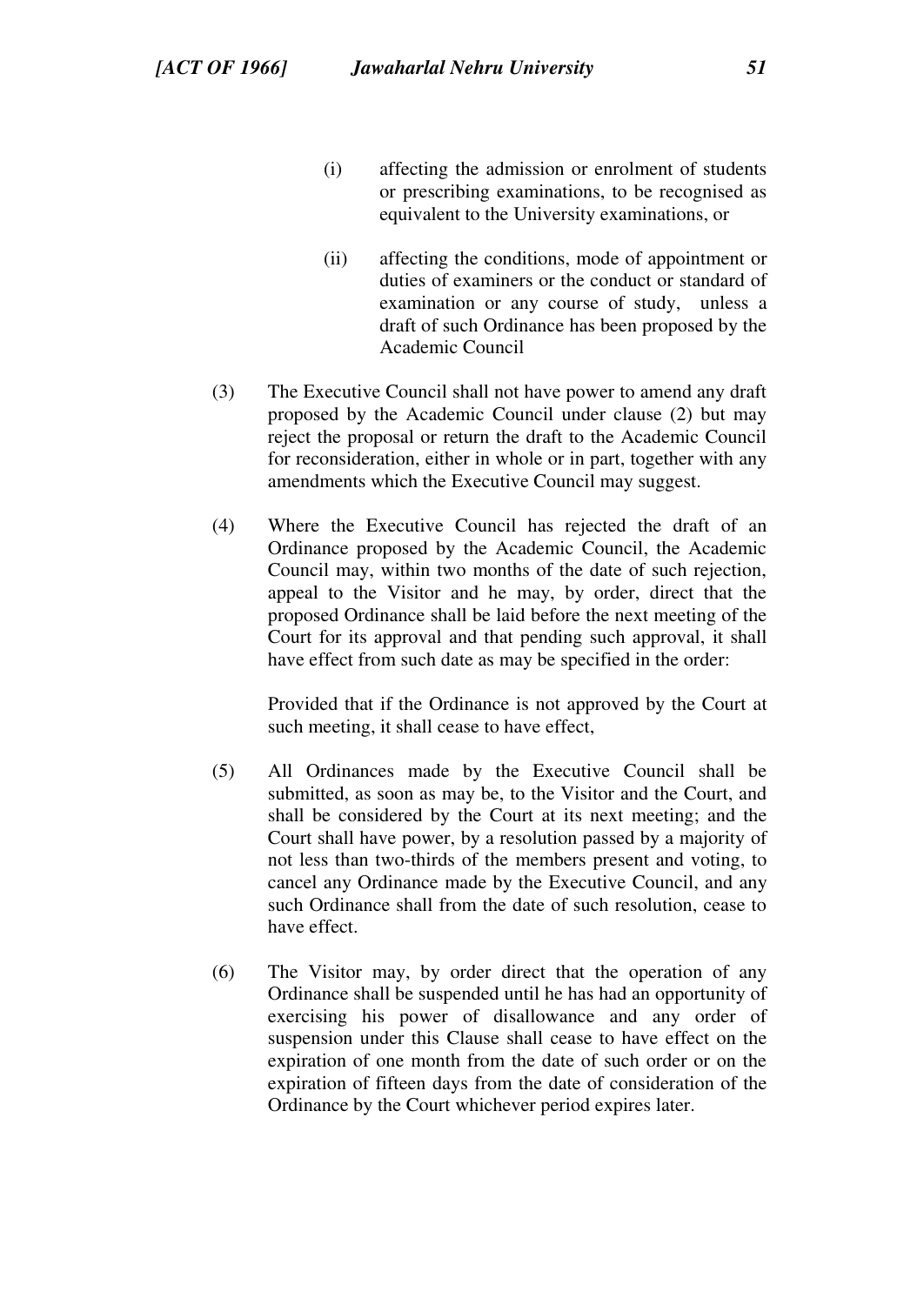|                             |      | (7) | The Visitor may, within three months after any Ordinance<br>has been considered by the Court, signify to the Executive<br>Council his disallowance of the Ordinance, and from the date<br>of receipt by the Executive Council of intimation of such<br>disallowance, the Ordinance shall cease to have effect. |
|-----------------------------|------|-----|----------------------------------------------------------------------------------------------------------------------------------------------------------------------------------------------------------------------------------------------------------------------------------------------------------------|
| <b>Regulations</b>          | 37.  | (1) | The authorities of the University may make Regulations<br>consistent with this Act, these Statutes and the Ordinances: -                                                                                                                                                                                       |
|                             |      |     | laying down the procedure to be observed at their<br>(a)<br>meetings and the number of members required to<br>form a quorum;                                                                                                                                                                                   |
|                             |      |     | providing for all matters which by this Act, these<br>(b).<br>Statutes or the Ordinances are to be prescribed by<br>Regulations;                                                                                                                                                                               |
|                             |      |     | providing for all other matters solely concerning such<br>(c)<br>authorities or committees appointed by them and not<br>provided for by this Act, these Statutes or the<br>Ordinances.                                                                                                                         |
|                             |      | (2) | Every authority of the University shall make Regulations<br>providing for the giving of notice to the member of such<br>authority of the dates of meetings and of the business to be<br>considered at meetings and for the keeping of a record of the<br>proceedings of meetings.                              |
|                             |      | (3) | The Executive Council may direct the amendment in such<br>manner as it may specify, of any Regulation made under this<br>Statute or the annulment of any such Regulation.                                                                                                                                      |
| Degrees,<br><b>Diplomas</b> | 138. | (1) | The University shall confer the following Degrees, namely:-                                                                                                                                                                                                                                                    |
|                             |      |     | (i)<br>Doctor of Letters, Science and Laws;                                                                                                                                                                                                                                                                    |
|                             |      |     | (ii)<br>Doctor of Philosophy;                                                                                                                                                                                                                                                                                  |
|                             |      |     | (iii)<br>Doctor of Medicine and Master of Surgery;                                                                                                                                                                                                                                                             |
|                             |      |     | Master of Philosophy;<br>(iv)                                                                                                                                                                                                                                                                                  |
|                             |      |     | <b>Master</b><br>Science,<br>Commerce,<br>(v)<br>of<br>Arts,<br>Laws                                                                                                                                                                                                                                           |

- Engineering, Technology, Agricultural Sciences;
- (vi) Bachelor with Honours of Arts, Science, Commerce;

|<br>|<br>|

Added with the approval of the Visitor w.e.f. 10.10.1969